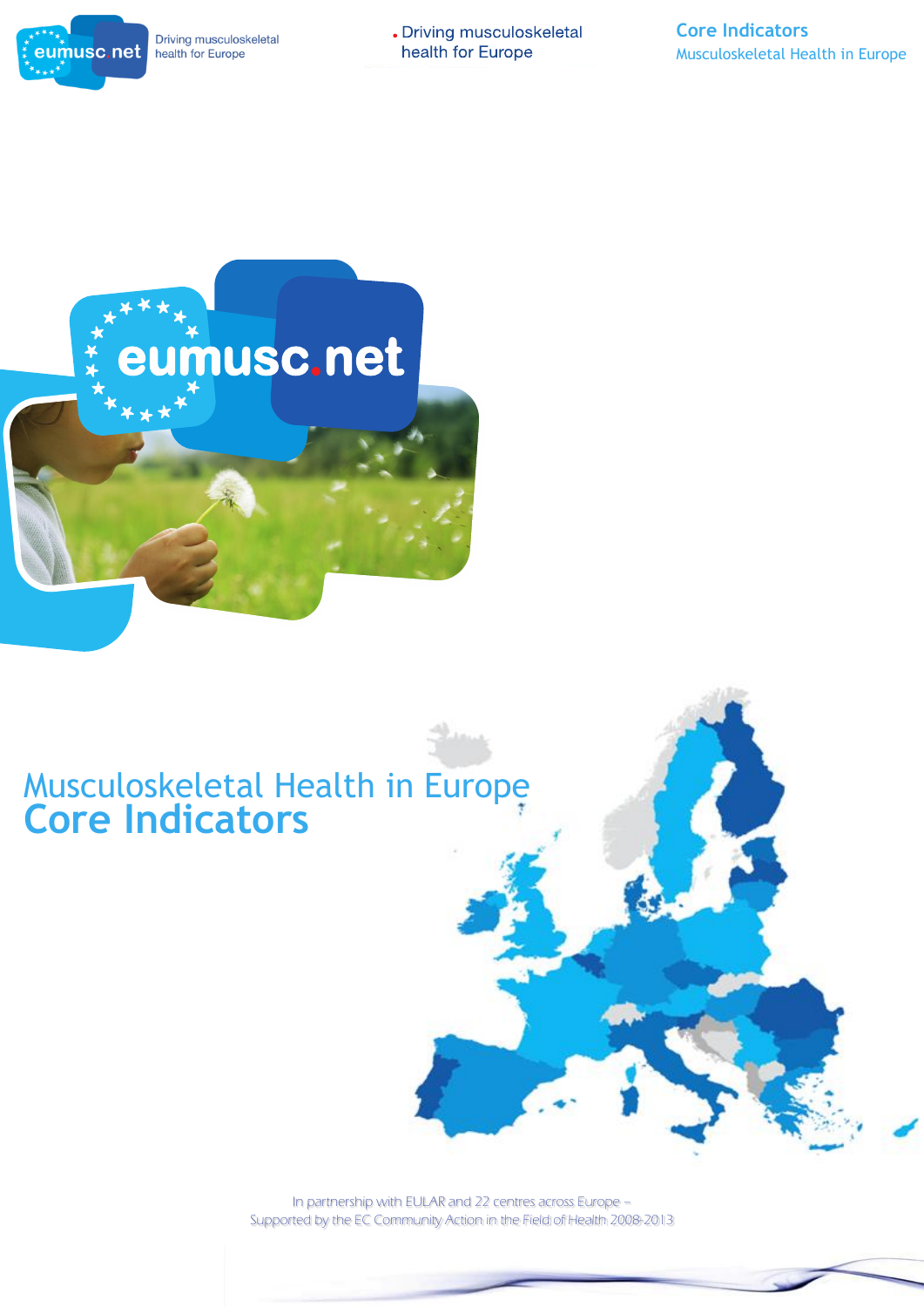

#### **Introduction**

The aim of eumusc.net project is to raise and harmonise quality of care and enable equity (environmental, social, gender and geographical) of care of rheumatic diseases and other musculoskeletal conditions across the Member States by developing and operationalising a relevant health surveillance and information system. This will lead to improved musculoskeletal health for all.

A specific objective is to provide updated and harmonised information on health, social, employment and economic impact of musculoskeletal conditions across all Member States at month 11, also through the development of an assessment tool. For this, a set of core indicators of musculoskeletal health have been developed with recommendations of how to collect them and with what frequency. This data will provide the opportunity to compare the state of musculoskeletal health across Member States and drive policies for improvement.

Data on the state of musculoskeletal health across Europe in 2012 is available at [http://www.eumusc.net/workpackages\\_wp4.cfm](http://www.eumusc.net/workpackages_wp4.cfm)

#### **Methodology**

The set of core indicators was developed by a working group of the eumusc.net project with representatives from 11 EU Member States. This group conducted a review of previous work on indicators for MSC and a review of national, European and international indicator sets for relevance to MSC. Experts were consulted including those from the UK Department of Health, the Centre for Public Health Forecasting and Fit for Work on development of the core indicator set. A criteria was developed for selection of indicators to include in a core set. The group reviewed the availability and accessibility of data from national, European and international data sets and drew up a draft set of core indicators. The core set was agreed following consultation with the wider eumusc network (representing 22 organisations across the EU).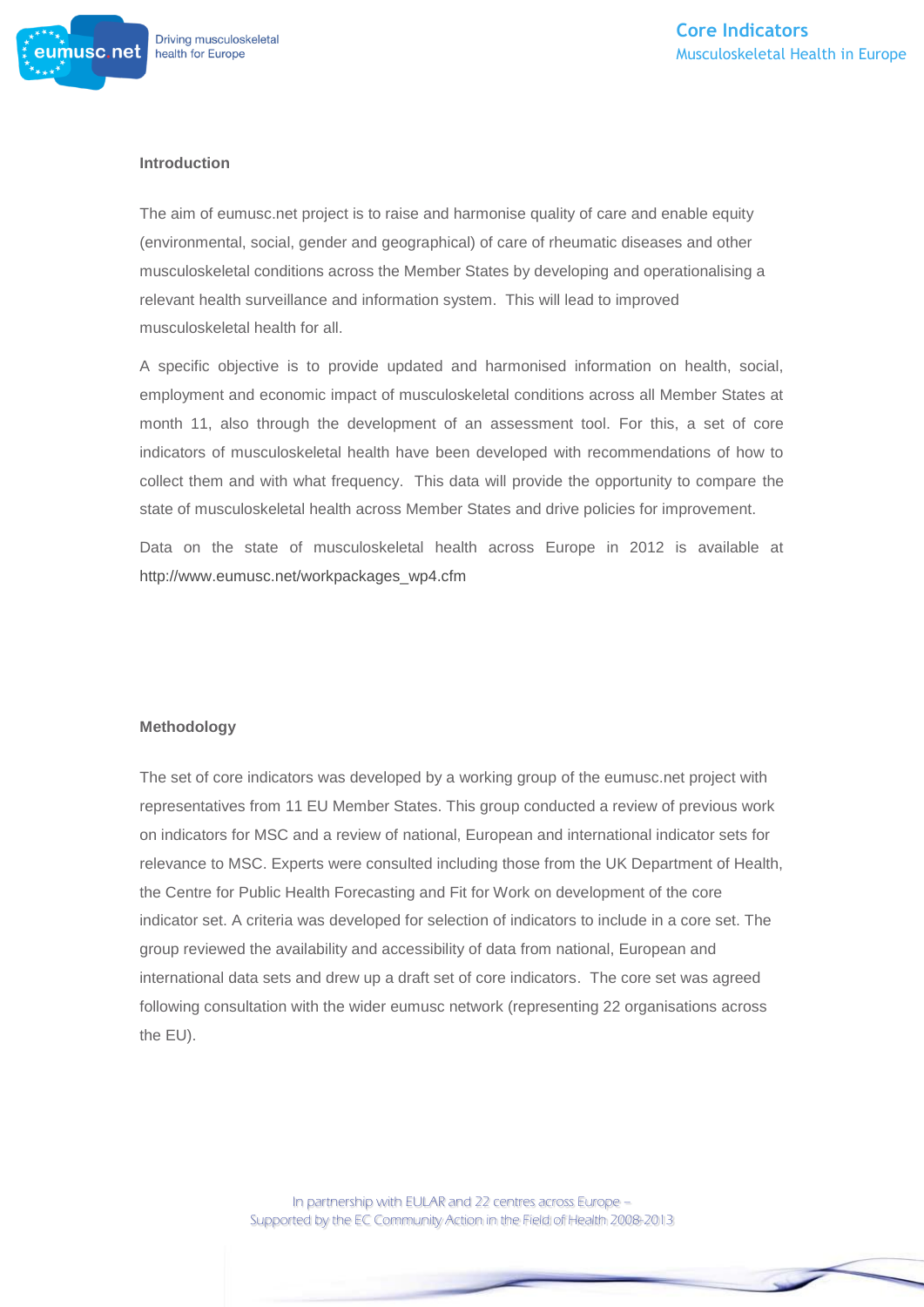

| <b>Indicator name</b>                                        | Self reported activity limiting musculoskeletal pain (plus region)                                                                                                                                                                                                                                                                                                                                                                                                                                                                     |
|--------------------------------------------------------------|----------------------------------------------------------------------------------------------------------------------------------------------------------------------------------------------------------------------------------------------------------------------------------------------------------------------------------------------------------------------------------------------------------------------------------------------------------------------------------------------------------------------------------------|
| <b>Rationale</b>                                             | Prevalence data to indicate extent of problem. Data needed for evaluation and<br>health policy formulation - high burden health problem.                                                                                                                                                                                                                                                                                                                                                                                               |
| <b>Definition</b>                                            | Prevalence of self reported musculoskeletal pain limiting daily activities per<br>1,000 population<br>a) in last 4 weeks<br>b) in last 4 weeks which has lasted for 3 months or more.                                                                                                                                                                                                                                                                                                                                                  |
| Data source currently                                        | Not currently available in European Health Interview Survey (EHIS)                                                                                                                                                                                                                                                                                                                                                                                                                                                                     |
| <b>Method of</b><br>measurement currently                    | Similar questions included in some national health surveys e.g. Austria,<br>France but does not exactly correspond to above definition, differences in time<br>period etc. For example Austrian survey:<br>Have you had substantial pain in at least one part of your body in the past 12<br>months?<br>In the past 12 months, have you been absent from work for reasons of pain?<br>Have you had pain in this part of your body in the past seven days?<br>Have you had pain in this part of your body for longer than three months? |
| Data available currently                                     | Similar health survey data available in some countries e.g. Austria, France but<br>does not exactly correspond to above definition, differences in time period etc.                                                                                                                                                                                                                                                                                                                                                                    |
| <b>Examples of data</b>                                      | Data on regionalised body pain in past 12 months; regionalised body pain in<br>last 12 months that has lasted for 3 months or more. http://www.statistik-<br>austria.com/web_de/statistiken/gesundheit/gesundheitszustand/chronische_kr<br>ankheiten/index.html                                                                                                                                                                                                                                                                        |
| Data source preferred<br>for future                          | EHIS - new question (see below)                                                                                                                                                                                                                                                                                                                                                                                                                                                                                                        |
| <b>Method of</b><br>measurement preferred<br>for future      | In the last 4 weeks have you had any pain or discomfort affecting your<br>muscles, joints, neck or back which affected your ability to carry out your<br>activities of daily living? Yes / No<br>Has this problem lasted for 3 months or more. Yes/No                                                                                                                                                                                                                                                                                  |
| <b>Recommendation for</b><br>current use                     | Use national survey data where available or use EHIS existing question: To<br>what extent have you experienced physical pain during the last four weeks?                                                                                                                                                                                                                                                                                                                                                                               |
| Unit of measure                                              | Number of prevalent cases per 1,000 respondents<br>analyzed by 10 year age group, gender, education, occupation                                                                                                                                                                                                                                                                                                                                                                                                                        |
| <b>Periodicity of primary</b><br>collection                  | 5 yearly                                                                                                                                                                                                                                                                                                                                                                                                                                                                                                                               |
| <b>Periodicity of</b><br>secondary collection /<br>collation | 5 yearly                                                                                                                                                                                                                                                                                                                                                                                                                                                                                                                               |
| <b>Limitations and</b><br>comments                           | Not currently available in EHIS but available in some non-EHIS surveys.<br>Prevalence of general musculoskeletal pain is an ECHI indicator.                                                                                                                                                                                                                                                                                                                                                                                            |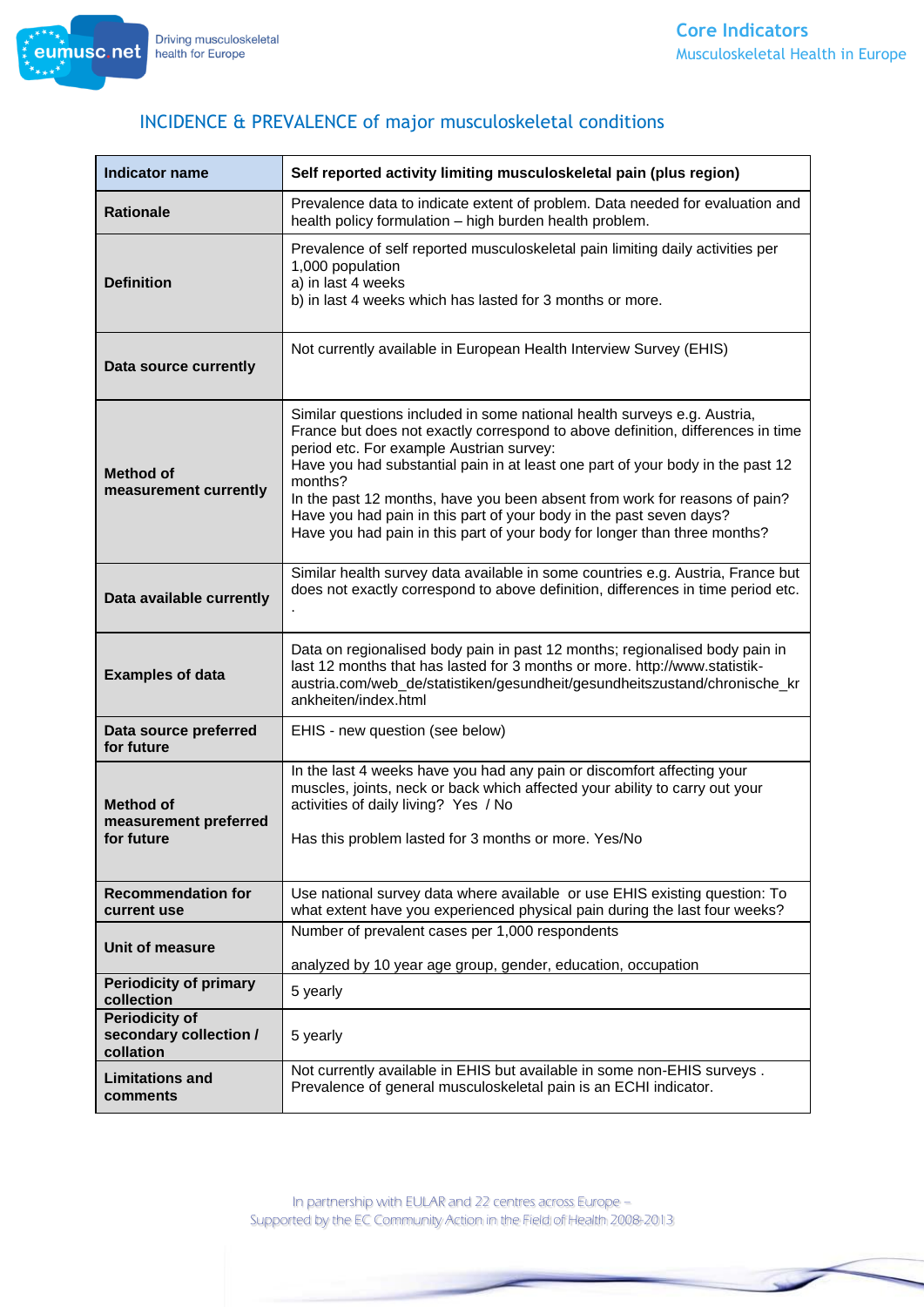| <b>Indicator name</b>                                        | Low back disorder                                                                                                                                                                                                                                                                     |
|--------------------------------------------------------------|---------------------------------------------------------------------------------------------------------------------------------------------------------------------------------------------------------------------------------------------------------------------------------------|
| <b>Rationale</b>                                             | Prevalence data to indicate extent of problem. Data needed for evaluation and<br>health policy formulation - high burden health problem.                                                                                                                                              |
| <b>Definition</b>                                            | Prevalence of self reported low back disorder or other chronic back defect per<br>1,000 population;<br>Age standardised 12 month prevalence low back disorder or other chronic<br>back defect per 1,000 population using WHO European Standard Population.                            |
| Data source currently                                        | Standard EHIS questionnaire                                                                                                                                                                                                                                                           |
| <b>Method of</b><br>measurement<br>currently                 | EHIS questions HS.4-HS.6:<br>Do you have or have you ever had low back disorder or other chronic back<br>defect? Was this disease/condition diagnosed by a medical doctor? Have you<br>had this disease/condition in the past 12 months?                                              |
| Data available<br>currently                                  | % respondents ever had low back disorder (LBD).<br>% respondents had LBD in past 12 months.<br>% of respondents with LBD who had it diagnosed by a medical doctor.                                                                                                                    |
| <b>Examples of data</b>                                      | http://www.ine.es/jaxi/tabla.do?path=/t15/p420/a2009/p04/l1/&file=02007.px&t<br>ype=pcaxis&L=1                                                                                                                                                                                        |
| Data source preferred<br>for future                          | EHIS - new question (see below)                                                                                                                                                                                                                                                       |
| Method of<br>measurement<br>preferred for future             | In the last 4 weeks have you had any pain or discomfort affecting your<br>muscles, joints, neck or back which affected your ability to carry out your<br>activities of daily living? Yes / No<br>Has this problem lasted for 3 months or more? Yes/No<br>Region indicated as low back |
| <b>Recommendation for</b><br>current use                     | <b>EHIS existing questions</b>                                                                                                                                                                                                                                                        |
| Unit of measure                                              | Number of prevalent cases per 1000 respondents analyzed by 10 year age<br>group, gender, education, occupation ; Age standardised 12 month<br>prevalence using WHO European Standard Population.                                                                                      |
| <b>Periodicity of primary</b><br>collection                  | 5 yearly                                                                                                                                                                                                                                                                              |
| <b>Periodicity of</b><br>secondary collection /<br>collation | 5 yearly                                                                                                                                                                                                                                                                              |
| <b>Limitations and</b><br>comments                           | Good comparability                                                                                                                                                                                                                                                                    |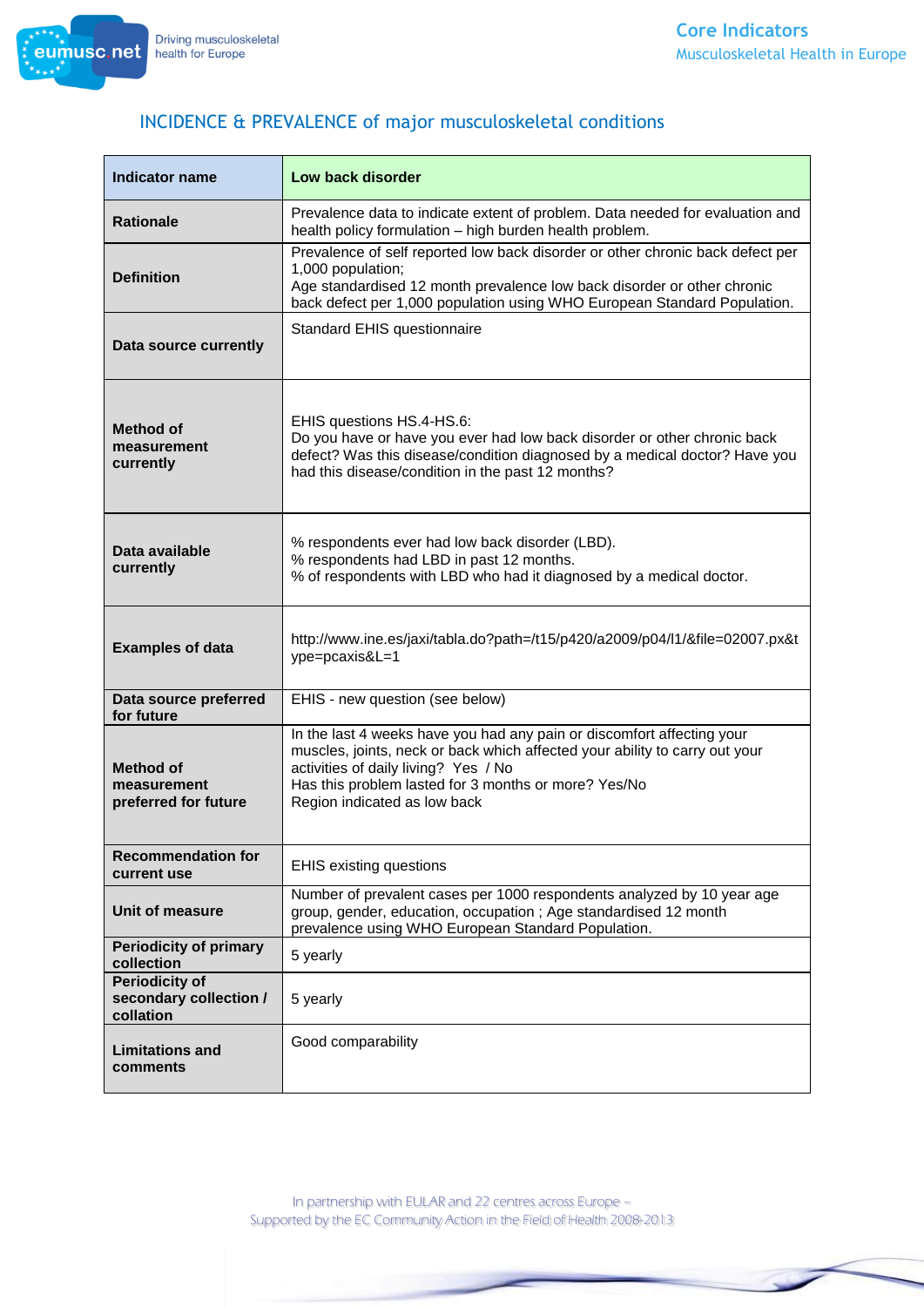

| <b>Indicator name</b>                                        | Low back disorder supplementary                                                                                                                                                                                                               |
|--------------------------------------------------------------|-----------------------------------------------------------------------------------------------------------------------------------------------------------------------------------------------------------------------------------------------|
| <b>Rationale</b>                                             | Prevalence data to indicate extent of problem. Data needed for evaluation and<br>health policy formulation - high burden health problem.                                                                                                      |
| <b>Definition</b>                                            | Prevalence of LBD as according to defined diagnostic criteria                                                                                                                                                                                 |
| Data source currently                                        | Peer reviewed literature                                                                                                                                                                                                                      |
| Method of<br>measurement<br>currently                        | As defined in individual studies                                                                                                                                                                                                              |
| Data available<br>currently                                  | Prevalence data as defined in individual studies                                                                                                                                                                                              |
| <b>Examples of data</b>                                      | http://www.ncbi.nlm.nih.gov/pubmed/12750654                                                                                                                                                                                                   |
| Data source preferred<br>for future                          | Peer reviewed literature                                                                                                                                                                                                                      |
| <b>Method of</b><br>measurement<br>preferred for future      | As defined in individual studies                                                                                                                                                                                                              |
| <b>Recommendation for</b><br>current use                     | Peer reviewed literature                                                                                                                                                                                                                      |
| Unit of measure                                              | Prevalence per 1,000 population (by age and/or gender where data available)                                                                                                                                                                   |
| <b>Periodicity of primary</b><br>collection                  | Varied periodicity                                                                                                                                                                                                                            |
| <b>Periodicity of</b><br>secondary collection /<br>collation | 5 yearly                                                                                                                                                                                                                                      |
| <b>Limitations and</b><br>comments                           | Published peer reviewed literature and systematic reviews from Global<br>Burden of Disease project used to augment routine survey data. In 2011 GBD<br>data available for EU countries with data collection period ranging from 1981-<br>2009 |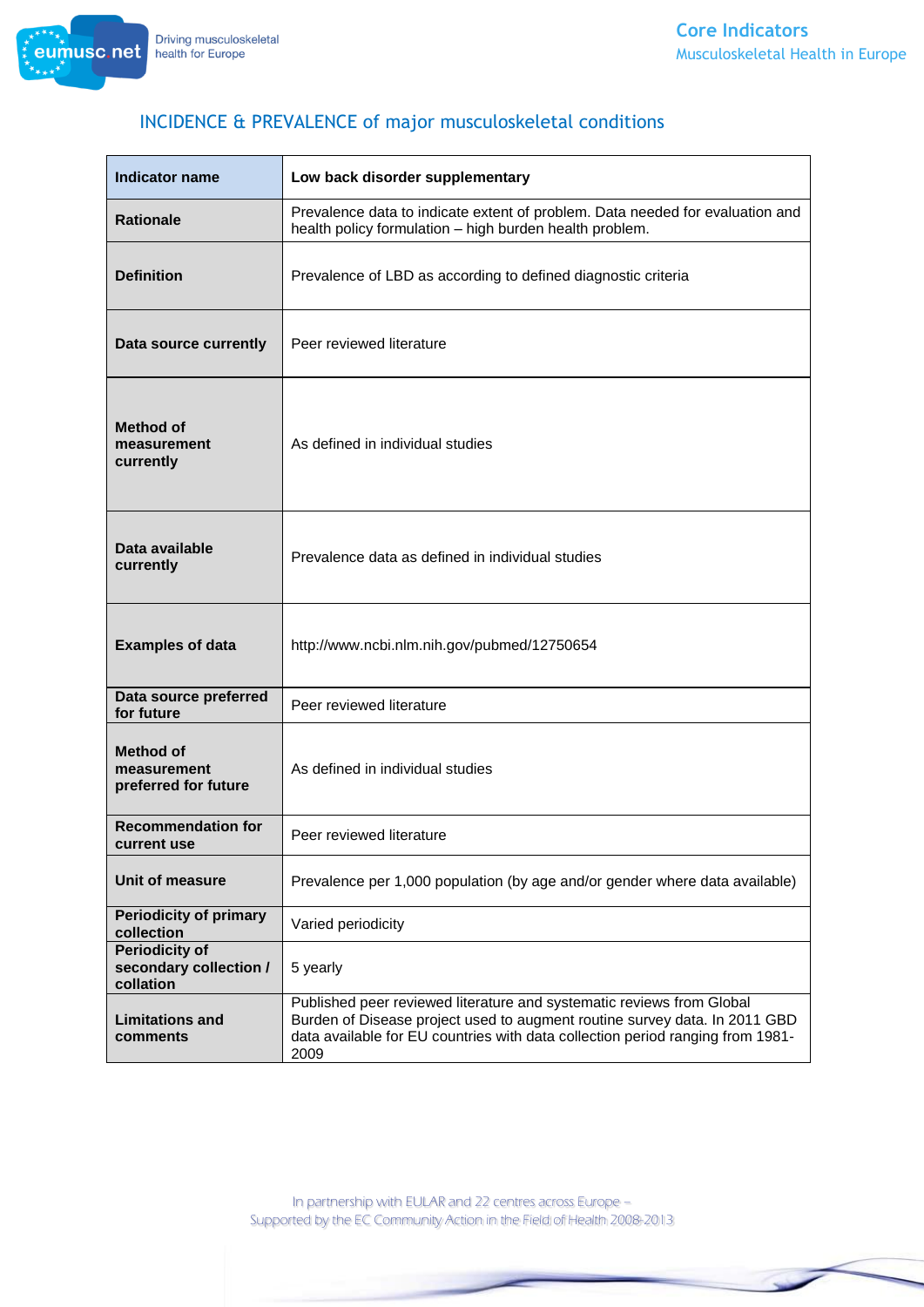

| <b>Indicator name</b>                                        | <b>Neck disorder</b>                                                                                                                                                                                                                                                              |
|--------------------------------------------------------------|-----------------------------------------------------------------------------------------------------------------------------------------------------------------------------------------------------------------------------------------------------------------------------------|
| <b>Rationale</b>                                             | Prevalence data to indicate extent of problem. Data needed for evaluation and<br>health policy formulation - high burden health problem.                                                                                                                                          |
| <b>Definition</b>                                            | Prevalence of self reported doctor diagnosed neck disorder of other chronic<br>neck defect per 1,000 population; Age standardised 12 month prevalence per<br>1,000 population using WHO European Standard Population.                                                             |
| Data source currently                                        | Standard EHIS questionnaire                                                                                                                                                                                                                                                       |
| <b>Method of</b><br>measurement<br>currently                 | EHIS questions HS.4-HS.6:<br>Do you have or have you ever had neck disorder or other chronic neck defect?<br>Was this disease/condition diagnosed by a medical doctor? Have you had this<br>disease/condition in the past 12 months?                                              |
| Data available<br>currently                                  | % respondents ever had ND.<br>% respondents had ND in past 12 months.<br>% of respondents with ND who had it diagnosed by a medical doctor.                                                                                                                                       |
| <b>Examples of data</b>                                      | http://www.ine.es/jaxi/tabla.do?path=/t15/p420/a2009/p04/l1/&file=02007.px&t<br>ype=pcaxis&L=1                                                                                                                                                                                    |
| Data source preferred<br>for future                          | EHIS - new question (see below)                                                                                                                                                                                                                                                   |
| Method of<br>measurement<br>preferred for future             | In the last 4 weeks have you had any pain or discomfort affecting your<br>muscles, joints, neck or back which affected your ability to carry out your<br>activities of daily living? Yes / No<br>Has this problem lasted for 3 months or more? Yes/No<br>Region indicated as neck |
| <b>Recommendation for</b><br>current use                     | <b>EHIS existing questions</b>                                                                                                                                                                                                                                                    |
| Unit of measure                                              | Number of prevalent cases per 1,000 respondents analyzed by 10 year age<br>group, gender, education, occupation; Age standardised 12 month prevalence<br>using WHO European Standard Population                                                                                   |
| <b>Periodicity of primary</b><br>collection                  | 5 yearly                                                                                                                                                                                                                                                                          |
| <b>Periodicity of</b><br>secondary collection /<br>collation | 5 yearly                                                                                                                                                                                                                                                                          |
| <b>Limitations and</b><br>comments                           | Good comparability                                                                                                                                                                                                                                                                |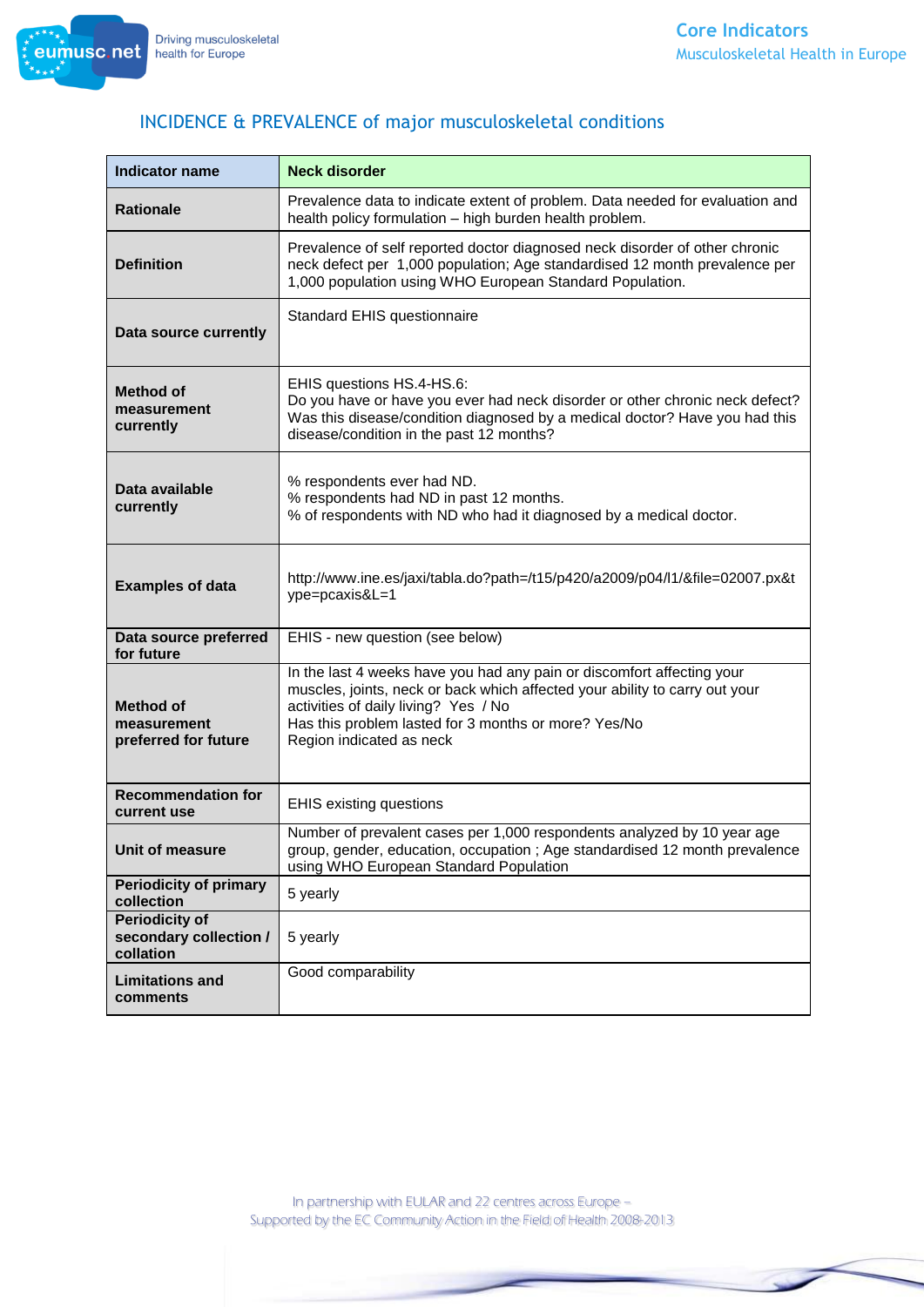

| <b>Indicator name</b>                                        | Neck disorder supplementary                                                                                                                                                                                                               |
|--------------------------------------------------------------|-------------------------------------------------------------------------------------------------------------------------------------------------------------------------------------------------------------------------------------------|
| <b>Rationale</b>                                             | Prevalence data to indicate extent of problem. Data needed for evaluation and<br>health policy formulation - high burden health problem.                                                                                                  |
| <b>Definition</b>                                            | Prevalence of ND as according to defined diagnostic criteria                                                                                                                                                                              |
| Data source currently                                        | Peer reviewed literature                                                                                                                                                                                                                  |
| Method of<br>measurement<br>currently                        | As defined in individual studies                                                                                                                                                                                                          |
| Data available<br>currently                                  | Prevalence data as defined in individual studies                                                                                                                                                                                          |
| <b>Examples of data</b>                                      | http://www.ncbi.nlm.nih.gov/pubmed/18204402                                                                                                                                                                                               |
| Data source preferred<br>for future                          | Peer reviewed literature                                                                                                                                                                                                                  |
| <b>Method of</b><br>measurement<br>preferred for future      | As defined in individual studies                                                                                                                                                                                                          |
| <b>Recommendation for</b><br>current use                     | Peer reviewed literature                                                                                                                                                                                                                  |
| Unit of measure                                              | Prevalence per 1,000 population (by age and/or gender where data available)                                                                                                                                                               |
| <b>Periodicity of primary</b><br>collection                  | Varied periodicity                                                                                                                                                                                                                        |
| <b>Periodicity of</b><br>secondary collection /<br>collation | 5 yearly                                                                                                                                                                                                                                  |
| <b>Limitations and</b><br>comments                           | Published peer reviewed literature and systematic reviews from Global Burden<br>of Disease project used to augment routine survey data. In 2011 GBD data<br>available for EU countries with data collection period ranging from 1981-2009 |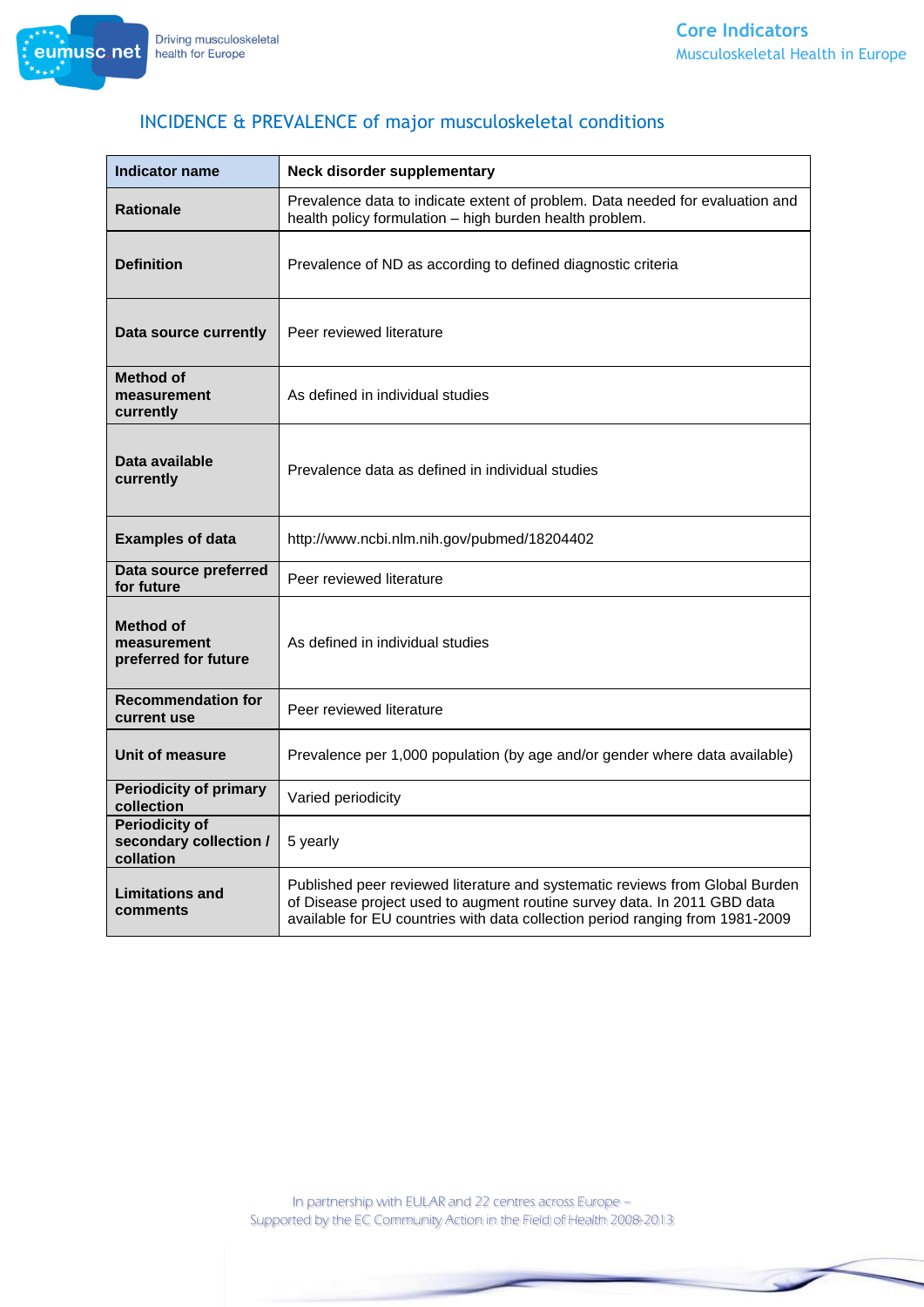eumusc.net



| <b>Indicator name</b>                                        | <b>Rheumatoid arthritis</b>                                                                                                                                                                                                                                                                                                                                                              |
|--------------------------------------------------------------|------------------------------------------------------------------------------------------------------------------------------------------------------------------------------------------------------------------------------------------------------------------------------------------------------------------------------------------------------------------------------------------|
| <b>Rationale</b>                                             | Prevalence data to indicate extent of problem. Data needed for evaluation and<br>health policy formulation - high burden health problem                                                                                                                                                                                                                                                  |
| <b>Definition</b>                                            | Prevalence of self reported doctor diagnosed rheumatoid arthritis per 1,000<br>population;<br>Age standardised 12 month prevalence rheumatoid arthritis per 1,000<br>population using WHO European Standard Population.                                                                                                                                                                  |
| Data source currently                                        | Standard EHIS questionnaire                                                                                                                                                                                                                                                                                                                                                              |
| <b>Method of</b><br>measurement<br>currently                 | EHIS questions HS.4-HS.6:<br>Do you have or have you ever had Rheumatoid arthritis (inflammation of the<br>joints)? Was this disease/condition diagnosed by a medical doctor? Have you<br>had this disease/condition in the past 12 months?                                                                                                                                              |
| Data available<br>currently                                  | % respondents ever had RA.<br>% respondents had RA in past 12 months.<br>% of respondents with RA who had it diagnosed by a medical doctor.                                                                                                                                                                                                                                              |
| <b>Examples of data</b>                                      | http://www.statistik-<br>austria.com/web_de/statistiken/gesundheit/gesundheitszustand/chronische_kr<br>ankheiten/index.html                                                                                                                                                                                                                                                              |
| Data source preferred<br>for future                          | EHIS - new question (see below)                                                                                                                                                                                                                                                                                                                                                          |
| <b>Method of</b><br>measurement<br>preferred for future      | In the last 4 weeks have you had any pain or discomfort affecting your<br>muscles, joints, neck or back which affected your ability to carry out your<br>activities of daily living? Yes / No<br>Has this problem lasted for 3 months or more? Yes/No<br>For this problem have you been told by a medical doctor what the diagnosis<br>is? Yes/No<br>Diagnosis = Rheumatoid<br>Arthritis |
| <b>Recommendation for</b><br>current use                     | <b>EHIS existing questions</b>                                                                                                                                                                                                                                                                                                                                                           |
| Unit of measure                                              | Number of prevalent cases per 1,000 respondents analyzed by 10 year age<br>group, gender, education, occupation ; Age standardised 12 month<br>prevalence using WHO European Standard Population                                                                                                                                                                                         |
| <b>Periodicity of primary</b><br>collection                  | 5 yearly                                                                                                                                                                                                                                                                                                                                                                                 |
| <b>Periodicity of</b><br>secondary collection /<br>collation | 5 yearly                                                                                                                                                                                                                                                                                                                                                                                 |
| <b>Limitations and</b><br>comments                           | Good comparability                                                                                                                                                                                                                                                                                                                                                                       |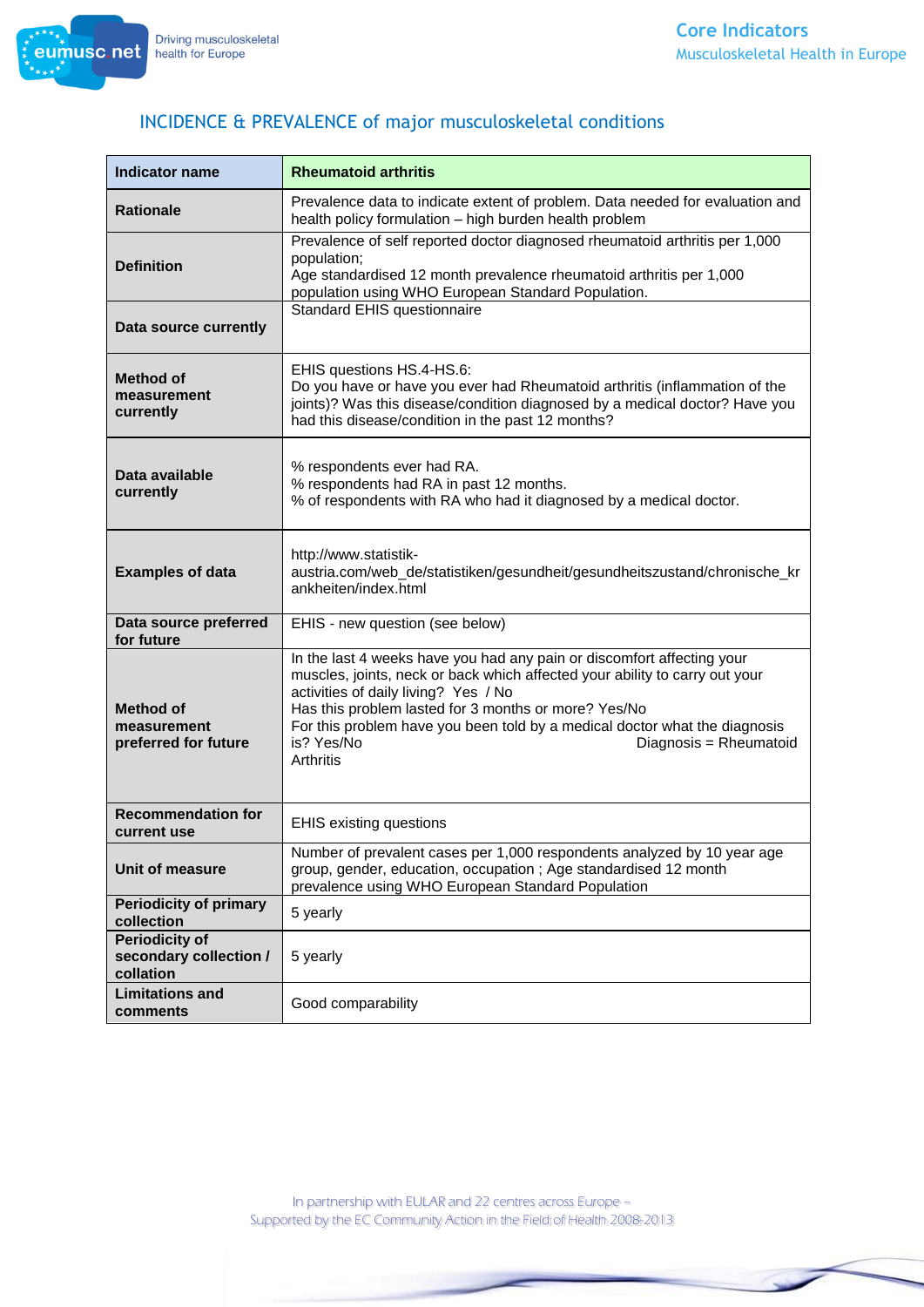

| <b>Indicator name</b>                                        | Rheumatoid arthritis supplementary                                                                                                                                                                                                        |
|--------------------------------------------------------------|-------------------------------------------------------------------------------------------------------------------------------------------------------------------------------------------------------------------------------------------|
| <b>Rationale</b>                                             | Prevalence data to indicate extent of problem. Data needed for evaluation and<br>health policy formulation - high burden health problem                                                                                                   |
| <b>Definition</b>                                            | Prevalence of RA as according to defined diagnostic criteria                                                                                                                                                                              |
| Data source currently                                        | Peer reviewed literature                                                                                                                                                                                                                  |
| <b>Method of</b><br>measurement<br>currently                 | As defined in individual studies                                                                                                                                                                                                          |
| Data available<br>currently                                  | Prevalence data as defined in individual studies                                                                                                                                                                                          |
| <b>Examples of data</b>                                      | http://rheumatology.oxfordjournals.org/content/41/7/793.full.pdf+html                                                                                                                                                                     |
| Data source preferred<br>for future                          | Peer reviewed literature                                                                                                                                                                                                                  |
| Method of<br>measurement<br>preferred for future             | As defined in individual studies                                                                                                                                                                                                          |
| <b>Recommendation for</b><br>current use                     | Peer reviewed literature                                                                                                                                                                                                                  |
| Unit of measure                                              | Prevalence per 1,000 population (by age and/or gender where data available)                                                                                                                                                               |
| <b>Periodicity of primary</b><br>collection                  | Varied periodicity                                                                                                                                                                                                                        |
| <b>Periodicity of</b><br>secondary collection /<br>collation | 5 yearly                                                                                                                                                                                                                                  |
| <b>Limitations and</b><br>comments                           | Published peer reviewed literature and systematic reviews from Global Burden<br>of Disease project used to augment routine survey data. In 2011 GBD data<br>available for EU countries with data collection period ranging from 1981-2009 |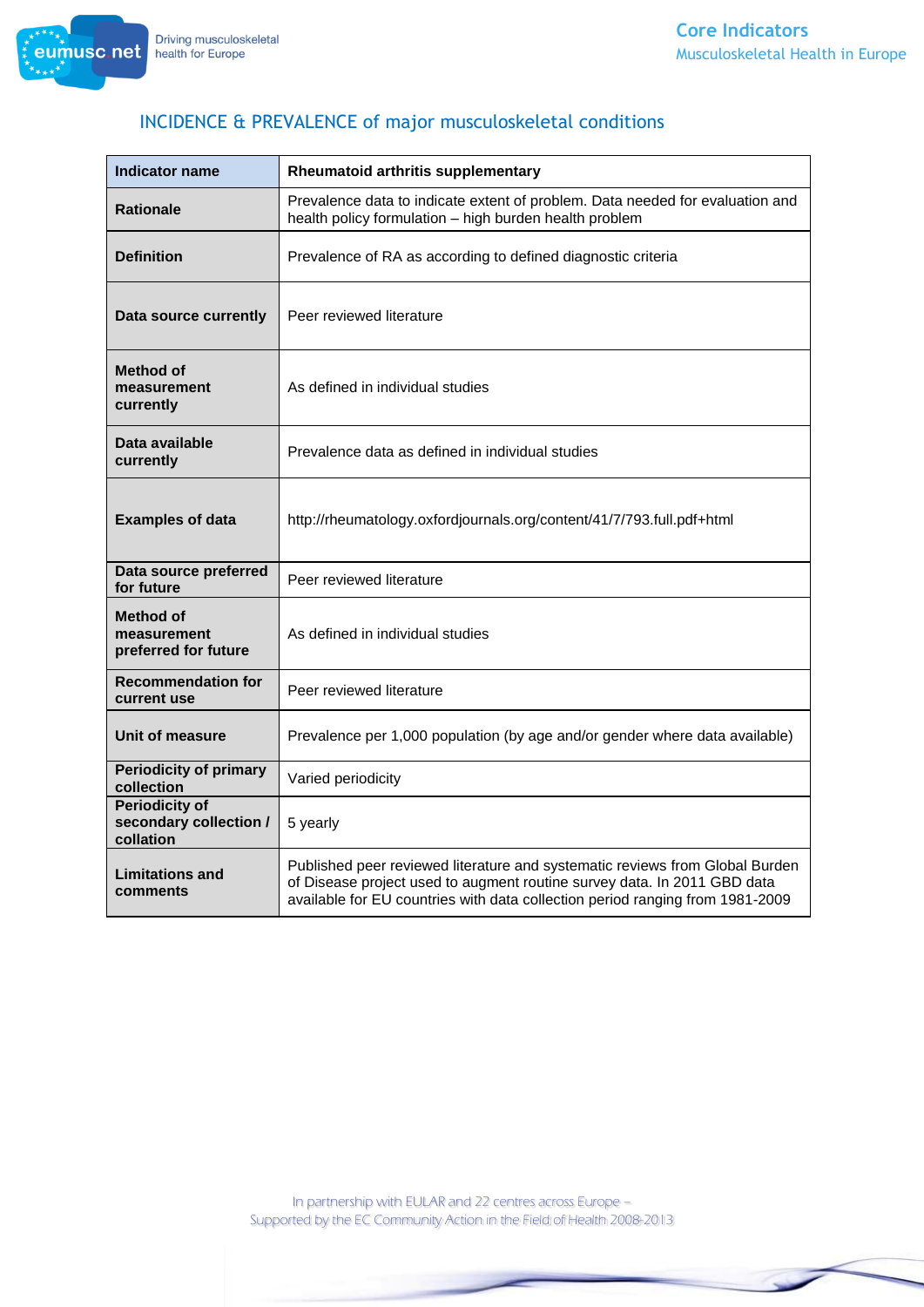

| <b>Indicator name</b>                                        | <b>Osteoarthritis</b>                                                                                                                                                                                                                                                                                                                                                              |
|--------------------------------------------------------------|------------------------------------------------------------------------------------------------------------------------------------------------------------------------------------------------------------------------------------------------------------------------------------------------------------------------------------------------------------------------------------|
| <b>Rationale</b>                                             | Prevalence data to indicate extent of problem. Data needed for evaluation and<br>health policy formulation - high burden health problem                                                                                                                                                                                                                                            |
| <b>Definition</b>                                            | Prevalence of self reported doctor diagnosed osteoarthritis per 1,000<br>population;<br>Age standardised 12 month prevalence osteoarthritis per 1,000 population<br>using WHO European Standard Population.                                                                                                                                                                        |
| Data source currently                                        | Standard EHIS questionnaire                                                                                                                                                                                                                                                                                                                                                        |
| <b>Method of</b><br>measurement<br>currently                 | EHIS questions HS.4-HS.6:<br>Do you have or have you ever had Osteoarthritis arthrosis (joint<br>degeneration)? Was this disease/condition diagnosed by a medical doctor?<br>Have you had this disease/condition in the past 12 months?                                                                                                                                            |
| Data available<br>currently                                  | % respondents ever had OA.<br>% respondents had OA in past 12 months.<br>% of respondents with OA who had it diagnosed by a medical doctor.                                                                                                                                                                                                                                        |
| <b>Examples of data</b>                                      | http://www.statistik-<br>austria.com/web_de/statistiken/gesundheit/gesundheitszustand/chronische_kr<br>ankheiten/index.html                                                                                                                                                                                                                                                        |
| Data source preferred<br>for future                          | EHIS - new question (see below)                                                                                                                                                                                                                                                                                                                                                    |
| <b>Method of</b><br>measurement<br>preferred for future      | In the last 4 weeks have you had any pain or discomfort affecting your<br>muscles, joints, neck or back which affected your ability to carry out your<br>activities of daily living? Yes / No<br>Has this problem lasted for 3 months or more? Yes/No<br>For this problem have you been told by a medical doctor what the diagnosis<br>is? Yes/No<br>Diagnosis =<br>Osteoarthritis |
| <b>Recommendation for</b><br>current use                     | <b>EHIS existing questions</b>                                                                                                                                                                                                                                                                                                                                                     |
| Unit of measure                                              | Number of prevalent cases per 1,000 respondents analyzed by 10 year age<br>group, gender, education, occupation ; Age standardised 12 month prevalence<br>using WHO European Standard Population                                                                                                                                                                                   |
| <b>Periodicity of primary</b><br>collection                  | 5 yearly                                                                                                                                                                                                                                                                                                                                                                           |
| <b>Periodicity of</b><br>secondary collection /<br>collation | 5 yearly                                                                                                                                                                                                                                                                                                                                                                           |
| <b>Limitations and</b><br>comments                           | Good comparability                                                                                                                                                                                                                                                                                                                                                                 |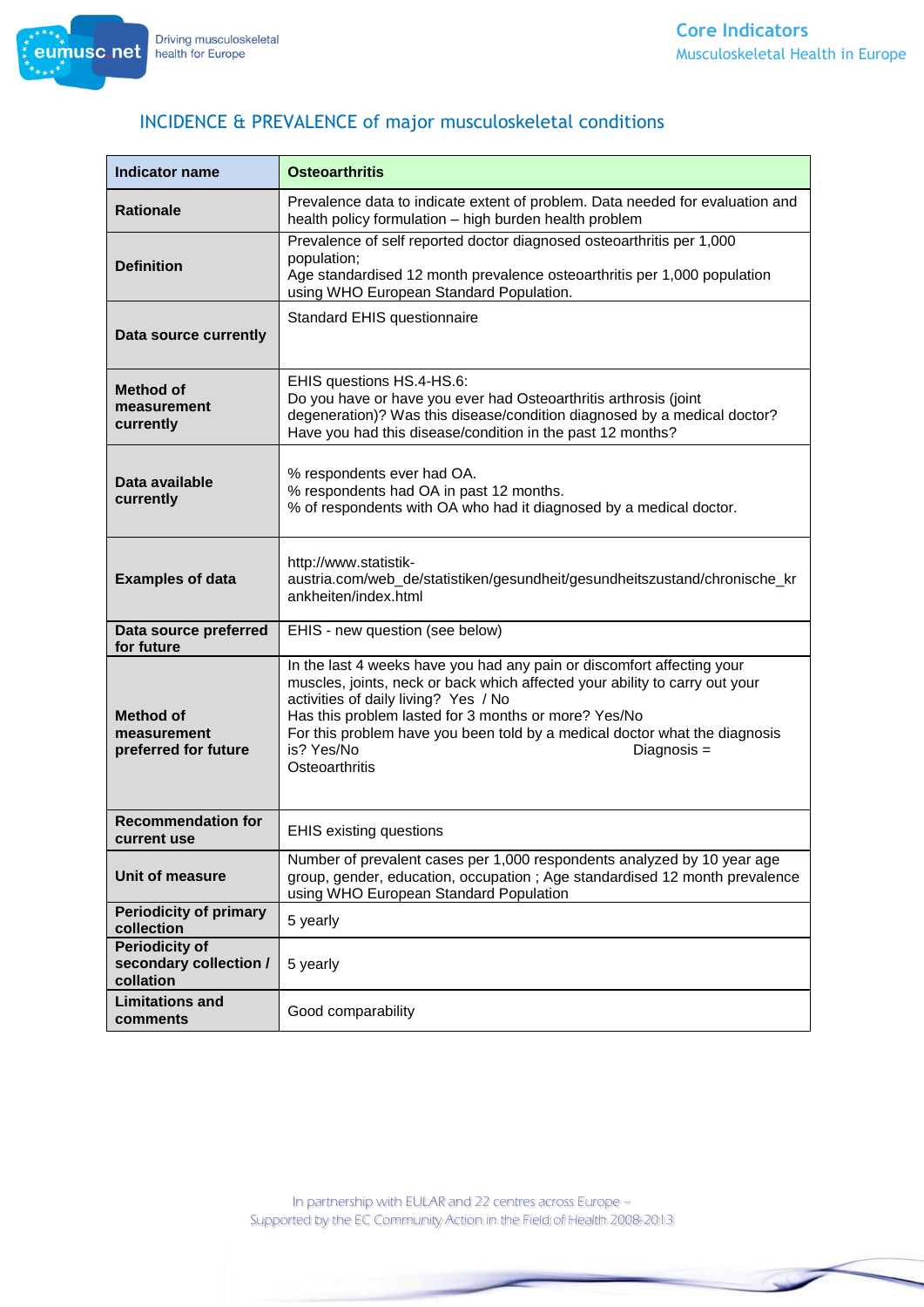

| <b>Indicator name</b>                                        | <b>Osteoarthritis supplementary</b>                                                                                                                                                                                                       |
|--------------------------------------------------------------|-------------------------------------------------------------------------------------------------------------------------------------------------------------------------------------------------------------------------------------------|
| <b>Rationale</b>                                             | Prevalence data to indicate extent of problem. Data needed for evaluation and<br>health policy formulation - high burden health problem                                                                                                   |
| <b>Definition</b>                                            | Prevalence of OA as according to defined diagnostic criteria                                                                                                                                                                              |
| Data source currently                                        | Peer reviewed literature                                                                                                                                                                                                                  |
| <b>Method of</b><br>measurement<br>currently                 | As defined in individual studies                                                                                                                                                                                                          |
| Data available<br>currently                                  | Prevalence data as defined in individual studies                                                                                                                                                                                          |
| <b>Examples of data</b>                                      | http://www.ncbi.nlm.nih.gov/pubmed/16483904                                                                                                                                                                                               |
| Data source preferred<br>for future                          | Peer reviewed literature                                                                                                                                                                                                                  |
| <b>Method of</b><br>measurement<br>preferred for future      | As defined in individual studies                                                                                                                                                                                                          |
| <b>Recommendation for</b><br>current use                     | Peer reviewed literature                                                                                                                                                                                                                  |
| <b>Unit of measure</b>                                       | Prevalence per 1,000 population (by age and/or gender where data available)                                                                                                                                                               |
| <b>Periodicity of primary</b><br>collection                  | Varied periodicity                                                                                                                                                                                                                        |
| <b>Periodicity of</b><br>secondary collection /<br>collation | 5 yearly                                                                                                                                                                                                                                  |
| <b>Limitations and</b><br>comments                           | Published peer reviewed literature and systematic reviews from Global Burden<br>of Disease project used to augment routine survey data. In 2011 GBD data<br>available for EU countries with data collection period ranging from 1981-2009 |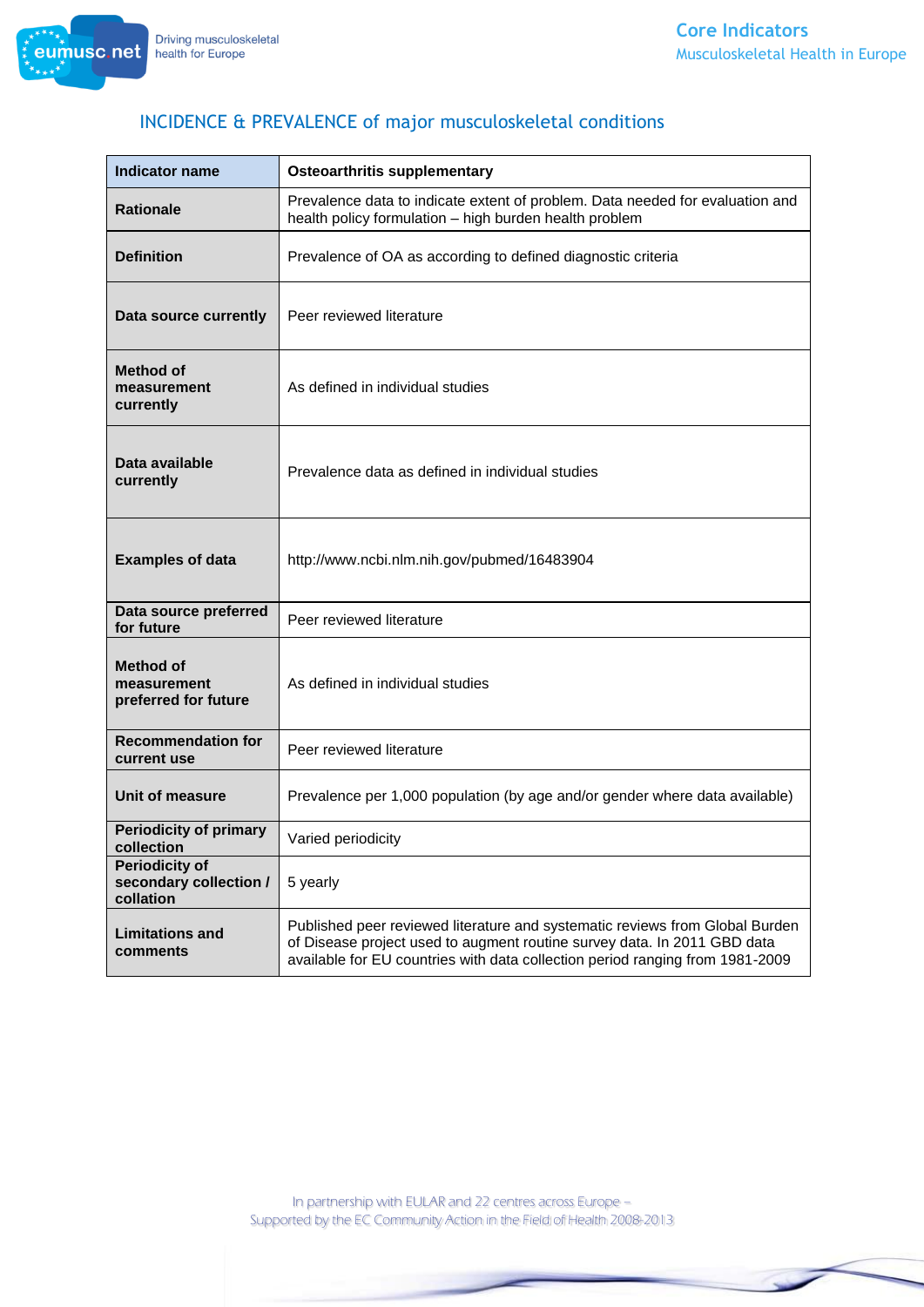eumusc.net



# INCIDENCE & PREVALENCE of major musculoskeletal conditions

| <b>Indicator name</b>                                        | <b>Osteoarthritis hip</b>                                                                                                                                                                                                                                                                                                                                                                        |
|--------------------------------------------------------------|--------------------------------------------------------------------------------------------------------------------------------------------------------------------------------------------------------------------------------------------------------------------------------------------------------------------------------------------------------------------------------------------------|
| <b>Rationale</b>                                             | Prevalence data to indicate extent of problem. Data needed for evaluation and<br>health policy formulation - high burden health problem                                                                                                                                                                                                                                                          |
| <b>Definition</b>                                            | Prevalence of self reported doctor diagnosed osteoarthritis hip per 1,000<br>population;<br>Age standardised 12 month prevalence osteoarthritis hip per 1,000 population<br>using WHO European Standard Population.                                                                                                                                                                              |
| Data source currently                                        | Not currently available in EHIS                                                                                                                                                                                                                                                                                                                                                                  |
| Method of<br>measurement<br>currently                        | Not currently measured in EHIS                                                                                                                                                                                                                                                                                                                                                                   |
| Data available<br>currently                                  | EHIS data not currently available                                                                                                                                                                                                                                                                                                                                                                |
| <b>Examples of data</b>                                      | EHIS data not currently available                                                                                                                                                                                                                                                                                                                                                                |
| Data source preferred<br>for future                          | EHIS - new question (see below)                                                                                                                                                                                                                                                                                                                                                                  |
| <b>Method of</b><br>measurement<br>preferred for future      | In the last 4 weeks have you had any pain or discomfort affecting your<br>muscles, joints, neck or back which affected your ability to carry out your<br>activities of daily living? Yes / No<br>Has this problem lasted for 3 months or more? Yes/No<br>For this problem have you been told by a medical doctor what the diagnosis<br>is? Yes/No<br>Diagnosis =<br>Osteoarthritis; Region = Hip |
| <b>Recommendation for</b><br>current use                     | Osteoarthritis hip supplementary indicator (see next column)                                                                                                                                                                                                                                                                                                                                     |
| Unit of measure                                              | Number of prevalent cases per 1,000 respondents analyzed by 10 year age<br>group, gender, education, occupation; Age standardised 12 month prevalence<br>using WHO European Standard Population                                                                                                                                                                                                  |
| <b>Periodicity of primary</b><br>collection                  | 5 yearly                                                                                                                                                                                                                                                                                                                                                                                         |
| <b>Periodicity of</b><br>secondary collection /<br>collation | 5 yearly                                                                                                                                                                                                                                                                                                                                                                                         |
| <b>Limitations and</b><br>comments                           |                                                                                                                                                                                                                                                                                                                                                                                                  |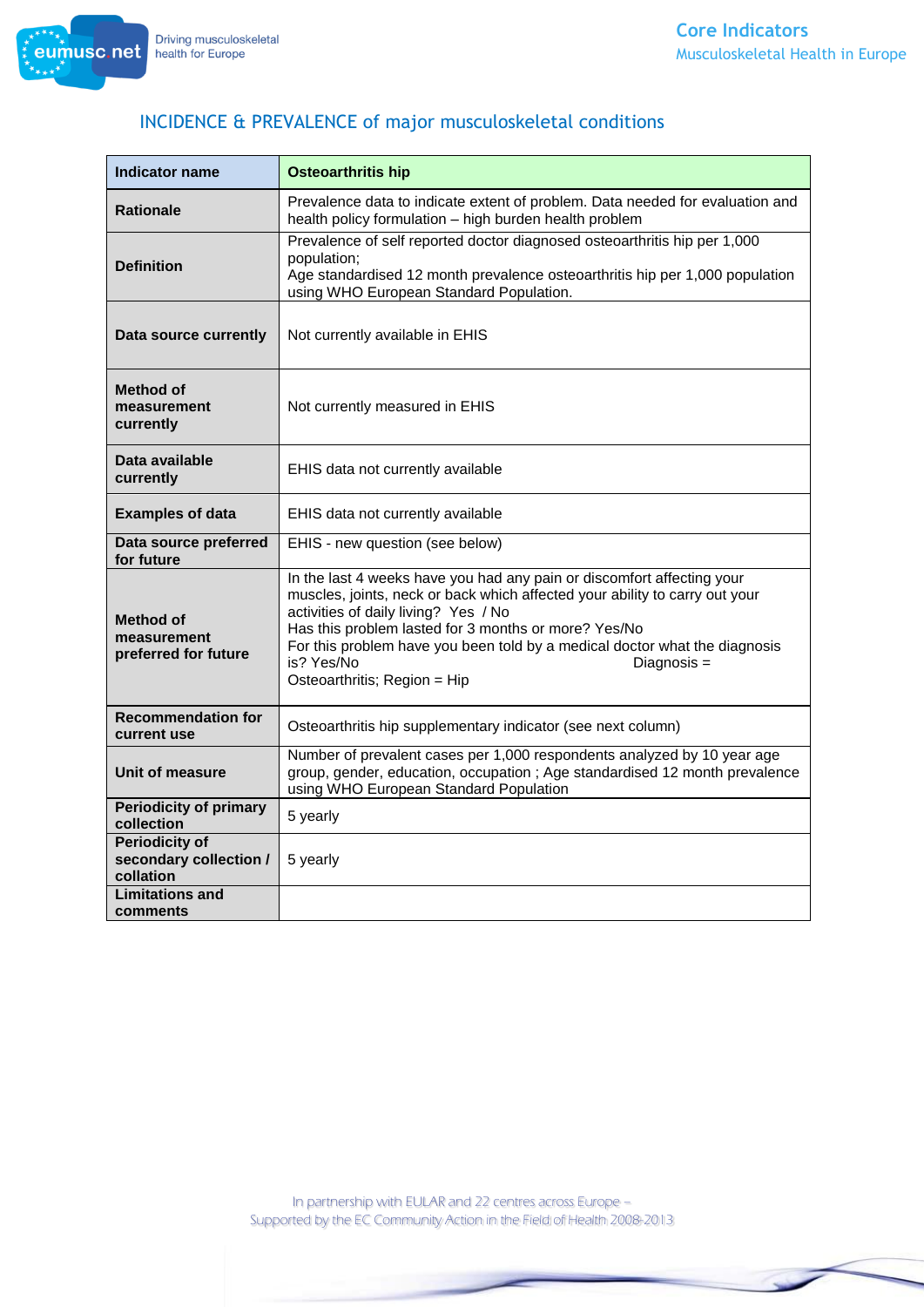

| <b>Indicator name</b>                                        | <b>Osteoarthritis hip supplementary</b>                                                                                                                                                                                                   |
|--------------------------------------------------------------|-------------------------------------------------------------------------------------------------------------------------------------------------------------------------------------------------------------------------------------------|
| <b>Rationale</b>                                             | Prevalence data to indicate extent of problem. Data needed for evaluation and<br>health policy formulation - high burden health problem                                                                                                   |
| <b>Definition</b>                                            | Prevalence of OA hip as according to defined diagnostic criteria                                                                                                                                                                          |
| Data source currently                                        | Peer reviewed literature                                                                                                                                                                                                                  |
| <b>Method of</b><br>measurement<br>currently                 | As defined in individual studies                                                                                                                                                                                                          |
| Data available<br>currently                                  | Prevalence data as defined in individual studies                                                                                                                                                                                          |
| <b>Examples of data</b>                                      | http://www.ncbi.nlm.nih.gov/pubmed/17143985                                                                                                                                                                                               |
| Data source preferred<br>for future                          | Peer reviewed literature                                                                                                                                                                                                                  |
| <b>Method of</b><br>measurement<br>preferred for future      | As defined in individual studies                                                                                                                                                                                                          |
| <b>Recommendation for</b><br>current use                     | Peer reviewed literature                                                                                                                                                                                                                  |
| Unit of measure                                              | Prevalence per 1,000 population (by age and/or gender where data available)                                                                                                                                                               |
| <b>Periodicity of primary</b><br>collection                  | Varied periodicity                                                                                                                                                                                                                        |
| <b>Periodicity of</b><br>secondary collection /<br>collation | 5 yearly                                                                                                                                                                                                                                  |
| <b>Limitations and</b><br>comments                           | Published peer reviewed literature and systematic reviews from Global Burden<br>of Disease project used to augment routine survey data. In 2011 GBD data<br>available for EU countries with data collection period ranging from 1981-2009 |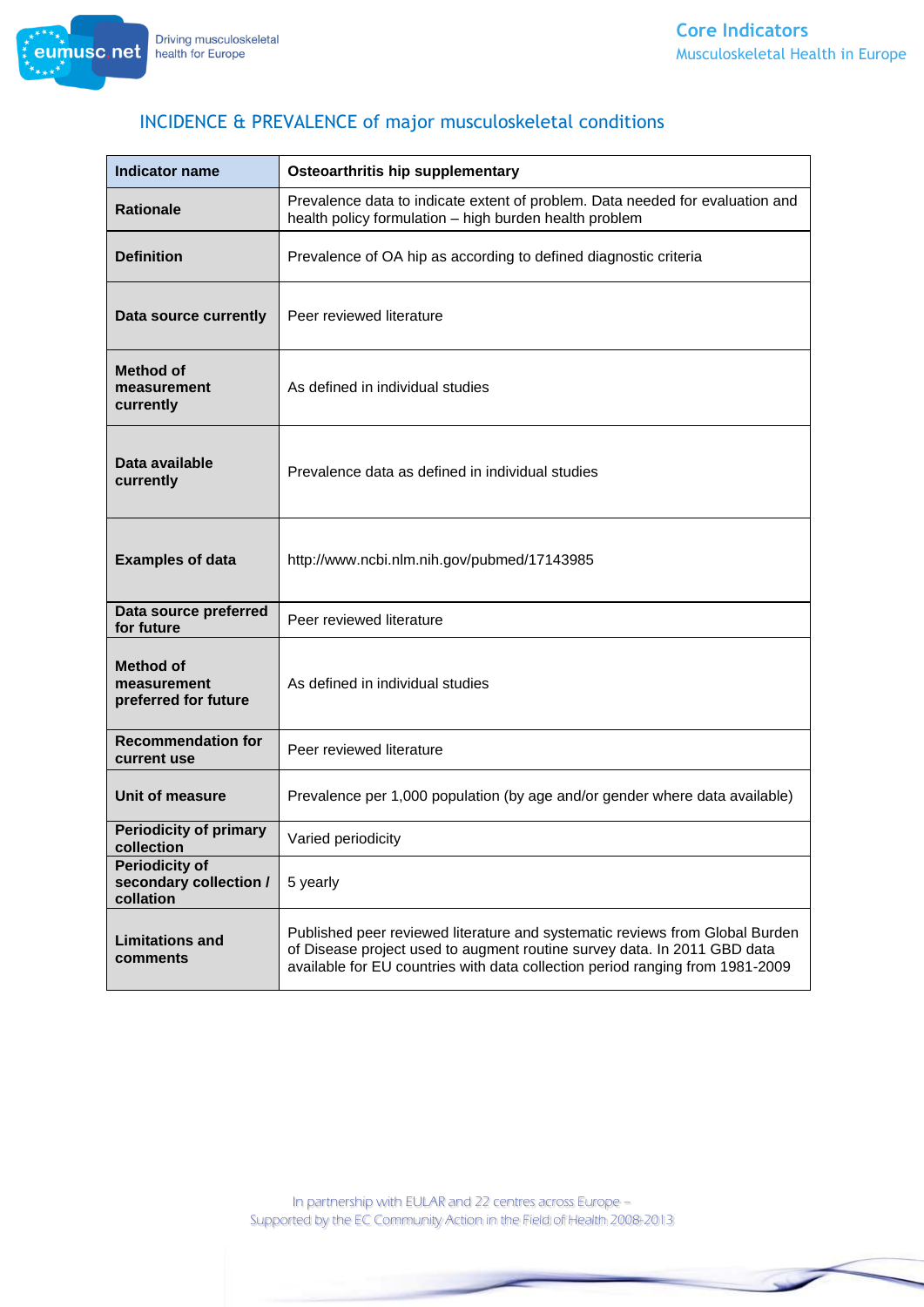eumusc.net

# INCIDENCE & PREVALENCE of major musculoskeletal conditions

| <b>Indicator name</b>                                        | <b>Osteoarthritis knee</b>                                                                                                                                                                                                                                                                                                                                                                        |
|--------------------------------------------------------------|---------------------------------------------------------------------------------------------------------------------------------------------------------------------------------------------------------------------------------------------------------------------------------------------------------------------------------------------------------------------------------------------------|
| <b>Rationale</b>                                             | Prevalence data to indicate extent of problem. Data needed for evaluation and<br>health policy formulation - high burden health problem                                                                                                                                                                                                                                                           |
| <b>Definition</b>                                            | Prevalence of self reported doctor diagnosed osteoarthritis knee per 1,000<br>population;<br>Age standardised 12 month prevalence osteoarthritis knee per 1,000<br>population using WHO European Standard Population.                                                                                                                                                                             |
| Data source currently                                        | Not currently available in EHIS                                                                                                                                                                                                                                                                                                                                                                   |
| Method of<br>measurement<br>currently                        | Not currently measured in EHIS                                                                                                                                                                                                                                                                                                                                                                    |
| Data available<br>currently                                  | EHIS data not currently available                                                                                                                                                                                                                                                                                                                                                                 |
| <b>Examples of data</b>                                      | EHIS data not currently available                                                                                                                                                                                                                                                                                                                                                                 |
| Data source preferred<br>for future                          | EHIS - new question (see below)                                                                                                                                                                                                                                                                                                                                                                   |
| <b>Method of</b><br>measurement<br>preferred for future      | In the last 4 weeks have you had any pain or discomfort affecting your<br>muscles, joints, neck or back which affected your ability to carry out your<br>activities of daily living? Yes / No<br>Has this problem lasted for 3 months or more? Yes/No<br>For this problem have you been told by a medical doctor what the diagnosis<br>is? Yes/No<br>Diagnosis =<br>Osteoarthritis; Region = Knee |
| <b>Recommendation for</b><br>current use                     | Osteoarthritis knee supplementary indicator (see next column)                                                                                                                                                                                                                                                                                                                                     |
| Unit of measure                                              | Number of prevalent cases per 1,000 respondents analyzed by 10 year age<br>group, gender, education, occupation; Age standardised 12 month prevalence<br>using WHO European Standard Population                                                                                                                                                                                                   |
| <b>Periodicity of primary</b><br>collection                  | 5 yearly                                                                                                                                                                                                                                                                                                                                                                                          |
| <b>Periodicity of</b><br>secondary collection /<br>collation | 5 yearly                                                                                                                                                                                                                                                                                                                                                                                          |
| <b>Limitations and</b><br>comments                           |                                                                                                                                                                                                                                                                                                                                                                                                   |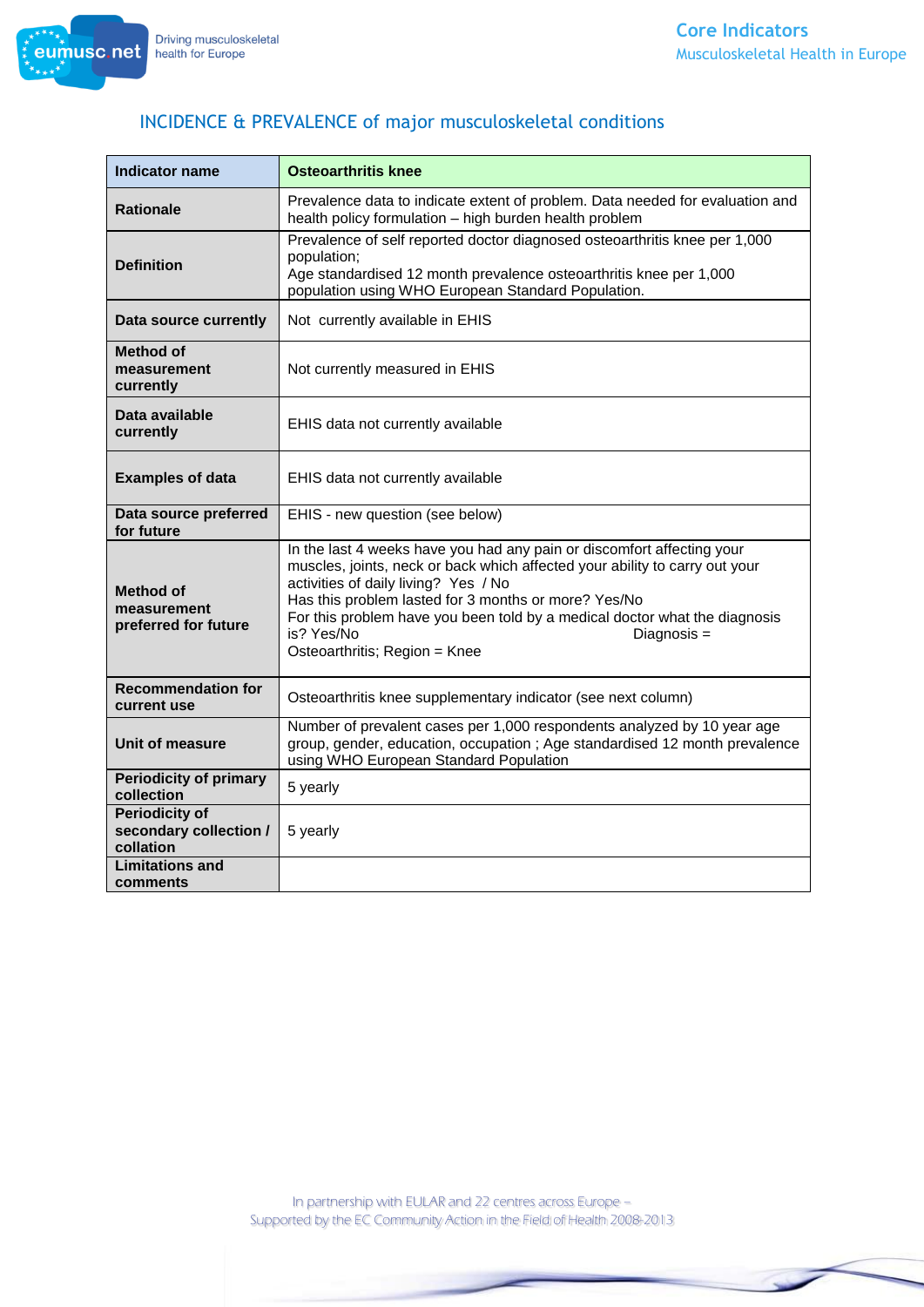

| <b>Indicator name</b>                                        | Osteoarthritis knee supplementary                                                                                                                                                                                                         |
|--------------------------------------------------------------|-------------------------------------------------------------------------------------------------------------------------------------------------------------------------------------------------------------------------------------------|
| <b>Rationale</b>                                             | Prevalence data to indicate extent of problem. Data needed for evaluation and<br>health policy formulation - high burden health problem                                                                                                   |
| <b>Definition</b>                                            | Prevalence of OA knee as according to defined diagnostic criteria                                                                                                                                                                         |
| Data source currently                                        | Peer reviewed literature                                                                                                                                                                                                                  |
| <b>Method of</b><br>measurement<br>currently                 | As defined in individual studies                                                                                                                                                                                                          |
| Data available<br>currently                                  | Prevalence data as defined in individual studies                                                                                                                                                                                          |
| <b>Examples of data</b>                                      | http://www.ncbi.nlm.nih.gov/pubmed/9709175                                                                                                                                                                                                |
| Data source preferred<br>for future                          | Peer reviewed literature                                                                                                                                                                                                                  |
| <b>Method of</b><br>measurement<br>preferred for future      | As defined in individual studies                                                                                                                                                                                                          |
| <b>Recommendation for</b><br>current use                     | Peer reviewed literature                                                                                                                                                                                                                  |
| Unit of measure                                              | Prevalence per 1,000 population (by age and/or gender where data available)                                                                                                                                                               |
| <b>Periodicity of primary</b><br>collection                  | Varied periodicity                                                                                                                                                                                                                        |
| <b>Periodicity of</b><br>secondary collection /<br>collation | 5 yearly                                                                                                                                                                                                                                  |
| <b>Limitations and</b><br>comments                           | Published peer reviewed literature and systematic reviews from Global Burden<br>of Disease project used to augment routine survey data. In 2011 GBD data<br>available for EU countries with data collection period ranging from 1981-2009 |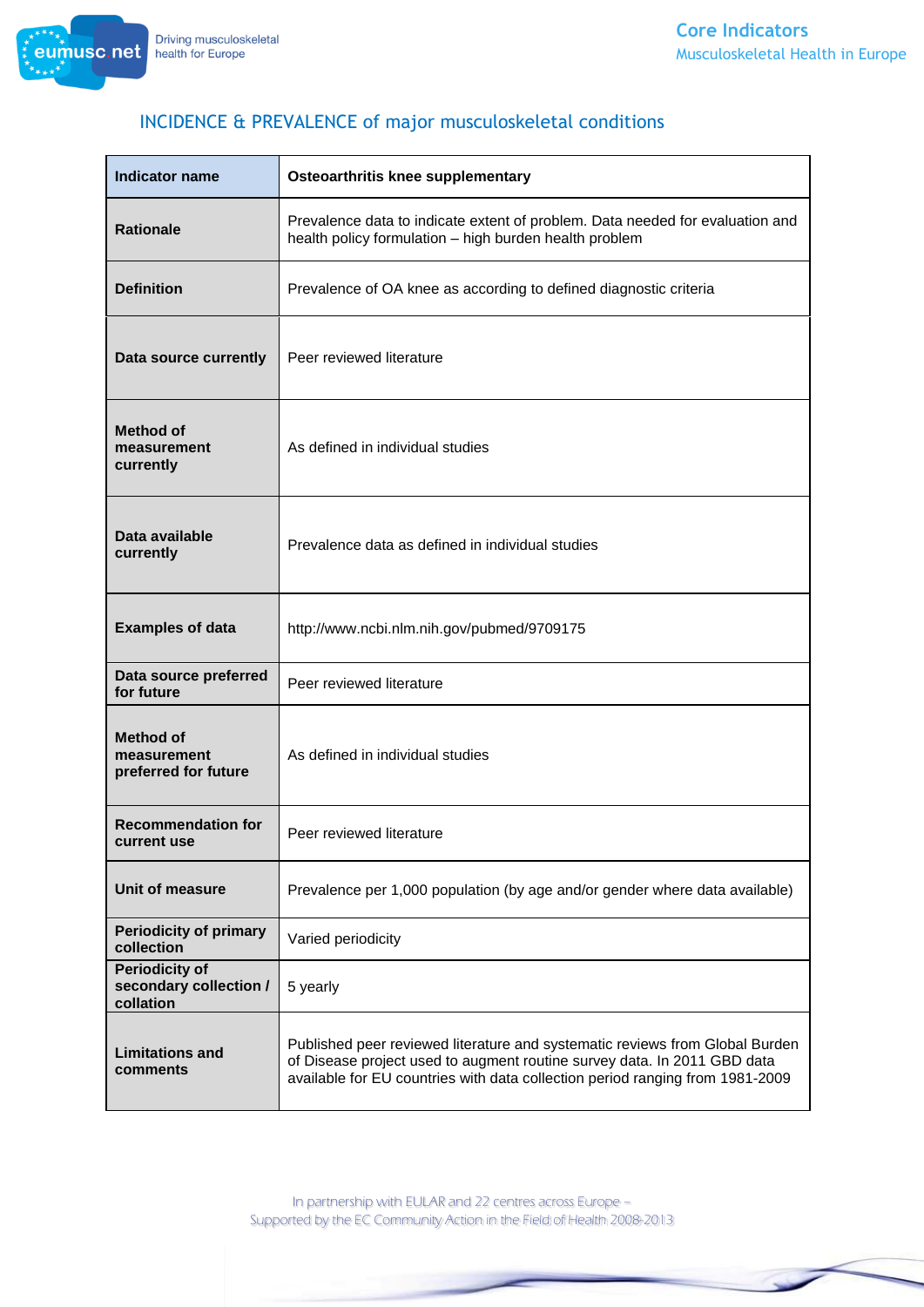eumusc.net



# INCIDENCE & PREVALENCE of major musculoskeletal conditions

| <b>Indicator name</b>                                        | <b>Osteoarthritis Hand</b>                                                                                                                                                                                                                                                                                                                                                                        |
|--------------------------------------------------------------|---------------------------------------------------------------------------------------------------------------------------------------------------------------------------------------------------------------------------------------------------------------------------------------------------------------------------------------------------------------------------------------------------|
| <b>Rationale</b>                                             | Prevalence data to indicate extent of problem. Data needed for evaluation and<br>health policy formulation                                                                                                                                                                                                                                                                                        |
| <b>Definition</b>                                            | Prevalence of self reported doctor diagnosed osteoarthritis hand per 1,000<br>population;<br>Age standardised 12 month prevalence osteoarthritis hand per 1,000<br>population using WHO European Standard Population.                                                                                                                                                                             |
| Data source currently                                        | Not currently available in EHIS                                                                                                                                                                                                                                                                                                                                                                   |
| Method of<br>measurement<br>currently                        | Not currently measured in EHIS                                                                                                                                                                                                                                                                                                                                                                    |
| Data available<br>currently                                  | EHIS data not currently available                                                                                                                                                                                                                                                                                                                                                                 |
| <b>Examples of data</b>                                      | EHIS data not currently available                                                                                                                                                                                                                                                                                                                                                                 |
| Data source preferred<br>for future                          | EHIS - new question (see below)                                                                                                                                                                                                                                                                                                                                                                   |
| <b>Method of</b><br>measurement<br>preferred for future      | In the last 4 weeks have you had any pain or discomfort affecting your<br>muscles, joints, neck or back which affected your ability to carry out your<br>activities of daily living? Yes / No<br>Has this problem lasted for 3 months or more? Yes/No<br>For this problem have you been told by a medical doctor what the diagnosis<br>is? Yes/No<br>Diagnosis =<br>Osteoarthritis; Region = Hand |
| <b>Recommendation for</b><br>current use                     | Osteoarthritis hand supplementary indicator (see next column)                                                                                                                                                                                                                                                                                                                                     |
| Unit of measure                                              | Number of prevalent cases per 1,000 respondents analyzed by 10 year age<br>group, gender, education, occupation ; Age standardised 12 month prevalence<br>using WHO European Standard Population                                                                                                                                                                                                  |
| <b>Periodicity of primary</b><br>collection                  | 5 yearly                                                                                                                                                                                                                                                                                                                                                                                          |
| <b>Periodicity of</b><br>secondary collection /<br>collation | 5 yearly                                                                                                                                                                                                                                                                                                                                                                                          |
| <b>Limitations and</b><br>comments                           |                                                                                                                                                                                                                                                                                                                                                                                                   |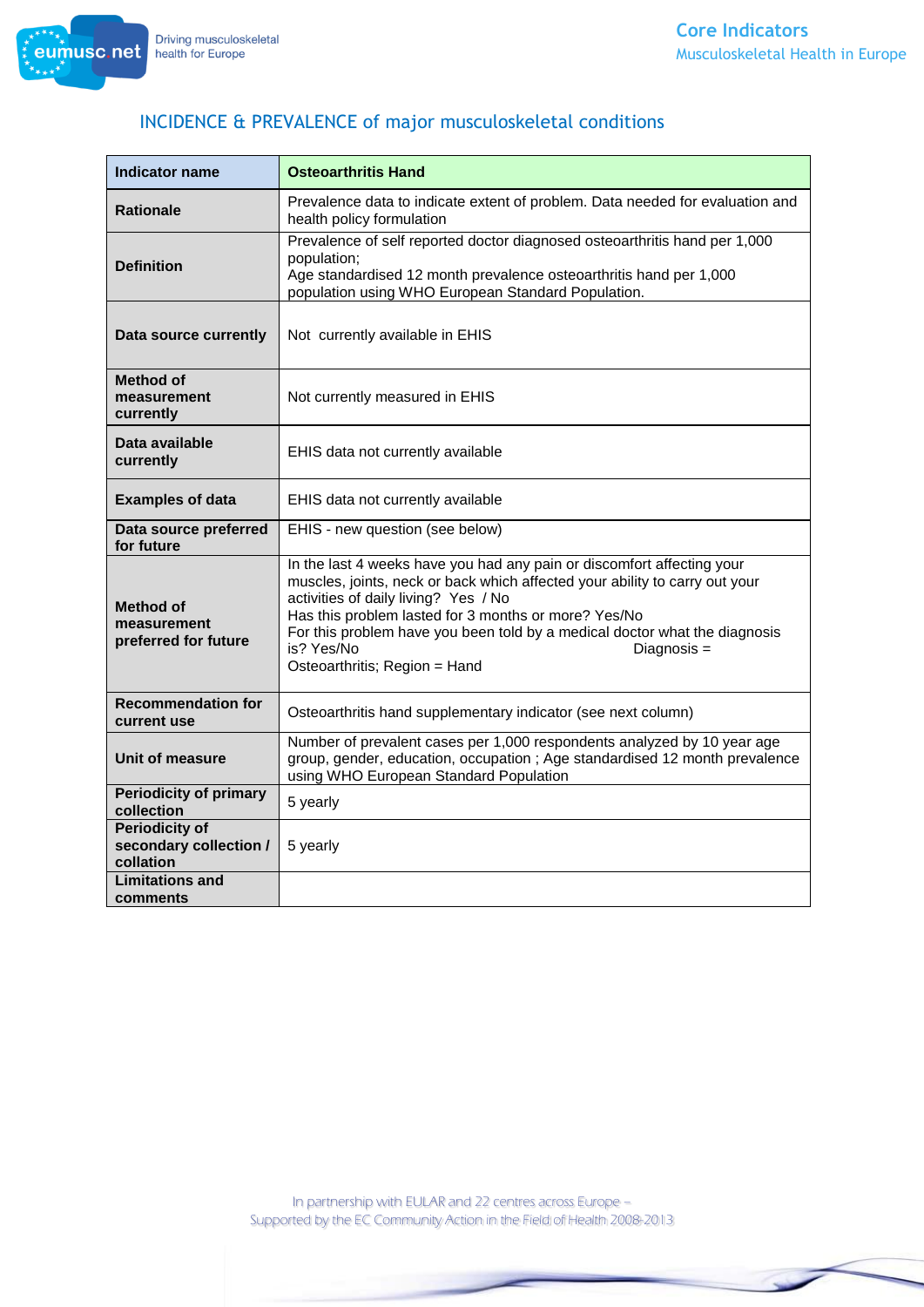

| <b>Indicator name</b>                                        | <b>Osteoarthritis Hand supplementary</b>                                                                                                                                                                                                  |
|--------------------------------------------------------------|-------------------------------------------------------------------------------------------------------------------------------------------------------------------------------------------------------------------------------------------|
| <b>Rationale</b>                                             | Prevalence data to indicate extent of problem. Data needed for evaluation and<br>health policy formulation                                                                                                                                |
| <b>Definition</b>                                            | Prevalence of OA hand as according to defined diagnostic criteria                                                                                                                                                                         |
| Data source currently                                        | Peer reviewed literature                                                                                                                                                                                                                  |
| Method of<br>measurement<br>currently                        | As defined in individual studies                                                                                                                                                                                                          |
| Data available<br>currently                                  | Prevalence data as defined in individual studies                                                                                                                                                                                          |
| <b>Examples of data</b>                                      | http://www.ncbi.nlm.nih.gov/pubmed/17143985                                                                                                                                                                                               |
| Data source preferred<br>for future                          | Peer reviewed literature                                                                                                                                                                                                                  |
| <b>Method of</b><br>measurement<br>preferred for future      | As defined in individual studies                                                                                                                                                                                                          |
| <b>Recommendation for</b><br>current use                     | Peer reviewed literature                                                                                                                                                                                                                  |
| Unit of measure                                              | Prevalence per 1,000 population (by age and/or gender where data available)                                                                                                                                                               |
| <b>Periodicity of primary</b><br>collection                  | Varied periodicity                                                                                                                                                                                                                        |
| <b>Periodicity of</b><br>secondary collection /<br>collation | 5 yearly                                                                                                                                                                                                                                  |
| <b>Limitations and</b><br>comments                           | Published peer reviewed literature and systematic reviews from Global Burden<br>of Disease project used to augment routine survey data. In 2011 GBD data<br>available for EU countries with data collection period ranging from 1981-2009 |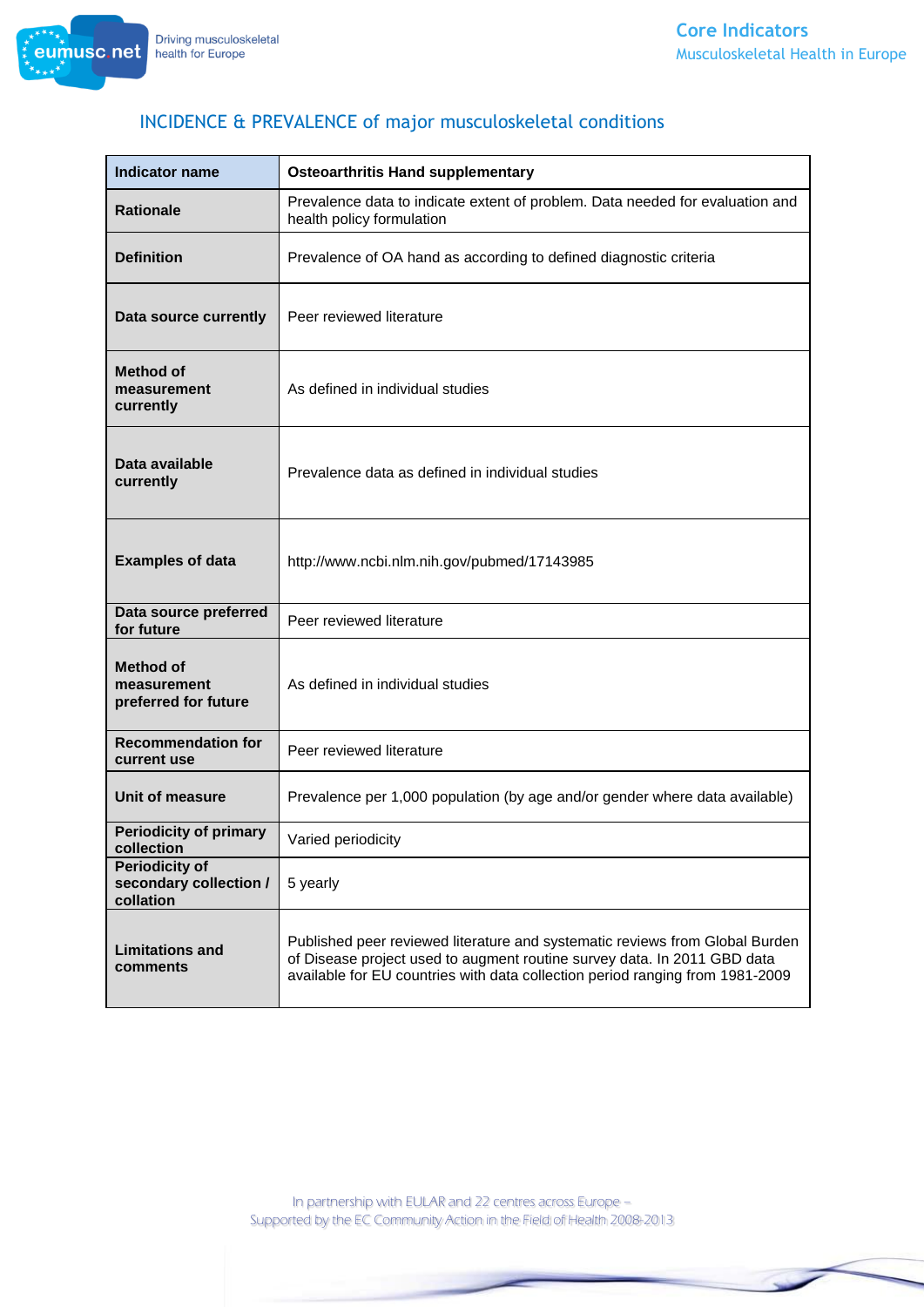

| <b>Indicator name</b>                                        | <b>Hip fracture</b>                                                                                                                                                                                                                               |
|--------------------------------------------------------------|---------------------------------------------------------------------------------------------------------------------------------------------------------------------------------------------------------------------------------------------------|
| <b>Rationale</b>                                             | Incidence data to indicate extent of problem. Data needed for evaluation and<br>health policy formulation - high burden health problem                                                                                                            |
| <b>Definition</b>                                            | New cases self reported hip fracture per 1,000 population per annum                                                                                                                                                                               |
| Data source currently                                        | Available from EHIS, national surveys in some countries.                                                                                                                                                                                          |
| <b>Method of</b><br>measurement<br>currently                 | Not part of standard EHIS. Where available e.g. Belgian Health Survey: Do<br>you have or have you ever had broken hip? Was this disease/condition<br>diagnosed by a medical doctor? Have you had this disease/condition in the<br>past 12 months? |
|                                                              | Not part of standard EHIS questionnaire, where<br>available:                                                                                                                                                                                      |
| Data available                                               | % respondents ever<br>had hip fracture.                                                                                                                                                                                                           |
| currently                                                    | % respondents had hip fracture in past 12 months.<br>% of respondents with hip fracture who had it diagnosed by a medical doctor.                                                                                                                 |
| <b>Examples of data</b>                                      | http://www.wiv-<br>isp.be/scripts92/broker.exe?_service=default&_program=phisia.chrondis08.sa<br>s                                                                                                                                                |
| Data source preferred<br>for future                          | EHIS - new question (see below)                                                                                                                                                                                                                   |
| <b>Method of</b><br>measurement<br>preferred for future      | Have you fractured or broken a bone as a result of a fall in the last 12 months?<br>Yes / No<br>If yes, was it your hip (proximal femur) ? Yes / No                                                                                               |
| <b>Recommendation for</b><br>current use                     | National statistics, registers.                                                                                                                                                                                                                   |
| Unit of measure                                              | New cases self reported hip fracture per 1,000 population per annum<br>analyzed by 5 year age group, gender, education, occupation and major risk<br>factors                                                                                      |
| <b>Periodicity of primary</b><br>collection                  | 5 yearly                                                                                                                                                                                                                                          |
| <b>Periodicity of</b><br>secondary collection /<br>collation | 5 yearly                                                                                                                                                                                                                                          |
| <b>Limitations and</b><br>comments                           | Data currently only available from few countries.                                                                                                                                                                                                 |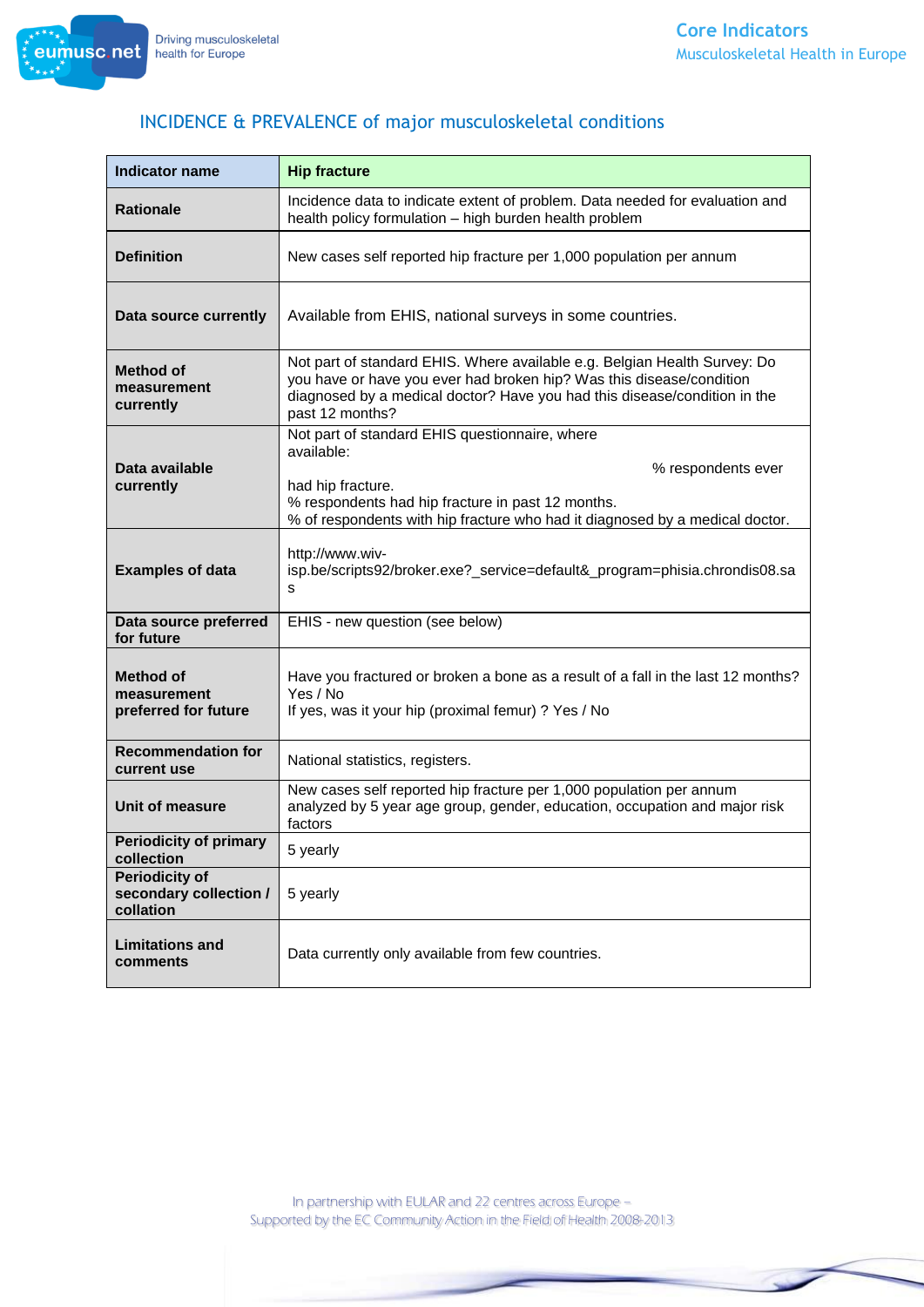

| <b>Indicator name</b>                                        | Hip fracture supplementary1                                                                                                            |
|--------------------------------------------------------------|----------------------------------------------------------------------------------------------------------------------------------------|
| <b>Rationale</b>                                             | Incidence data to indicate extent of problem. Data needed for evaluation and<br>health policy formulation - high burden health problem |
| <b>Definition</b>                                            | New cases hip fracture per 1,000 population per annum                                                                                  |
| Data source currently                                        | National statistics, registers.                                                                                                        |
| <b>Method of</b><br>measurement<br>currently                 | New cases hip fracture per 1,000 population per annum from hospital<br>admissions/discharge data ICD-10 S72.0, S72.1, S72.2            |
| Data available<br>currently                                  | Incidence data: New cases hip fracture per 1,000 population per annum                                                                  |
| <b>Examples of data</b>                                      | http://www.shfa.scot.nhs.uk/                                                                                                           |
| Data source preferred<br>for future                          | National statistics, registers.                                                                                                        |
| <b>Method of</b><br>measurement<br>preferred for future      | New cases hip fracture per 1,000 population per annum                                                                                  |
| <b>Recommendation for</b><br>current use                     | National statistics, registers.                                                                                                        |
| Unit of measure                                              | New cases hip fracture per 1,000 population per annum<br>analyzed by 5 year age group, gender                                          |
| <b>Periodicity of primary</b><br>collection                  | Annual                                                                                                                                 |
| <b>Periodicity of</b><br>secondary collection /<br>collation | Annual                                                                                                                                 |
| <b>Limitations and</b><br>comments                           | Very good records in some countries. ICD-10 S72.0, S72.1, S72.2.                                                                       |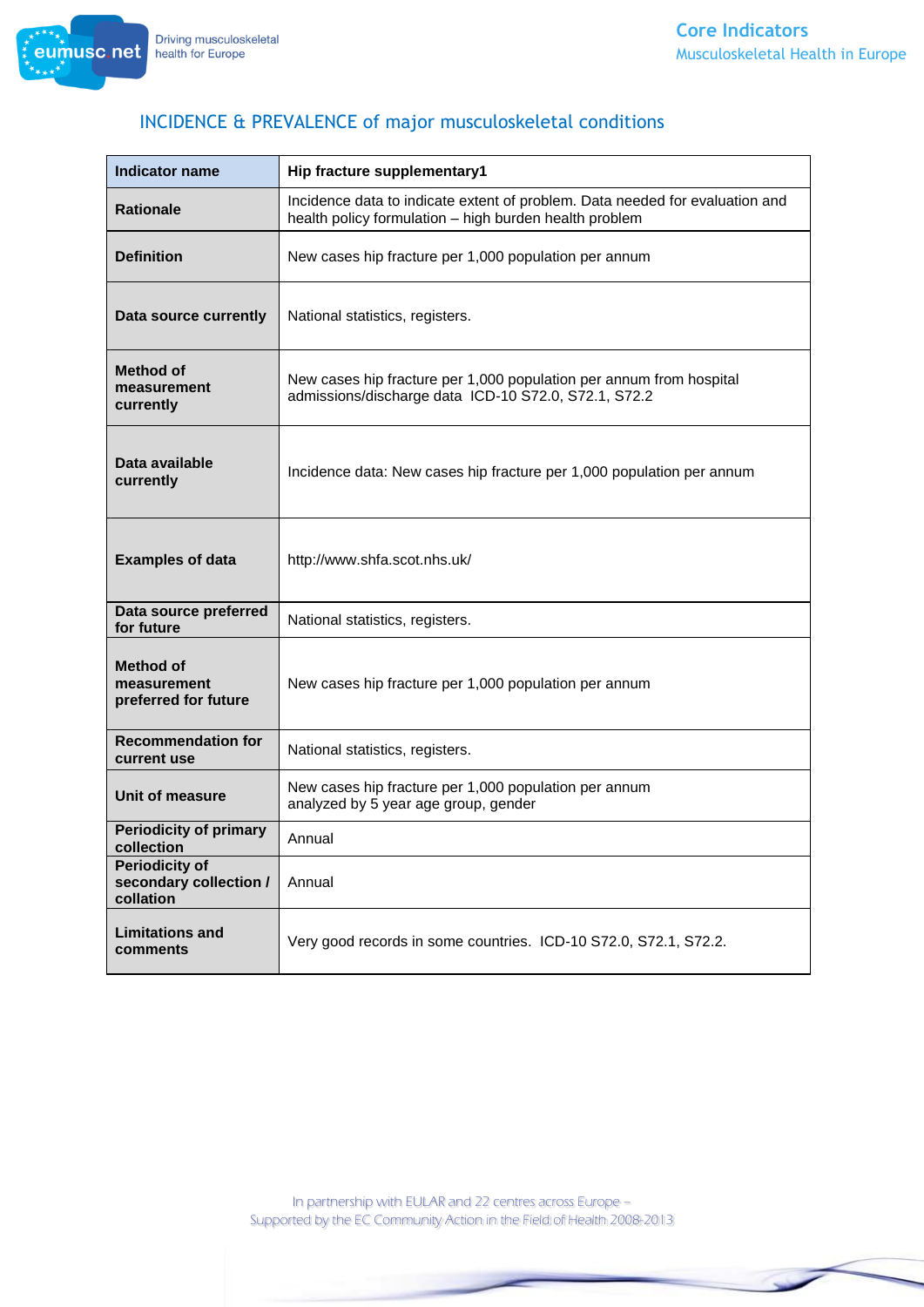

| <b>Indicator name</b>                                        | Hip fracture supplementary2                                                                                                            |
|--------------------------------------------------------------|----------------------------------------------------------------------------------------------------------------------------------------|
| <b>Rationale</b>                                             | Incidence data to indicate extent of problem. Data needed for evaluation and<br>health policy formulation - high burden health problem |
| <b>Definition</b>                                            | New cases hip fracture per 1,000 population per annum                                                                                  |
| Data source currently                                        | Peer reviewed literature                                                                                                               |
| <b>Method of</b><br>measurement<br>currently                 | As defined in individual studies                                                                                                       |
| Data available<br>currently                                  | Incidence data as defined in individual studies                                                                                        |
| <b>Examples of data</b>                                      | http://www.ncbi.nlm.nih.gov/pubmed/16603427                                                                                            |
| Data source preferred<br>for future                          | Peer reviewed literature                                                                                                               |
| <b>Method of</b><br>measurement<br>preferred for future      | As defined in individual studies                                                                                                       |
| <b>Recommendation for</b><br>current use                     | National statistics, registers.                                                                                                        |
| Unit of measure                                              | New cases hip fracture per 1,000 population per annum                                                                                  |
| <b>Periodicity of primary</b><br>collection                  | Varied periodicity                                                                                                                     |
| <b>Periodicity of</b><br>secondary collection /<br>collation | 5 yearly                                                                                                                               |
| <b>Limitations and</b><br>comments                           | Published peer reviewed literature and systematic reviews.                                                                             |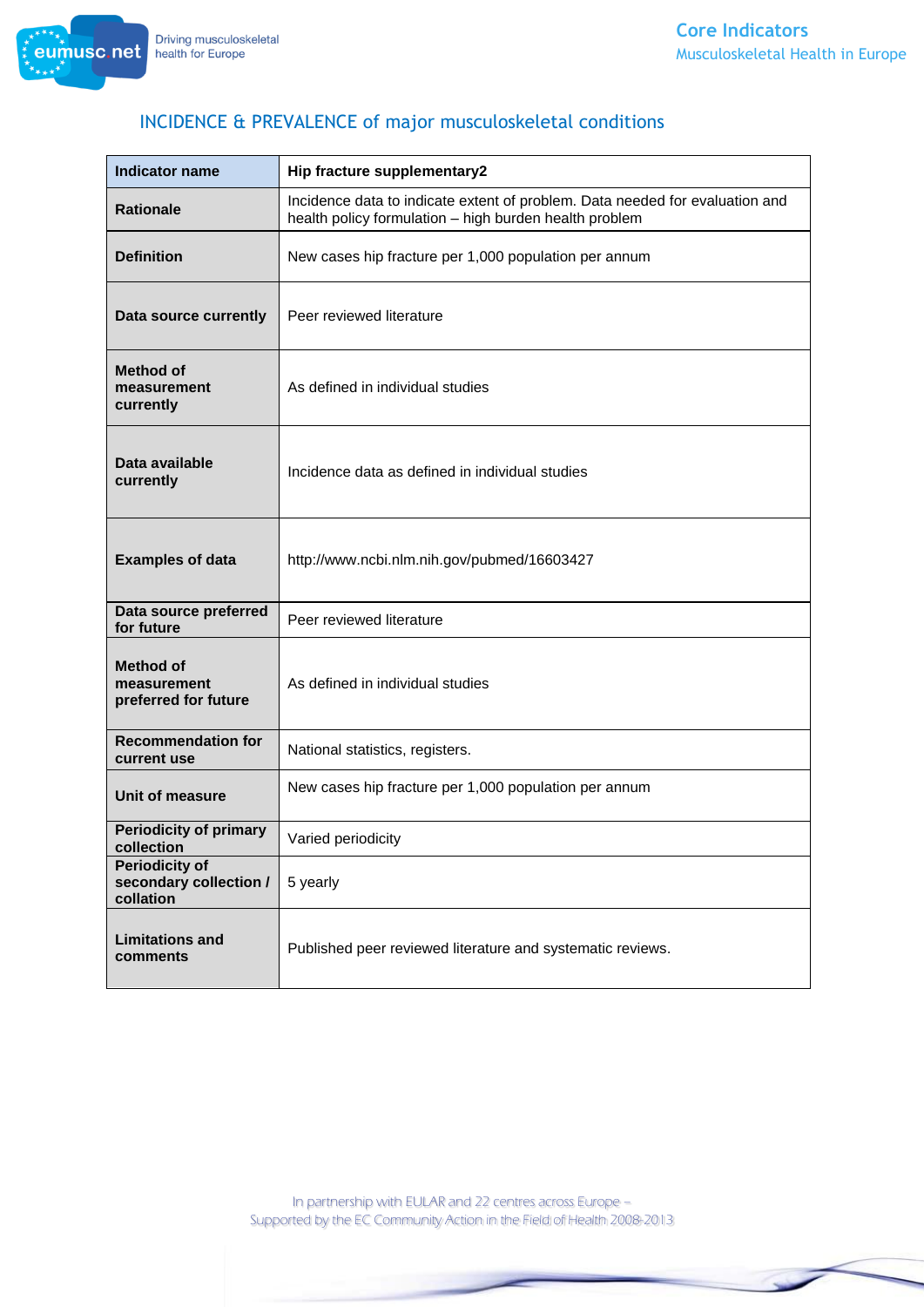

| <b>Indicator name</b>                                        | <b>Osteoporosis: low bone density</b>                                                                                                                                                                                     |
|--------------------------------------------------------------|---------------------------------------------------------------------------------------------------------------------------------------------------------------------------------------------------------------------------|
| <b>Rationale</b>                                             | Prevalence data to indicate extent of problem. Data needed for evaluation and<br>health policy formulation - high burden health problem.                                                                                  |
| <b>Definition</b>                                            | Prevalence of OP as according to defined diagnostic criteria                                                                                                                                                              |
| Data source currently                                        | Peer reviewed literature                                                                                                                                                                                                  |
| <b>Method of</b><br>measurement<br>currently                 | As defined in individual studies                                                                                                                                                                                          |
| Data available<br>currently                                  | Prevalence data as defined in individual studies                                                                                                                                                                          |
| <b>Examples of data</b>                                      | http://www.ncbi.nlm.nih.gov/pubmed/15197546                                                                                                                                                                               |
| Data source preferred<br>for future                          | Peer reviewed literature                                                                                                                                                                                                  |
| <b>Method of</b><br>measurement<br>preferred for future      | Lifetime risks and 10-year probability for fractures are preferred measures of<br>the burden of osteoporosis because they reflect an absolute risk rather than a<br>relative risk based on low bone density values alone. |
| <b>Recommendation for</b><br>current use                     | Peer reviewed literature                                                                                                                                                                                                  |
| Unit of measure                                              | Prevalence per 1,000 population (by age and/or gender where data available)                                                                                                                                               |
| <b>Periodicity of primary</b><br>collection                  | Varied periodicity                                                                                                                                                                                                        |
| <b>Periodicity of</b><br>secondary collection /<br>collation | 5 yearly                                                                                                                                                                                                                  |
| <b>Limitations and</b><br>comments                           | Published peer reviewed literature used to augment routine survey data.                                                                                                                                                   |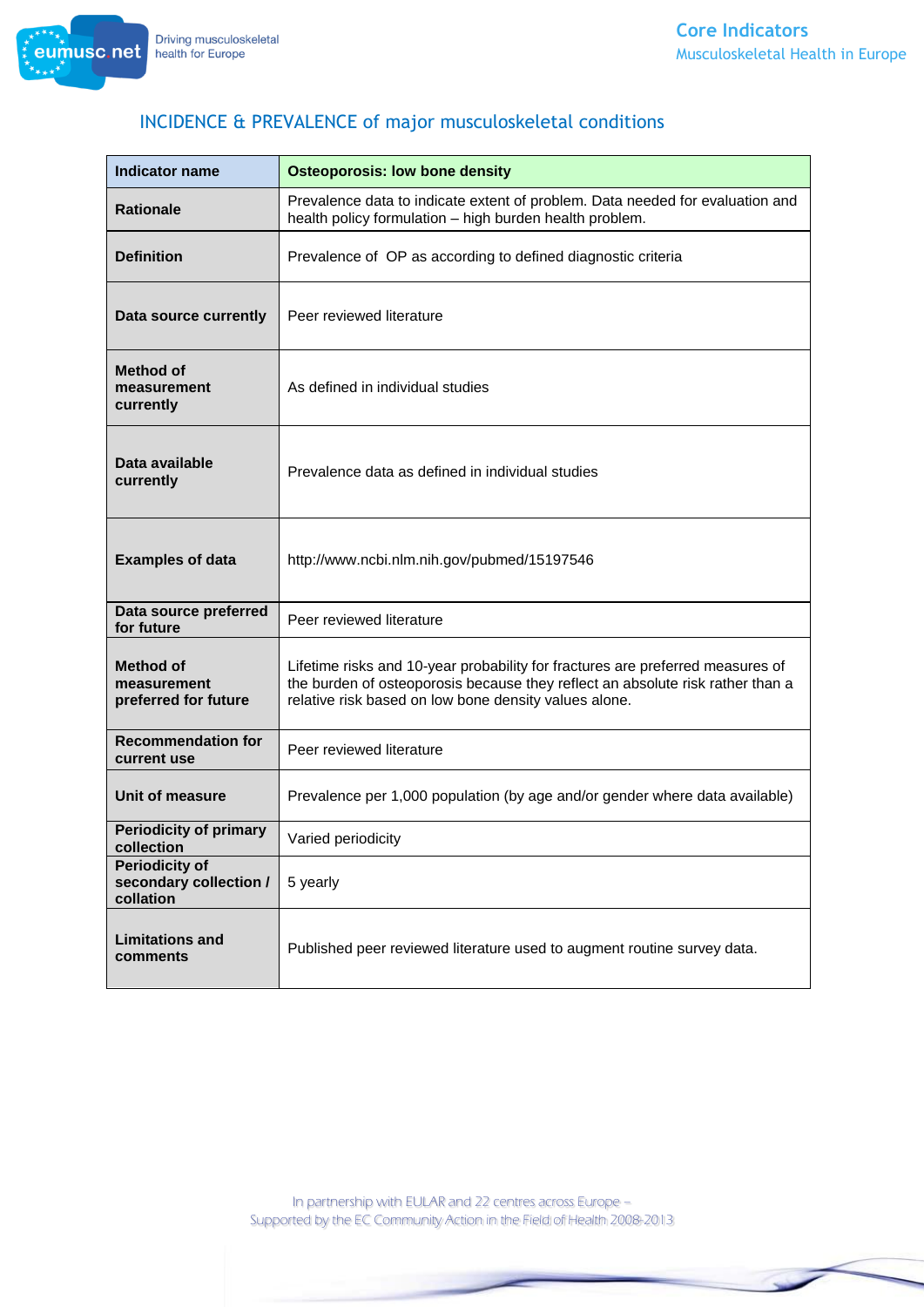

| <b>Indicator name</b>                                        | Osteoporosis: low bone density supplementary                                                                                                                                                                                                                                                                                                                                                                                                                                                 |
|--------------------------------------------------------------|----------------------------------------------------------------------------------------------------------------------------------------------------------------------------------------------------------------------------------------------------------------------------------------------------------------------------------------------------------------------------------------------------------------------------------------------------------------------------------------------|
| <b>Rationale</b>                                             | Prevalence data to indicate extent of problem. Data needed for evaluation and<br>health policy formulation - high burden health problem                                                                                                                                                                                                                                                                                                                                                      |
| <b>Definition</b>                                            | Prevalence of self reported doctor diagnosed osteoporosis per 1,000<br>population;<br>Age standardised 12 month prevalence osteoporosis per 1,000 population<br>using WHO European Standard Population.                                                                                                                                                                                                                                                                                      |
| Data source currently                                        | <b>EHIS in some countries</b>                                                                                                                                                                                                                                                                                                                                                                                                                                                                |
| <b>Method of</b><br>measurement<br>currently                 | Not part of standard EHIS. Where included: Do you have or have you ever had<br>Osteoporosis? Was this disease/condition diagnosed by a medical doctor?<br>Have you had this disease/condition in the past 12 months?                                                                                                                                                                                                                                                                         |
| Data available<br>currently                                  | Not part of standard EHIS questionnaire, where<br>available:<br>% respondents ever had<br>OP<br>% respondents had OP in past 12 months<br>% of respondents with OP who had it diagnosed by doctor.                                                                                                                                                                                                                                                                                           |
| <b>Examples of data</b>                                      | http://www.statistik-<br>austria.com/web_de/statistiken/gesundheit/gesundheitszustand/chronische_kr<br>ankheiten/index.html                                                                                                                                                                                                                                                                                                                                                                  |
| Data source preferred<br>for future                          | Peer reviewed literature                                                                                                                                                                                                                                                                                                                                                                                                                                                                     |
| <b>Method of</b><br>measurement<br>preferred for future      | Peer reviewed literature                                                                                                                                                                                                                                                                                                                                                                                                                                                                     |
| <b>Recommendation for</b><br>current use                     | Peer reviewed literature                                                                                                                                                                                                                                                                                                                                                                                                                                                                     |
| Unit of measure                                              | Number of prevalent cases per 1,000 respondents analyzed by 10 year age<br>group, gender, education, occupation ; Age standardised 12 month prevalence<br>using WHO European Standard Population                                                                                                                                                                                                                                                                                             |
| <b>Periodicity of primary</b><br>collection                  | 5 yearly                                                                                                                                                                                                                                                                                                                                                                                                                                                                                     |
| <b>Periodicity of</b><br>secondary collection /<br>collation | 5 yearly                                                                                                                                                                                                                                                                                                                                                                                                                                                                                     |
| <b>Limitations and</b><br>comments                           | Osteoporosis question included in EHIS in 9 countries at present. As<br>osteoporosis is unsymptomatic unless a fragility fracture is sustained and bone<br>density measured in a limited population physician diagnosis will<br>underestimate numbers affected. Lifetime risks and 10-year probability for<br>fractures are preferred measures of the burden of osteoporosis because they<br>reflect an absolute risk rather than a relative risk based on low bone density<br>values alone. |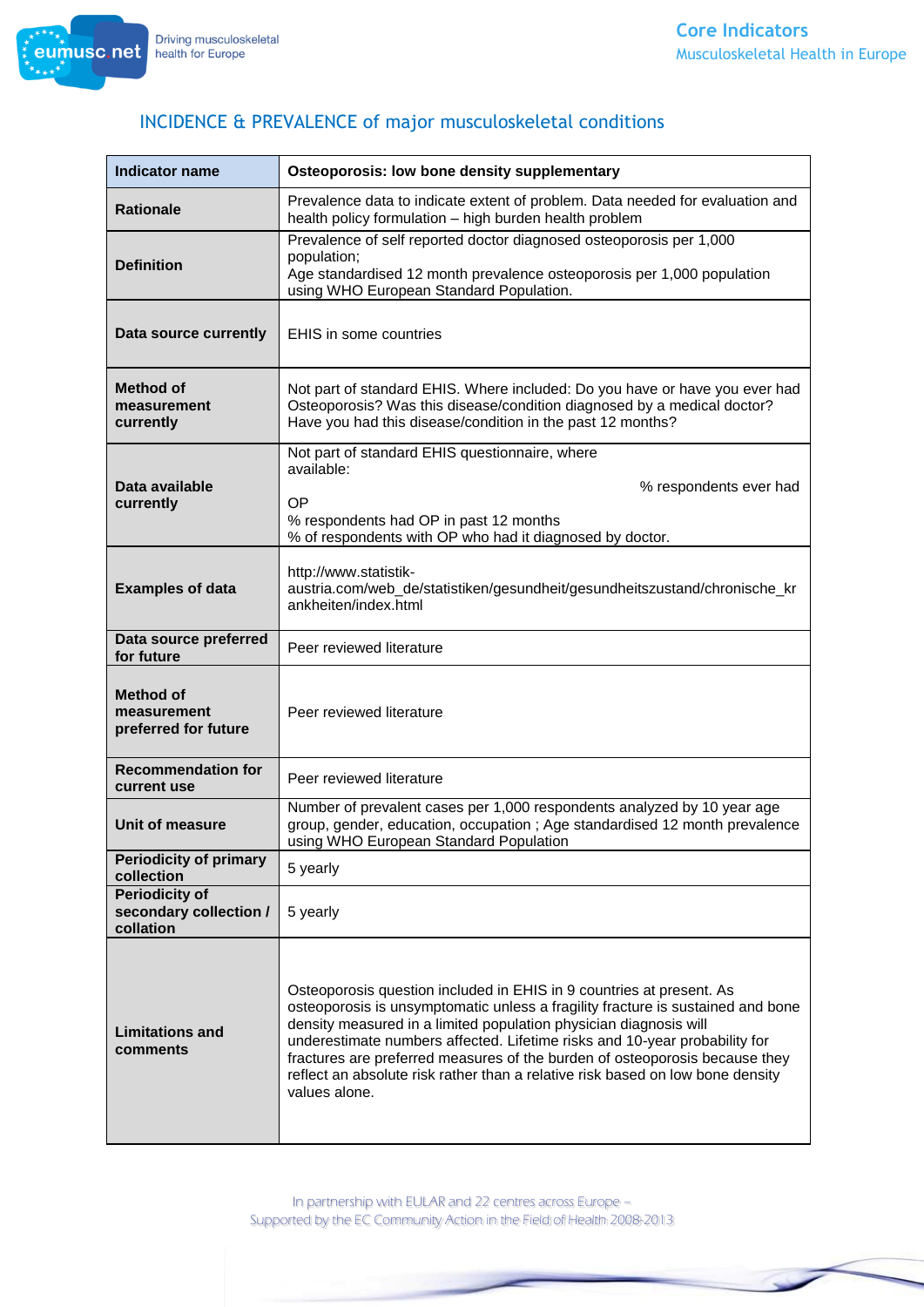

| <b>Indicator name</b>                                        | Musculoskeletal problems related to injuries and working environment                                                                                                                                                       |
|--------------------------------------------------------------|----------------------------------------------------------------------------------------------------------------------------------------------------------------------------------------------------------------------------|
| <b>Rationale</b>                                             | General measure of affect of work on musculoskeletal health. Important<br>because focuses on working population. Data needed for evaluation and<br>health policy formulation particularly relating to occupational health. |
| <b>Definition</b>                                            | Prevalence of self reported backache or muscular pain related to work                                                                                                                                                      |
| Data source currently                                        | European Working Conditions Survey (EWCS)                                                                                                                                                                                  |
| <b>Method of</b><br>measurement<br>currently                 | Survey of 'persons in employment'<br>Does your work affect your health: backache<br>Does your work affect your health: muscular pains                                                                                      |
| Data available<br>currently                                  | European Working Conditions Survey (EWCS)                                                                                                                                                                                  |
| <b>Examples of data</b>                                      | http://www.eurofound.europa.eu/docs/ewco/4EWCS/ef0698/annexes.pdf<br>(p. 12)                                                                                                                                               |
| Data source preferred<br>for future                          | European Working Conditions Survey (EWCS)                                                                                                                                                                                  |
| <b>Method of</b><br>measurement<br>preferred for future      | Survey of 'persons in employment'<br>Does your work affect your health: backache<br>Does your work affect your health: muscular pains                                                                                      |
| <b>Recommendation for</b><br>current use                     | European Working Conditions Survey (EWCS)                                                                                                                                                                                  |
| Unit of measure                                              | Percent respondents reporting back ache or muscular pain related to work                                                                                                                                                   |
| <b>Periodicity of primary</b><br>collection                  | 5 yearly                                                                                                                                                                                                                   |
| <b>Periodicity of</b><br>secondary collection /<br>collation | 5 yearly                                                                                                                                                                                                                   |
| <b>Limitations and</b><br>comments                           | Survey of 'persons in employment'. Question relates to muscular pain and<br>does not ask about joint pain.                                                                                                                 |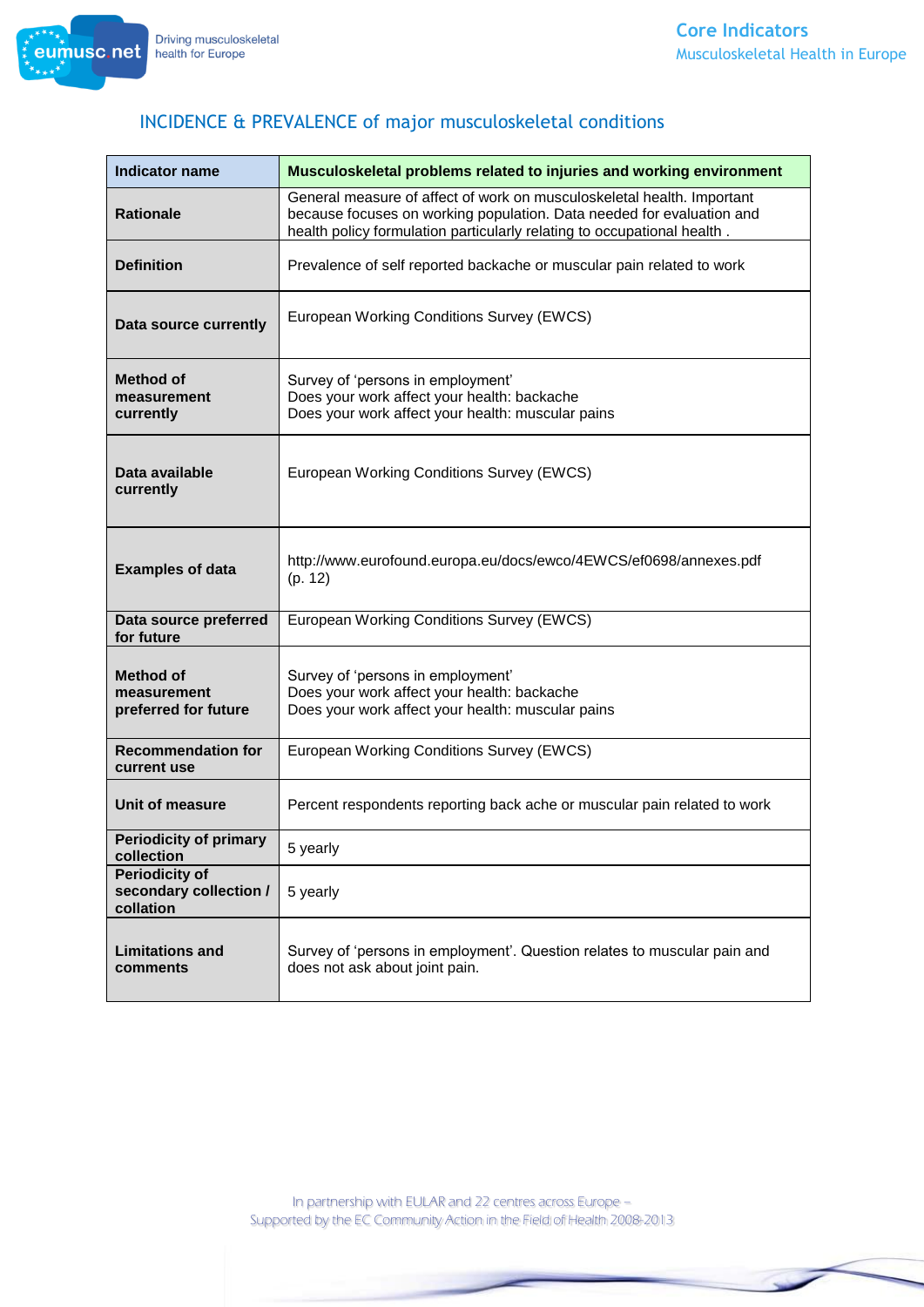

#### HEALTH SERVICES UTILIZATION

| <b>Indicator name</b>                                        | Primary care visits related to diagnostic code                                                                                                                                                                                              |
|--------------------------------------------------------------|---------------------------------------------------------------------------------------------------------------------------------------------------------------------------------------------------------------------------------------------|
| <b>Rationale</b>                                             | Provides information on the burden of MSC on health services. Necessary for<br>planning of prevention and health care policy.                                                                                                               |
| <b>Definition</b>                                            | % of annual primary care visits (all causes) that are due to MSC (as defined by<br>ICD10 or ISHMT)                                                                                                                                          |
| Data source currently                                        | National routinely collected data on primary care visits by ICD10 or ISHMT                                                                                                                                                                  |
| <b>Method of</b><br>measurement<br>currently                 | National routinely collected data on primary care visits by ICD10 or ISHMT                                                                                                                                                                  |
| Data available<br>currently                                  | National routinely collected data on primary care visits by ICD10 or ISHMT                                                                                                                                                                  |
| <b>Examples of data</b>                                      | http://statline.cbs.nl/StatWeb/selection/default.aspx?VW=T&DM=SLNL&PA=8<br>0193NED&D1=18-23,25-28,50-51,106-107,109-110,113-<br>115,117,120&D2=0&D3=1-17&D4=0&D5=0,I&HDR=G3,G1,G4,G2&STB=T                                                  |
| Data source preferred<br>for future                          | National routinely collected data on primary care visits by ICD10 or ISHMT                                                                                                                                                                  |
| <b>Method of</b><br>measurement<br>preferred for future      | National routinely collected data on primary care visits by ICD10 or ISHMT                                                                                                                                                                  |
| <b>Recommendation for</b><br>current use                     | National routinely collected data on primary care visits by ICD10 or ISHMT                                                                                                                                                                  |
| Unit of measure                                              | % of annual primary care visits (all causes) that are due to MSC (as defined by<br>ICD10 or ISHMT)                                                                                                                                          |
| <b>Periodicity of primary</b><br>collection                  | Annual                                                                                                                                                                                                                                      |
| <b>Periodicity of</b><br>secondary collection /<br>collation | Annual                                                                                                                                                                                                                                      |
| <b>Limitations and</b><br>comments                           | Availability of national health statistics on primary care patient visits by<br>diagnosis very variable between countries. Comparability problematic because<br>of differences in nature and use of primary care services between countries |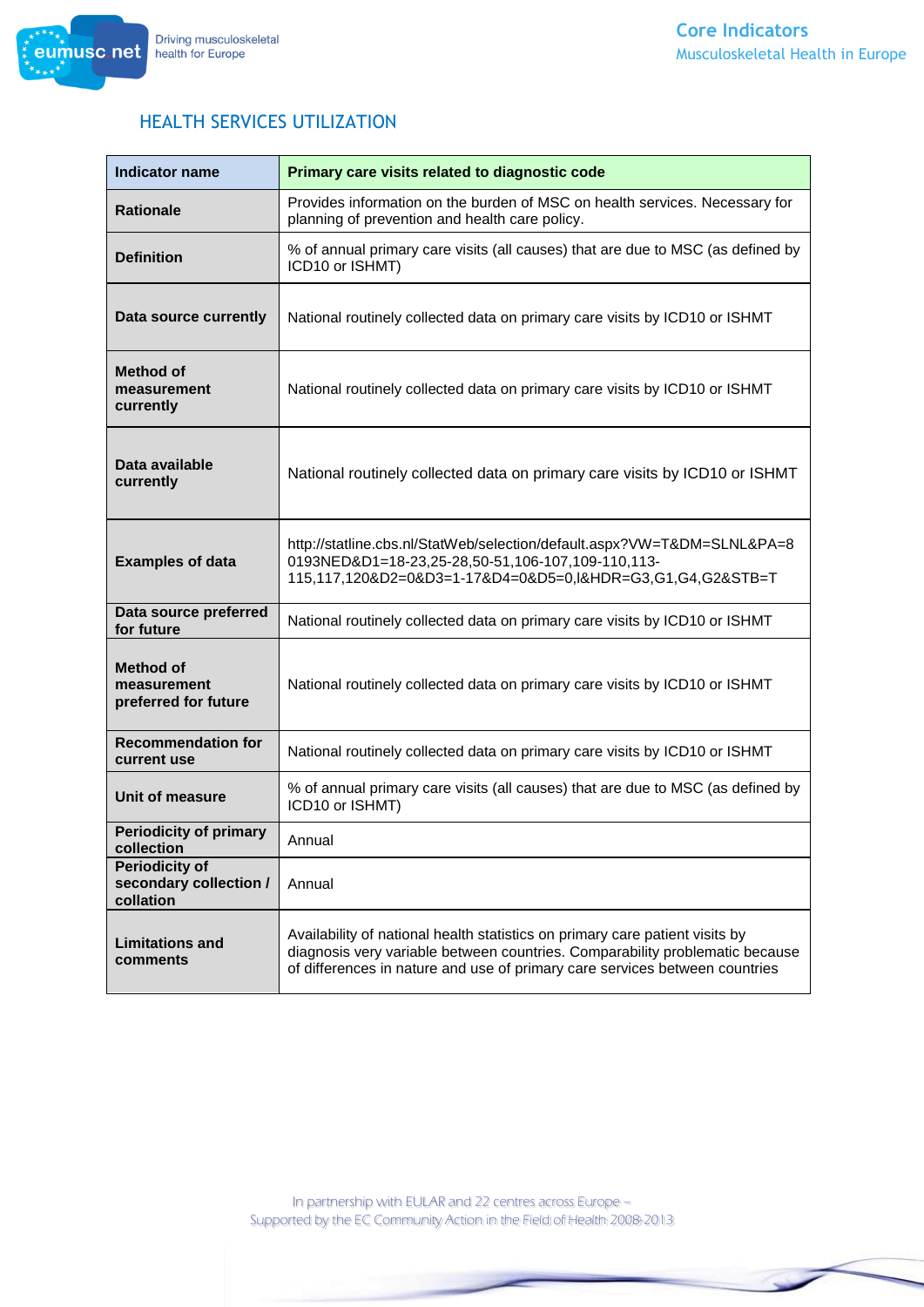

#### HOSPITAL SERVICES UTILISATION

| <b>Indicator name</b>                                        | Number in-patient days related to specific musculoskeletal diagnoses                                                                                                                                                                                                                                                                                                                                                                                                                                                                                                                                                                                                                                                                                                         |
|--------------------------------------------------------------|------------------------------------------------------------------------------------------------------------------------------------------------------------------------------------------------------------------------------------------------------------------------------------------------------------------------------------------------------------------------------------------------------------------------------------------------------------------------------------------------------------------------------------------------------------------------------------------------------------------------------------------------------------------------------------------------------------------------------------------------------------------------------|
| <b>Rationale</b>                                             | Measure of efficiency in use of health care resources. Indicator often used for<br>health planning purposes.                                                                                                                                                                                                                                                                                                                                                                                                                                                                                                                                                                                                                                                                 |
|                                                              | Average Length Of Stay (ALOS)                                                                                                                                                                                                                                                                                                                                                                                                                                                                                                                                                                                                                                                                                                                                                |
| <b>Definition</b>                                            | (total number of occupied hospital bed-days divided by the total number of<br>admissions or discharges. LOS of one patient is date of discharge - date of<br>admission)                                                                                                                                                                                                                                                                                                                                                                                                                                                                                                                                                                                                      |
| Data source currently                                        | WHO European Hospital Morbidity database Diseases of the musculoskeletal<br>system and connective tissue.                                                                                                                                                                                                                                                                                                                                                                                                                                                                                                                                                                                                                                                                    |
|                                                              | ISHMT: 1300 ICD-10 M00-99, S12, S22, S32, S42, S52, S62, S72, S82, S92                                                                                                                                                                                                                                                                                                                                                                                                                                                                                                                                                                                                                                                                                                       |
| <b>Method of</b><br>measurement<br>currently                 | Total number of occupied hospital bed-days divided by the total number of<br>admissions or discharges. LOS of one patient is date of discharge - date of<br>admission by ICD-10 code                                                                                                                                                                                                                                                                                                                                                                                                                                                                                                                                                                                         |
|                                                              | Average Length Of Stay (ALOS)                                                                                                                                                                                                                                                                                                                                                                                                                                                                                                                                                                                                                                                                                                                                                |
| Data available<br>currently                                  | (total number of occupied hospital bed-days divided by the total number of<br>admissions or discharges. LOS of one patient is date of discharge - date of<br>admission) by ICD-10 M00-99, S12, S22, S32, S42, S52, S62, S72, S82, S92                                                                                                                                                                                                                                                                                                                                                                                                                                                                                                                                        |
| <b>Examples of data</b>                                      | http://data.euro.who.int/hmdb/index.php                                                                                                                                                                                                                                                                                                                                                                                                                                                                                                                                                                                                                                                                                                                                      |
| Data source preferred<br>for future                          | WHO European Hospital Morbidity Data. ECHIM indicator M00-99.                                                                                                                                                                                                                                                                                                                                                                                                                                                                                                                                                                                                                                                                                                                |
| <b>Method of</b><br>measurement<br>preferred for future      | Total number of occupied hospital bed-days divided by the total number of<br>admissions or discharges.                                                                                                                                                                                                                                                                                                                                                                                                                                                                                                                                                                                                                                                                       |
| <b>Recommendation for</b><br>current use                     | WHO European Hospital Morbidity Data                                                                                                                                                                                                                                                                                                                                                                                                                                                                                                                                                                                                                                                                                                                                         |
|                                                              | Average Length Of Stay (ALOS)                                                                                                                                                                                                                                                                                                                                                                                                                                                                                                                                                                                                                                                                                                                                                |
| Unit of measure                                              | (total number of occupied hospital bed-days divided by the total number of<br>admissions or discharges. LOS of one patient is date of discharge - date of<br>admission) by ICD-10 code                                                                                                                                                                                                                                                                                                                                                                                                                                                                                                                                                                                       |
| <b>Periodicity of primary</b><br>collection                  | Annual                                                                                                                                                                                                                                                                                                                                                                                                                                                                                                                                                                                                                                                                                                                                                                       |
| <b>Periodicity of</b><br>secondary collection /<br>collation | Annual                                                                                                                                                                                                                                                                                                                                                                                                                                                                                                                                                                                                                                                                                                                                                                       |
| <b>Limitations and</b><br>comments                           | Does not include patients who do not remain overnight for some reason (e.g.<br>death). An in-patient is a patient who is formally admitted (or 'hospitalised') to<br>an institution for treatment and/or care and stays for a minimum of one night or<br>more than 24 hours in the hospital or other institution providing in-patient care.<br>(http://epp.eurostat.ec.europa.eu/cache/ITY_SDDS/Annexes/hlth_care_esms_<br>an9.pdf)<br>All else being equal a short ALOS will reduce the cost per discharge and shift<br>care to less expensive post acute services. But shorter stays could lead to<br>adverse health outcomes. National differences in the type of reimbursement<br>system or health insurance plan may affect the patient length of stay in<br>hospitals. |

#### HOSPITAL SERVICES UTILISATION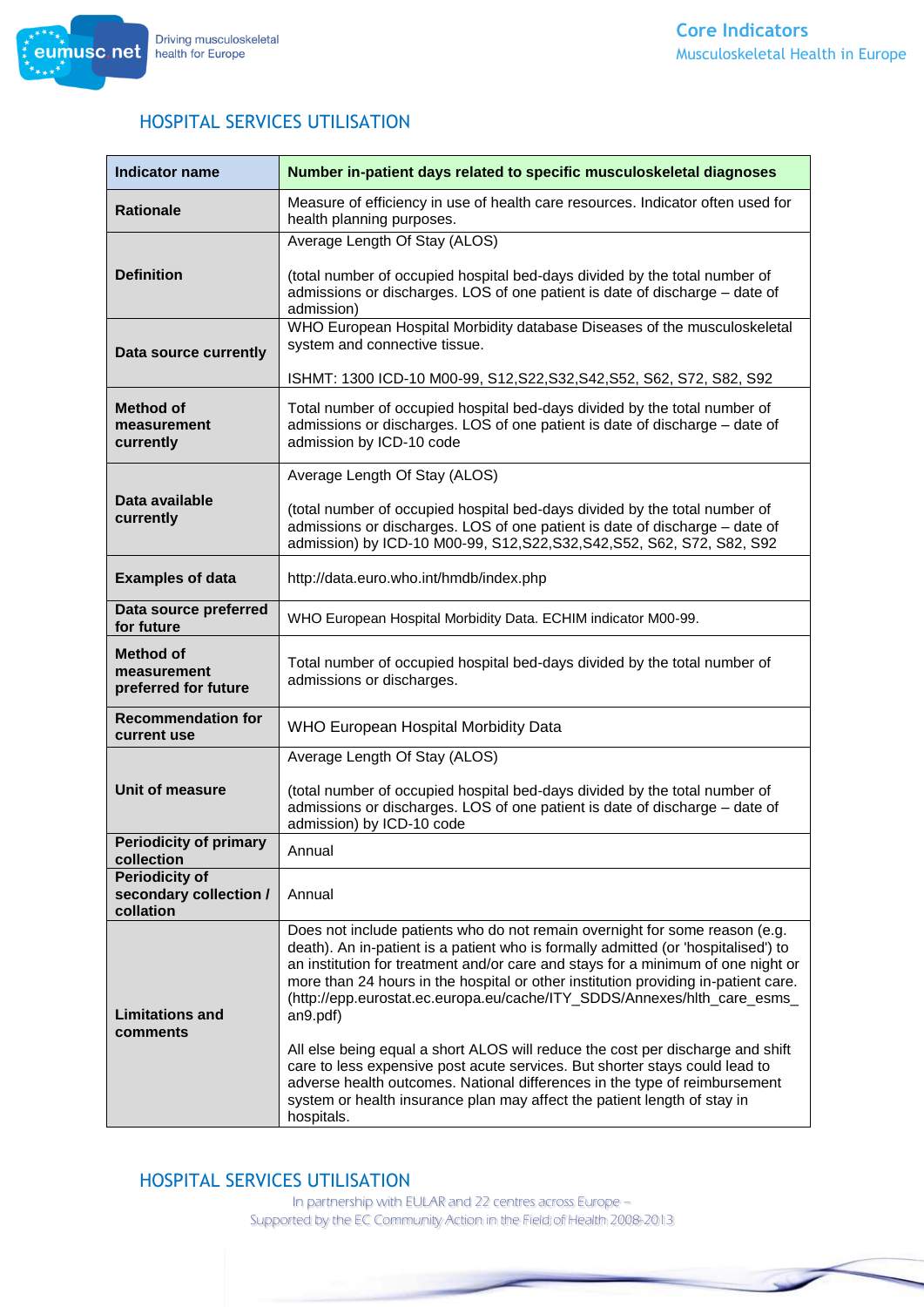

| <b>Indicator name</b>                                        | Number of hospital in-patient discharges for musculoskeletal diagnoses                                                                                                                                                                                                                                                                                                                                                                                                                                                                                                                                                                                                                                                                                                                                                                                                                                                                                                                                                                                                                                                                                                                                                                                                        |
|--------------------------------------------------------------|-------------------------------------------------------------------------------------------------------------------------------------------------------------------------------------------------------------------------------------------------------------------------------------------------------------------------------------------------------------------------------------------------------------------------------------------------------------------------------------------------------------------------------------------------------------------------------------------------------------------------------------------------------------------------------------------------------------------------------------------------------------------------------------------------------------------------------------------------------------------------------------------------------------------------------------------------------------------------------------------------------------------------------------------------------------------------------------------------------------------------------------------------------------------------------------------------------------------------------------------------------------------------------|
| <b>Rationale</b>                                             | Measure of the utilisation of hospital services for MSC and the burden of MSC<br>on health services.                                                                                                                                                                                                                                                                                                                                                                                                                                                                                                                                                                                                                                                                                                                                                                                                                                                                                                                                                                                                                                                                                                                                                                          |
| <b>Definition</b>                                            | Number of hospital in-patient discharges from all hospitals during the given<br>calendar year expressed per 1,000 population for diseases of the<br>musculoskeletal system and connective tissue                                                                                                                                                                                                                                                                                                                                                                                                                                                                                                                                                                                                                                                                                                                                                                                                                                                                                                                                                                                                                                                                              |
| Data source currently                                        | WHO European Hospital Morbidity database Diseases of the musculoskeletal<br>system and connective tissue.                                                                                                                                                                                                                                                                                                                                                                                                                                                                                                                                                                                                                                                                                                                                                                                                                                                                                                                                                                                                                                                                                                                                                                     |
| <b>Method of</b><br>measurement<br>currently                 | ICD-10 M00-99, S12, S22, S32, S42, S52, S62, S72, S82, S92<br>Number of hospital in-patient discharges from all hospitals during the given<br>calendar year expressed per 1,000 population by ICD-10 code                                                                                                                                                                                                                                                                                                                                                                                                                                                                                                                                                                                                                                                                                                                                                                                                                                                                                                                                                                                                                                                                     |
| Data available<br>currently                                  | Number of hospital in-patient discharges from all hospitals during the given<br>calendar year expressed per 1,000 population for<br>ICD-10 M00-99, S12, S22, S32, S42, S52, S62, S72, S82, S92                                                                                                                                                                                                                                                                                                                                                                                                                                                                                                                                                                                                                                                                                                                                                                                                                                                                                                                                                                                                                                                                                |
| <b>Examples of data</b>                                      | http://data.euro.who.int/hmdb/index.php                                                                                                                                                                                                                                                                                                                                                                                                                                                                                                                                                                                                                                                                                                                                                                                                                                                                                                                                                                                                                                                                                                                                                                                                                                       |
| Data source preferred<br>for future                          | WHO European Hospital Morbidity Data                                                                                                                                                                                                                                                                                                                                                                                                                                                                                                                                                                                                                                                                                                                                                                                                                                                                                                                                                                                                                                                                                                                                                                                                                                          |
| <b>Method of</b><br>measurement<br>preferred for future      | Number of hospital in-patient discharges from all hospitals during the given<br>calendar year expressed per 1,000 population for diseases of the<br>musculoskeletal system and connective tissue derived from national routinely<br>collected data.                                                                                                                                                                                                                                                                                                                                                                                                                                                                                                                                                                                                                                                                                                                                                                                                                                                                                                                                                                                                                           |
| <b>Recommendation for</b><br>current use                     | WHO European Hospital Morbidity Data                                                                                                                                                                                                                                                                                                                                                                                                                                                                                                                                                                                                                                                                                                                                                                                                                                                                                                                                                                                                                                                                                                                                                                                                                                          |
| Unit of measure                                              | Number of hospital in-patient discharges from all hospitals during the given<br>calendar year expressed per 1,000 population for diseases of the<br>musculoskeletal system and connective tissue                                                                                                                                                                                                                                                                                                                                                                                                                                                                                                                                                                                                                                                                                                                                                                                                                                                                                                                                                                                                                                                                              |
| <b>Periodicity of primary</b><br>collection                  | Annual                                                                                                                                                                                                                                                                                                                                                                                                                                                                                                                                                                                                                                                                                                                                                                                                                                                                                                                                                                                                                                                                                                                                                                                                                                                                        |
| <b>Periodicity of</b><br>secondary collection /<br>collation | Annual                                                                                                                                                                                                                                                                                                                                                                                                                                                                                                                                                                                                                                                                                                                                                                                                                                                                                                                                                                                                                                                                                                                                                                                                                                                                        |
| <b>Limitations and</b><br>comments                           | International comparisons of hospital discharge statistics are complicated by<br>differences in national health information systems. Discharges, rather than<br>admissions, are used because hospital abstracts for in-patient care are based<br>on information gathered at the time of discharge. A hospital discharge is the<br>formal release of a patient from a hospital after a procedure or course of<br>treatment. A discharge occurs whenever a patient leaves because of<br>finalisation of treatment, signs out against medical advice, transfers to another<br>health care institution or on death. A discharge can refer to in-patients or day<br>cases. Transfers to another department within the same institution are<br>excluded. Discharges by diagnosis refer to the principal diagnosis, i.e. the<br>main condition diagnosed at the end of the hospitalisation (in-patients) or day<br>treatment (day cases). The main condition is the one primarily responsible for<br>the patient's need for treatment or investigation (for additional details, see<br>International Statisticaal Classification of Diseases and related health<br>problems - ICD-10 Volume<br>2).http://epp.eurostat.ec.europa.eu/cache/ITY_SDDS/Annexes/hlth_care_esm<br>s_an9.pdf |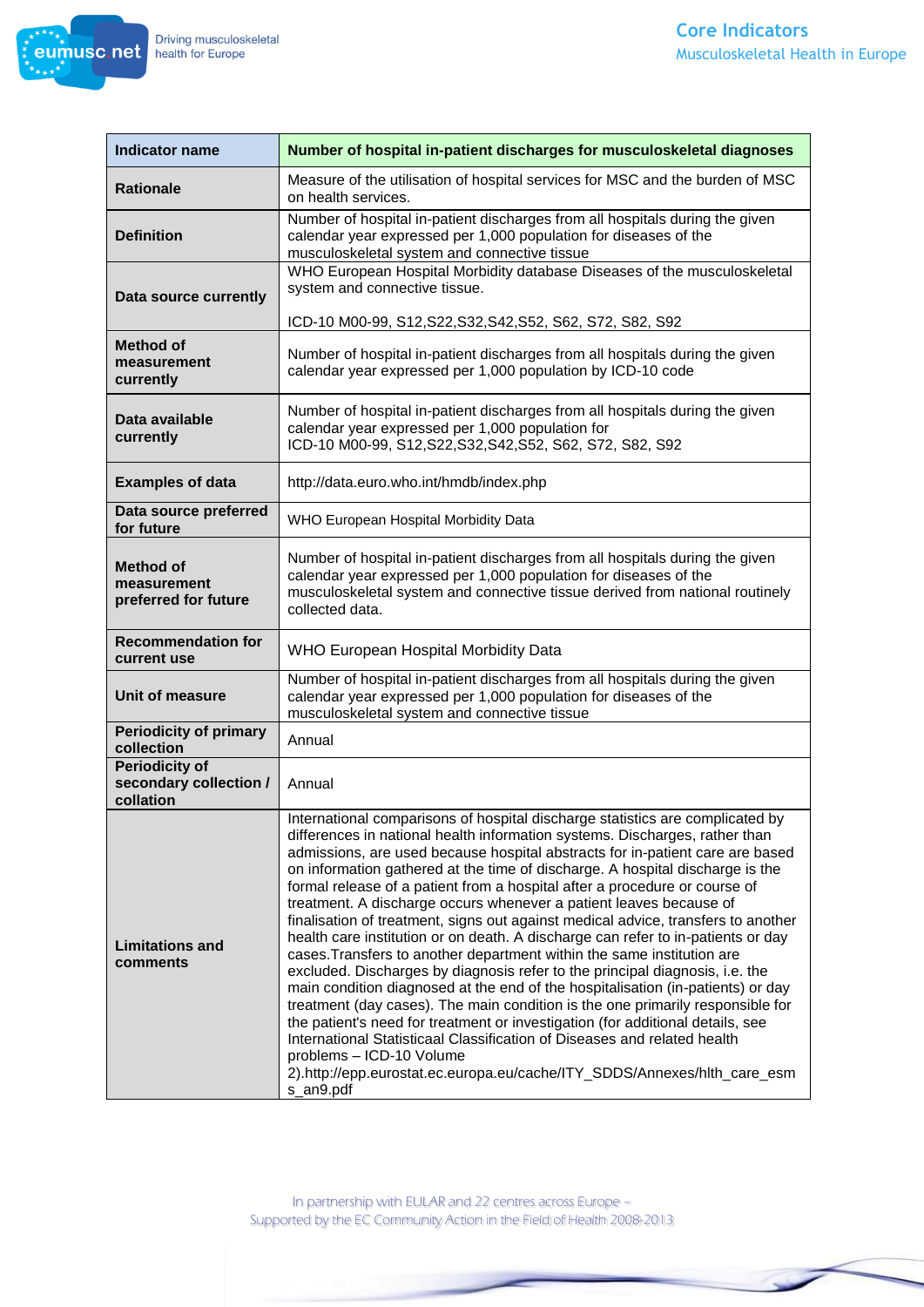

#### HOSPITAL SERVICES UTILISATION

| <b>Indicator name</b>                                   | Number of surgeries hip arthroplasty                                                                                                                                   |
|---------------------------------------------------------|------------------------------------------------------------------------------------------------------------------------------------------------------------------------|
| <b>Rationale</b>                                        | Volume of surgeries is product of prevalence and severity of condition and<br>availability of appropriate medical resources                                            |
| <b>Definition</b>                                       | Number of hip replacements performed in hospital as in-patient surgery per<br>100,000 population                                                                       |
| Data source currently                                   | OECD Health Database 2009                                                                                                                                              |
| Method of<br>measurement<br>currently                   | Number of hip replacements performed in hospital as in-patient surgery per<br>100,000 population                                                                       |
| Data available<br>currently                             | Number of hip replacements performed in hospital as in-patient surgery per<br>100,000 population                                                                       |
| <b>Examples of data</b>                                 | http://www.oecd.org/document/30/0,3746,en_2649_37407_12968734_1_1_1_<br>37407,00.html                                                                                  |
| Data source preferred<br>for future                     | OECD Health Database 2009                                                                                                                                              |
| <b>Method of</b><br>measurement<br>preferred for future | Numeration of hip replacement procedures performed in hospital as day cases<br>or in-patient surgery per 100,000 population through national arthroplasty<br>registers |
| <b>Recommendation for</b><br>current use                | OECD Health Database 2009 and National arthroplasty registers                                                                                                          |
| Unit of measure                                         | Number of hip replacements performed in hospital as in-patient surgery per<br>100,000 population                                                                       |
| <b>Periodicity of primary</b><br>collection             | Annual                                                                                                                                                                 |
| <b>Limitations and</b><br>comments                      |                                                                                                                                                                        |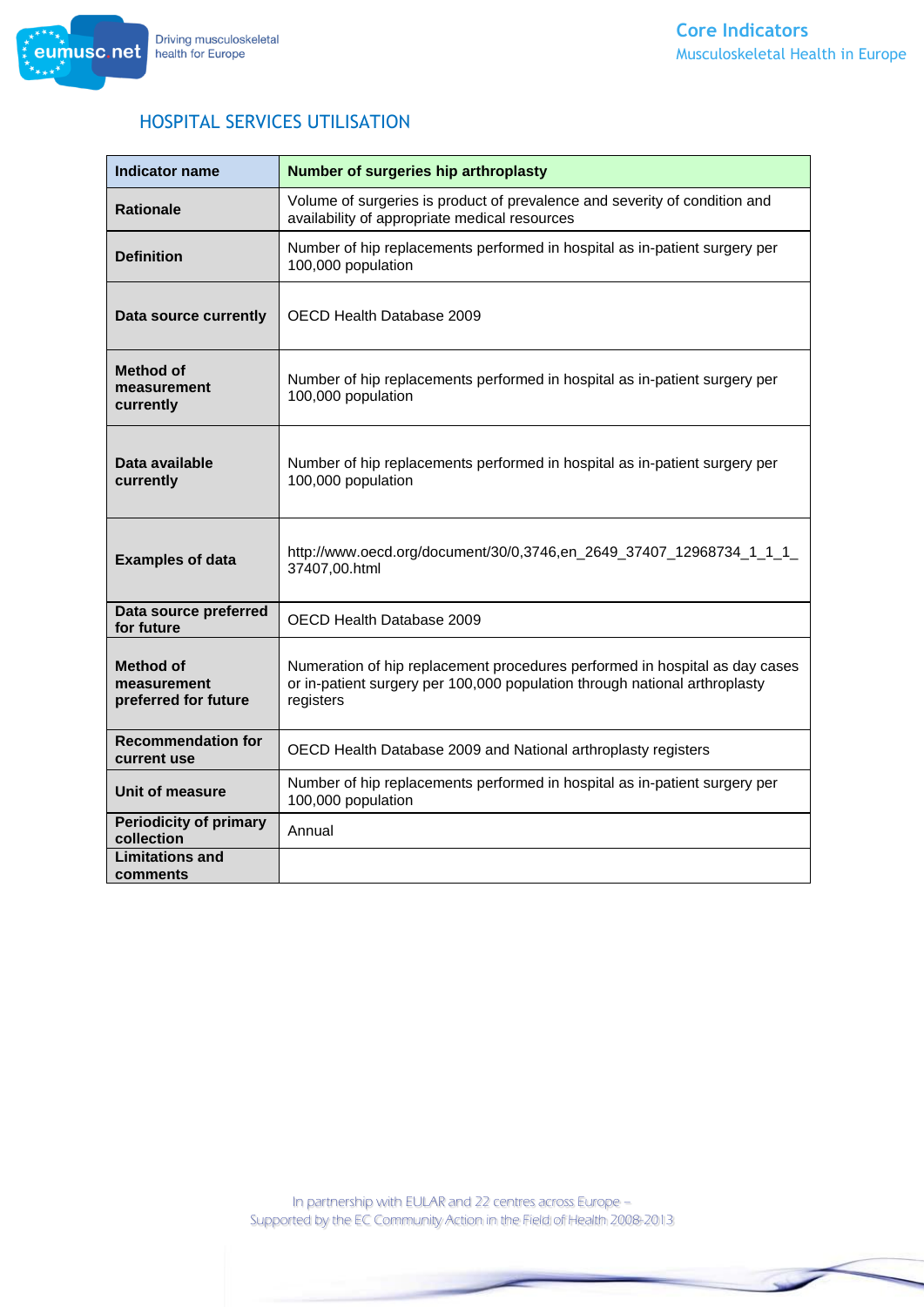

| <b>Indicator name</b>                                   | Number of surgeries hip arthroplasty supplementary                                                                                                                                                                                                                                                                                              |
|---------------------------------------------------------|-------------------------------------------------------------------------------------------------------------------------------------------------------------------------------------------------------------------------------------------------------------------------------------------------------------------------------------------------|
| <b>Rationale</b>                                        | Volume of surgeries is product of prevalence and severity of condition and<br>availability of appropriate medical resources                                                                                                                                                                                                                     |
| <b>Definition</b>                                       | Number of hip replacements performed in hospital as day cases or in-patient<br>surgery per 100,000 population                                                                                                                                                                                                                                   |
| Data source currently                                   | National arthroplasty registers                                                                                                                                                                                                                                                                                                                 |
| <b>Method of</b><br>measurement<br>currently            | Number of hip replacements performed in hospital as day cases or in-patient<br>surgery per 100,000 population; Example Denmark: the registered data<br>include preoperative, operative, and postoperative information, prospectively<br>collected using a standardized form. Registration of primary operations and<br>revisions is compulsory. |
| Data available<br>currently                             | Number of hip replacements performed in hospital as in-patient surgery per<br>100,000 population for countries where have registry                                                                                                                                                                                                              |
| <b>Examples of data</b>                                 | Danish Hip Arthroplasty Register<br>http://www.dhr.dk/ENGLISH.htm                                                                                                                                                                                                                                                                               |
| Data source preferred<br>for future                     | National arthroplasty registers                                                                                                                                                                                                                                                                                                                 |
| <b>Method of</b><br>measurement<br>preferred for future | Numeration of hip replacement procedures performed in hospital as day cases<br>or in-patient surgery per 100,000 population through national arthroplasty<br>registers                                                                                                                                                                          |
| <b>Recommendation for</b><br>current use                | OECD Health Database 2009 and National arthroplasty registers                                                                                                                                                                                                                                                                                   |
| Unit of measure                                         | Number of hip replacements performed in hospital as day cases or in-patient<br>surgery per 100,000 population                                                                                                                                                                                                                                   |
| <b>Periodicity of primary</b><br>collection             | Annual                                                                                                                                                                                                                                                                                                                                          |
| <b>Limitations and</b><br>comments                      | Arthroplasty registers: Austria, Italy, Denmark, Finland, Romania, Slovakia,<br>Sweden, Hungary, France, England, Scotland Czech Republic, Portugal                                                                                                                                                                                             |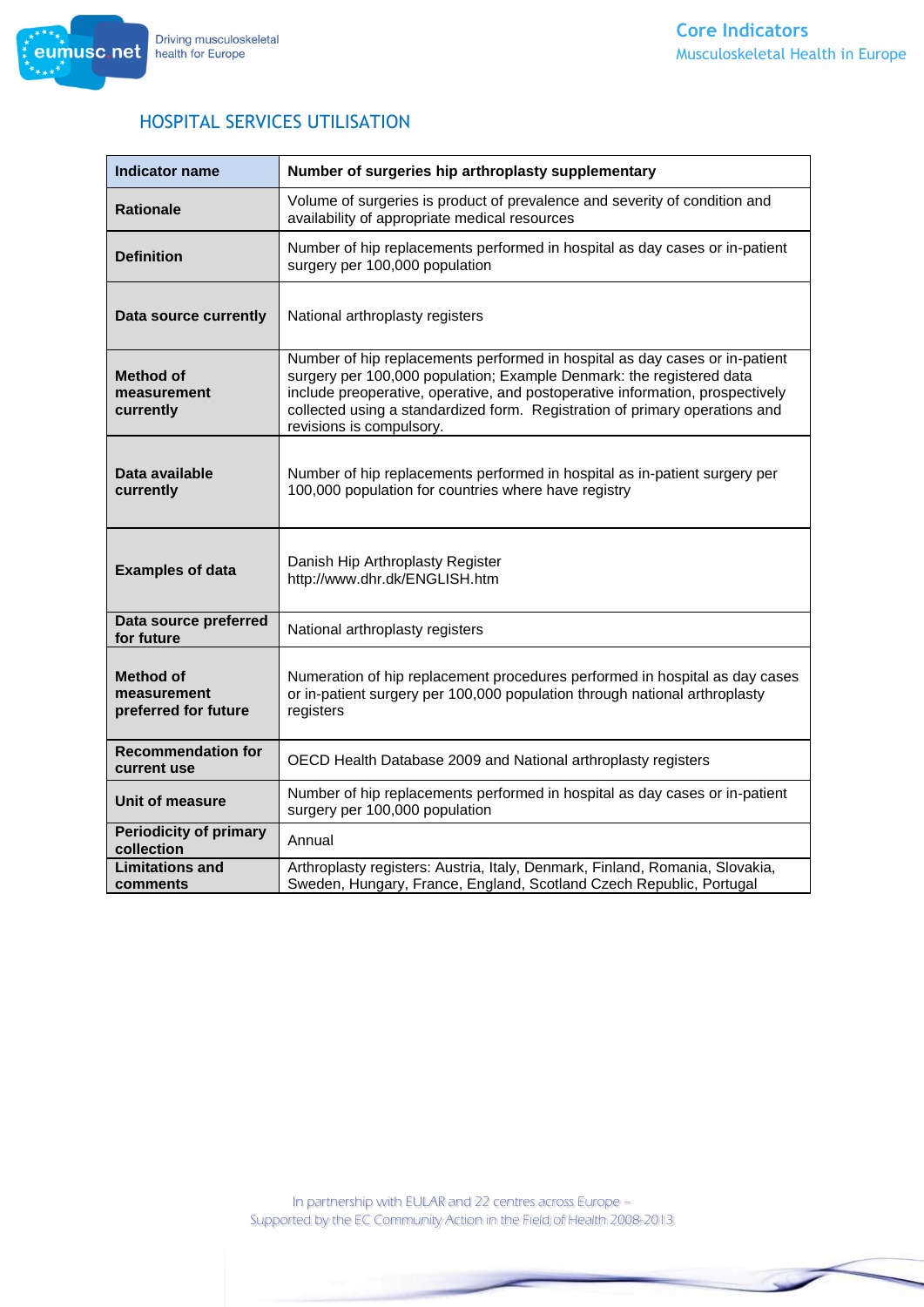# HOSPITAL SERVICES UTILISATION

| <b>Indicator name</b>                                   | Number of surgeries knee arthroplasty                                                                                                                                   |
|---------------------------------------------------------|-------------------------------------------------------------------------------------------------------------------------------------------------------------------------|
| <b>Rationale</b>                                        | Volume of surgeries is product of prevalence and severity of condition and<br>availability of appropriate medical resources                                             |
| <b>Definition</b>                                       | Knee replacement procedures performed in hospital as day cases or in-patient<br>surgery per 100,000 population                                                          |
| Data source currently                                   | OECD Health Database 2009                                                                                                                                               |
| Method of<br>measurement<br>currently                   | Knee replacement procedures performed in hospital as day cases or in-patient<br>surgery per 100,000 population                                                          |
| Data available<br>currently                             | Number of knee replacements performed in hospital as in-patient surgery per<br>100,000 population                                                                       |
| <b>Examples of data</b>                                 | http://www.oecd.org/document/30/0,3746,en_2649_37407_12968734_1_1_1_<br>37407,00.html                                                                                   |
| Data source preferred<br>for future                     | OECD Health Database 2009                                                                                                                                               |
| <b>Method of</b><br>measurement<br>preferred for future | Numeration of knee replacement procedures performed in hospital as day<br>cases or in-patient surgery per 100,000 population through national<br>arthroplasty registers |
| <b>Recommendation for</b><br>current use                | OECD Health Database 2009 and National arthroplasty registers                                                                                                           |
| Unit of measure                                         | Knee replacement procedures performed in hospital as day cases or in-patient<br>surgery per 100,000 population                                                          |
| <b>Periodicity of primary</b><br>collection             | Annual                                                                                                                                                                  |
| <b>Limitations and</b><br>comments                      |                                                                                                                                                                         |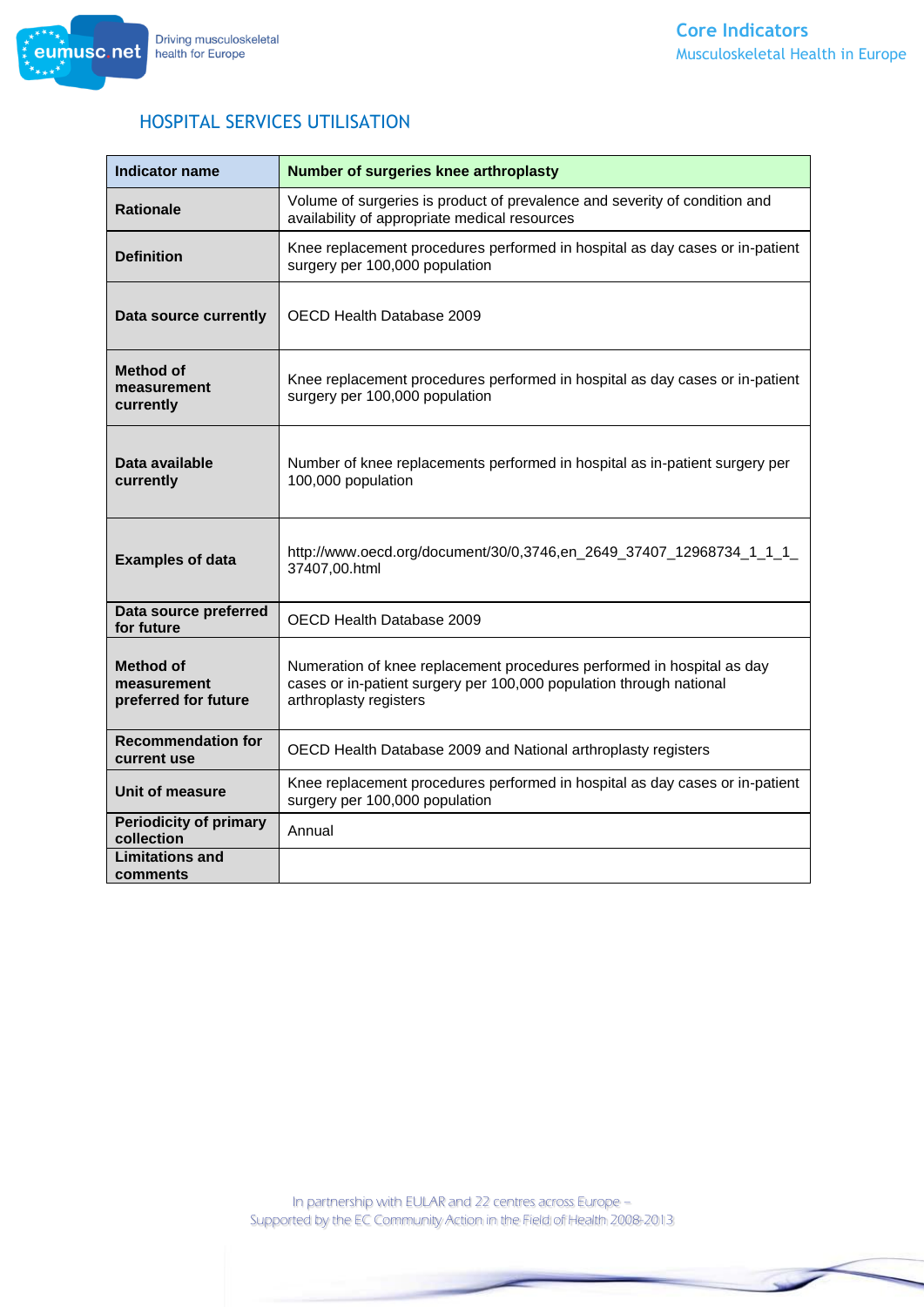

#### HOSPITAL SERVICES UTILISATION

| <b>Indicator name</b>                                   | Number of surgeries knee arthroplasty supplementary                                                                                                                                                                                                                                                                                              |
|---------------------------------------------------------|--------------------------------------------------------------------------------------------------------------------------------------------------------------------------------------------------------------------------------------------------------------------------------------------------------------------------------------------------|
| <b>Rationale</b>                                        | Volume of surgeries is product of prevalence and severity of condition and<br>availability of appropriate medical resources                                                                                                                                                                                                                      |
| <b>Definition</b>                                       | Knee replacement procedures performed in hospital as day cases or in-patient<br>surgery per 100,000 population                                                                                                                                                                                                                                   |
| Data source currently                                   | National arthroplasty registers                                                                                                                                                                                                                                                                                                                  |
| <b>Method of</b><br>measurement<br>currently            | Number of knee replacements performed in hospital as day cases or in-patient<br>surgery per 100,000 population; Example Denmark: the registered data<br>include preoperative, operative, and postoperative information, prospectively<br>collected using a standardized form. Registration of primary operations and<br>revisions is compulsory. |
| Data available<br>currently                             | Number of knee replacements performed in hospital as in-patient surgery per<br>100,000 population for countries where have registry                                                                                                                                                                                                              |
| <b>Examples of data</b>                                 | Danish Knee Arthroplasty Register<br>http://www.dshk.org/DKR-frame.htm                                                                                                                                                                                                                                                                           |
| Data source preferred<br>for future                     | National arthroplasty registers                                                                                                                                                                                                                                                                                                                  |
| <b>Method of</b><br>measurement<br>preferred for future | Numeration of knee replacement procedures performed in hospital as day<br>cases or in-patient surgery per 100,000 population through national<br>arthroplasty registers                                                                                                                                                                          |
| <b>Recommendation for</b><br>current use                | OECD Health Database 2009 and National arthroplasty registers                                                                                                                                                                                                                                                                                    |
| Unit of measure                                         | Number of knee replacements performed in hospital as in-patient surgery per<br>100,000 population                                                                                                                                                                                                                                                |
| <b>Periodicity of primary</b><br>collection             | Annual                                                                                                                                                                                                                                                                                                                                           |
| <b>Limitations and</b><br>comments                      | Arthroplasty registers: Austria, Italy, Denmark, Finland, Romania, Slovakia,<br>Sweden, Hungary, France, England, Scotland Czech Republic, Portugal                                                                                                                                                                                              |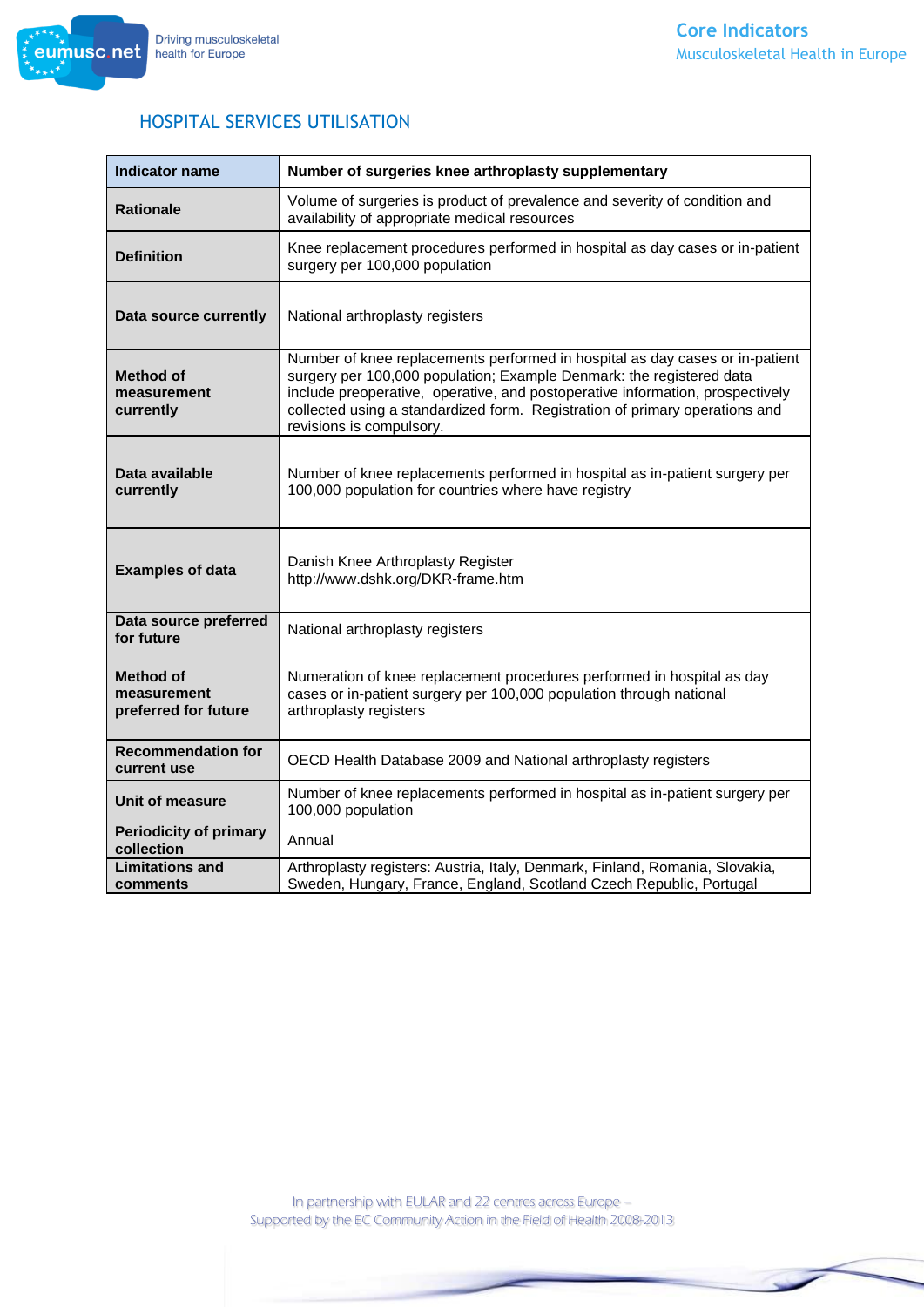

#### HUMAN RESOURCES

| <b>Indicator name</b>                                        | <b>Number of primary care physicians</b>                                                                                                                                                                                                                                                                                                                                                                                                                                                                                                                                                                                                                                                                                                                                      |
|--------------------------------------------------------------|-------------------------------------------------------------------------------------------------------------------------------------------------------------------------------------------------------------------------------------------------------------------------------------------------------------------------------------------------------------------------------------------------------------------------------------------------------------------------------------------------------------------------------------------------------------------------------------------------------------------------------------------------------------------------------------------------------------------------------------------------------------------------------|
| <b>Rationale</b>                                             | Assessment of availability (not necessarily accessibility) of health care<br>services.                                                                                                                                                                                                                                                                                                                                                                                                                                                                                                                                                                                                                                                                                        |
| <b>Definition</b>                                            | Number of General Practitioners per 100,000 inhabitants                                                                                                                                                                                                                                                                                                                                                                                                                                                                                                                                                                                                                                                                                                                       |
|                                                              | Eurostat indicator; Data obtained from national administrative sources                                                                                                                                                                                                                                                                                                                                                                                                                                                                                                                                                                                                                                                                                                        |
| Data source currently                                        | The total number of practising physicians (medical doctors) by 31 December<br>of a given calendar year, per 100,000 inhabitants (end of year population).<br>practising physicians provide services directly to patients.                                                                                                                                                                                                                                                                                                                                                                                                                                                                                                                                                     |
| <b>Method of</b><br>measurement<br>currently                 | National routine collection of data on number of General Practitioners per<br>100,000 inhabitants                                                                                                                                                                                                                                                                                                                                                                                                                                                                                                                                                                                                                                                                             |
| Data available<br>currently                                  | The total number of practising physicians (general practitioners) by 31<br>December of a given calendar year, per 100,000 inhabitants (end of year<br>population). Practising physicians provide services directly to patients.                                                                                                                                                                                                                                                                                                                                                                                                                                                                                                                                               |
| <b>Examples of data</b>                                      | http://epp.eurostat.ec.europa.eu/portal/page/portal/health/public_health/data_<br>public_health/database                                                                                                                                                                                                                                                                                                                                                                                                                                                                                                                                                                                                                                                                      |
| Data source preferred<br>for future                          | Eurostat                                                                                                                                                                                                                                                                                                                                                                                                                                                                                                                                                                                                                                                                                                                                                                      |
| <b>Method of</b><br>measurement<br>preferred for future      | National routine collection of data on number of General Practitioners per<br>100,000 inhabitants                                                                                                                                                                                                                                                                                                                                                                                                                                                                                                                                                                                                                                                                             |
| <b>Recommendation for</b><br>current use                     | Eurostat                                                                                                                                                                                                                                                                                                                                                                                                                                                                                                                                                                                                                                                                                                                                                                      |
| Unit of measure                                              | Practising General Practitioners per 100,000 inhabitants                                                                                                                                                                                                                                                                                                                                                                                                                                                                                                                                                                                                                                                                                                                      |
| <b>Periodicity of primary</b><br>collection                  | Annual                                                                                                                                                                                                                                                                                                                                                                                                                                                                                                                                                                                                                                                                                                                                                                        |
| <b>Periodicity of</b><br>secondary collection /<br>collation | Annual                                                                                                                                                                                                                                                                                                                                                                                                                                                                                                                                                                                                                                                                                                                                                                        |
| <b>Limitations and</b><br>comments                           | http://ws1100-2.cornwall.nhs.uk/cgi-bin/patience.cgi?id=20efed0e-ca59-4a89-<br>80cc-c75fc7f9dd58 General practitioners (GPs) (ISCO 08 code: 2211) do not<br>limit their practice to certain disease categories or methods of treatment, and<br>may assume responsibility for the provision of<br>continuing and comprehensive medical care to individuals, families and<br>communities. It describes availability of staff for the whole country; may differ<br>by region.<br><b>Inclusion</b><br>- District medical doctors - therapists<br>- Family medical practitioners<br>- Primary health care physicians<br>- Medical doctors (general)<br>- Medical officers (general)<br>- Resident medical officers specialising in general practice<br>- Medical interns (general) |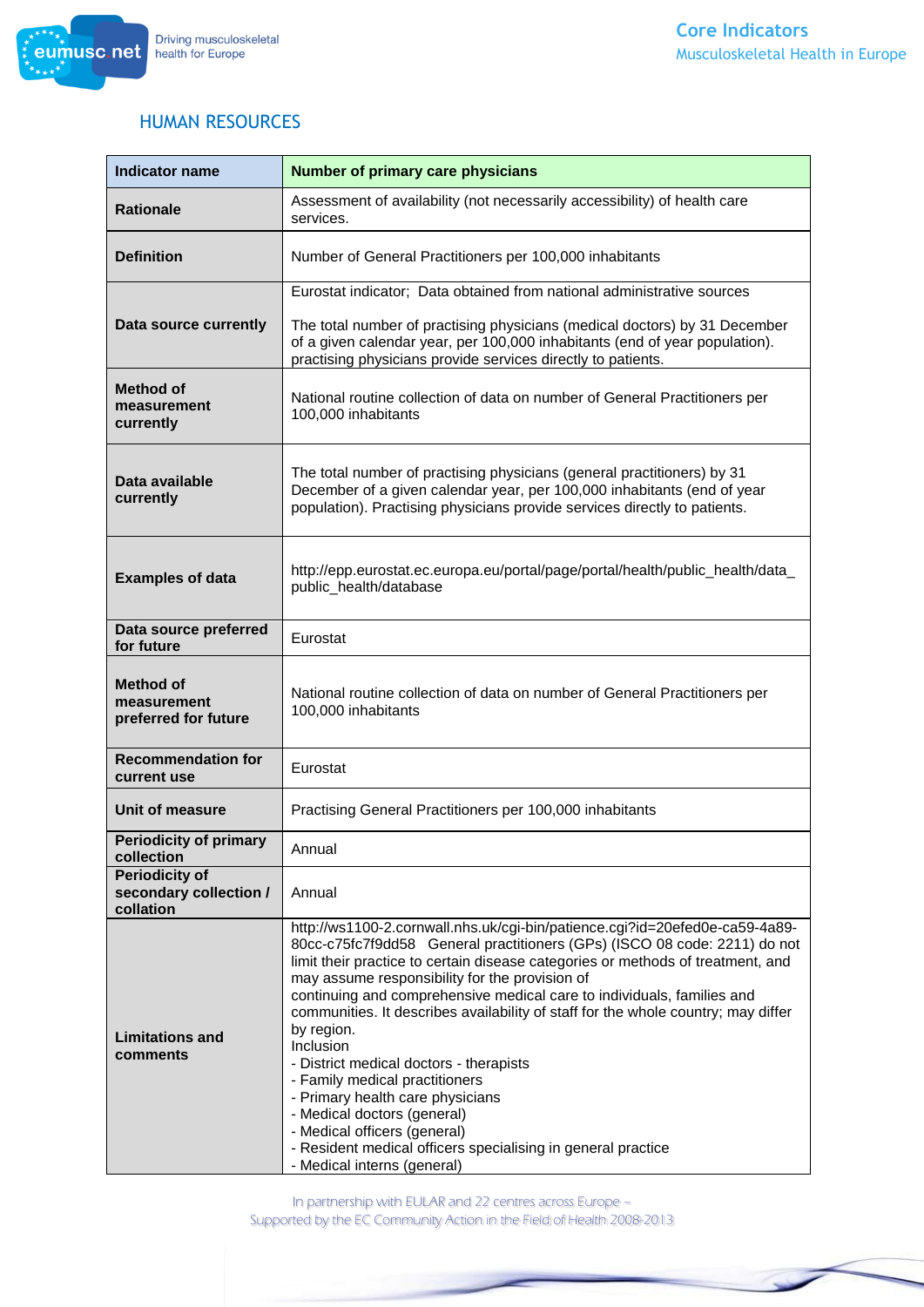

#### HUMAN RESOURCES

| <b>Indicator name</b>                                        | <b>Number of rheumatologists</b>                                                                                                                                                                                                                                                                                                                                                                                                                                                                              |
|--------------------------------------------------------------|---------------------------------------------------------------------------------------------------------------------------------------------------------------------------------------------------------------------------------------------------------------------------------------------------------------------------------------------------------------------------------------------------------------------------------------------------------------------------------------------------------------|
| <b>Rationale</b>                                             | Assessment of availability (not necessarily accessibility) of health care<br>services.                                                                                                                                                                                                                                                                                                                                                                                                                        |
| <b>Definition</b>                                            | Number Rheumatology specialists per 100,000 inhabitants                                                                                                                                                                                                                                                                                                                                                                                                                                                       |
|                                                              | Eurostat indicator; Data obtained from national administrative sources.                                                                                                                                                                                                                                                                                                                                                                                                                                       |
| Data source currently                                        | The total number of practising physicians (Rheumatologists) by 31 December<br>of a given calendar year, per 100,000 inhabitants (end of year population).<br>practising physicians provide services directly to patients.                                                                                                                                                                                                                                                                                     |
| <b>Method of</b><br>measurement<br>currently                 | National routine collection of data on number Rheumatology specialists per<br>100,000 inhabitants                                                                                                                                                                                                                                                                                                                                                                                                             |
| Data available<br>currently                                  | The total number of practising physicians (Rheumatologists) by 31 December<br>of a given calendar year, per 100,000 inhabitants (end of year population).<br>Practising physicians provide services directly to patients.                                                                                                                                                                                                                                                                                     |
| <b>Examples of data</b>                                      | http://epp.eurostat.ec.europa.eu/portal/page/portal/health/public_health/data_p<br>ublic health/database                                                                                                                                                                                                                                                                                                                                                                                                      |
| Data source preferred<br>for future                          | Eurostat                                                                                                                                                                                                                                                                                                                                                                                                                                                                                                      |
| <b>Method of</b><br>measurement<br>preferred for future      | National routine collection of data on number Rheumatology specialists per<br>100,000 inhabitants                                                                                                                                                                                                                                                                                                                                                                                                             |
| <b>Recommendation for</b><br>current use                     | Eurostat                                                                                                                                                                                                                                                                                                                                                                                                                                                                                                      |
| Unit of measure                                              | Practising Rheumatologists per 100,000 inhabitants                                                                                                                                                                                                                                                                                                                                                                                                                                                            |
| <b>Periodicity of primary</b><br>collection                  | Annual                                                                                                                                                                                                                                                                                                                                                                                                                                                                                                        |
| <b>Periodicity of</b><br>secondary collection /<br>collation | Annual                                                                                                                                                                                                                                                                                                                                                                                                                                                                                                        |
| <b>Limitations and</b><br>comments                           | Practising physicians provide services directly to patients, tasks include:<br>conducting medical examination and making diagnosis, prescribing medication<br>and giving treatment for diagnosed illnesses, disorders or injuries, giving<br>organized medical or surgical procedures. It describes availability of staff for<br>the whole country; may differ by region. Eurostat notes on Physicians by<br>speciality<br>http://epp.eurostat.ec.europa.eu/cache/ITY_SDDS/Annexes/hlth_care_esms_<br>an3.pdf |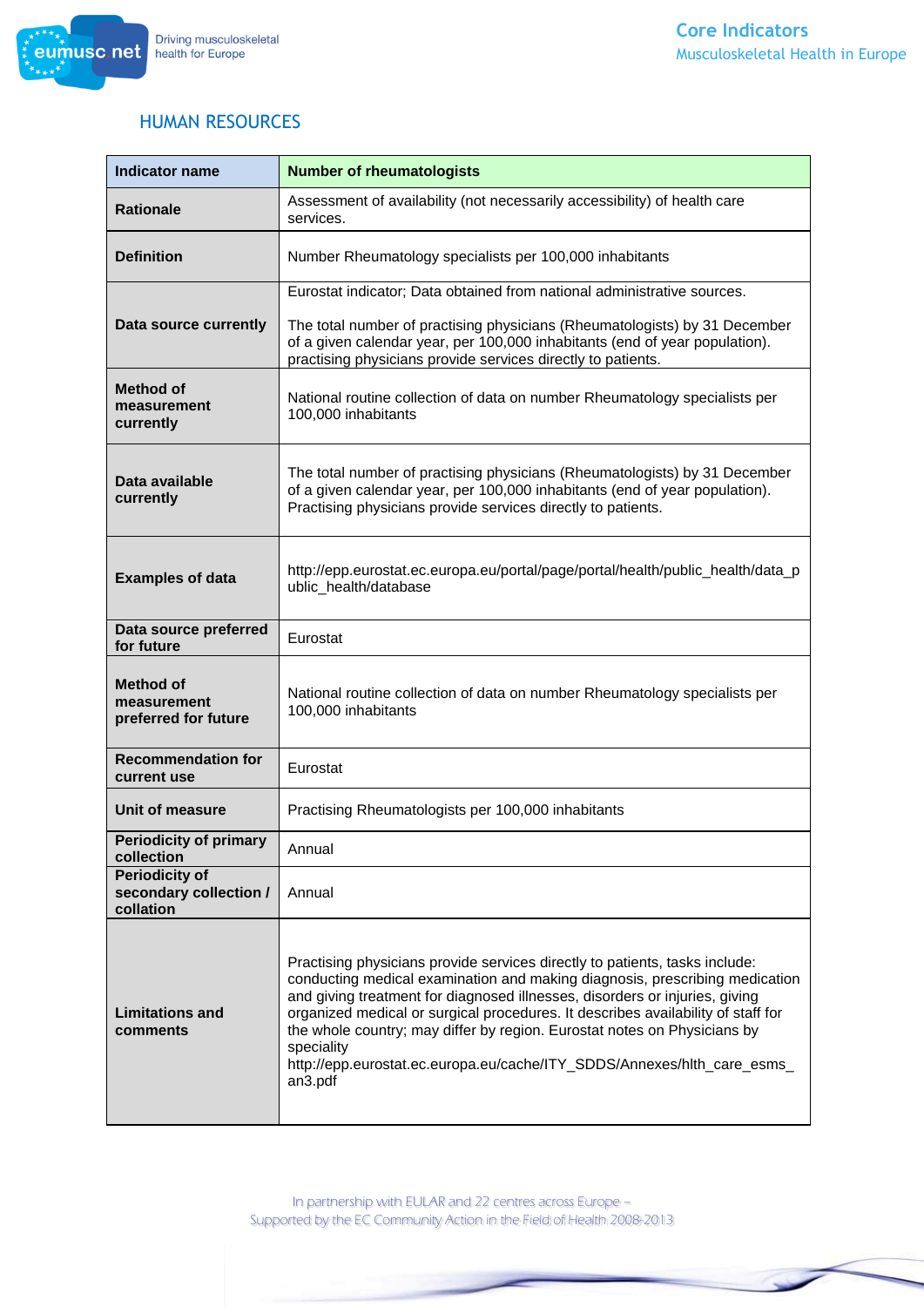

#### HUMAN RESOURCES

| <b>Indicator name</b>                                        | <b>Number of orthopaedic surgeons</b>                                                                                                                                                                                                                                                                                    |
|--------------------------------------------------------------|--------------------------------------------------------------------------------------------------------------------------------------------------------------------------------------------------------------------------------------------------------------------------------------------------------------------------|
| <b>Rationale</b>                                             | Assessment of availability (not necessarily accessibility) of health care<br>services.                                                                                                                                                                                                                                   |
| <b>Definition</b>                                            | Number Orthopaedic surgeons per 100,000 inhabitants                                                                                                                                                                                                                                                                      |
| Data source currently                                        | National statistics and professional organisations                                                                                                                                                                                                                                                                       |
| <b>Method of</b><br>measurement<br>currently                 | Aggregation of data from national routine statistics and professional<br>organisations                                                                                                                                                                                                                                   |
| Data available<br>currently                                  | Data available from national routine statistics and professional organisations<br>varies includes: Number of licensed Orthopaedic surgeons per 100,000<br>inhabitants; Number of practising Orthopaedic surgeons per 100,000<br>inhabitants                                                                              |
| <b>Examples of data</b>                                      | http://www.statistik-<br>austria.com/web_de/statistiken/gesundheit/gesundheitszustand/chronische_kr<br>ankheiten/index.html                                                                                                                                                                                              |
| Data source preferred<br>for future                          | National statistics and professional organisations                                                                                                                                                                                                                                                                       |
| <b>Method of</b><br>measurement<br>preferred for future      | National routine collection of data on number Orthopaedic surgeons per<br>100,000 inhabitants available through EUROSTAT                                                                                                                                                                                                 |
| <b>Recommendation for</b><br>current use                     | Data from national statistics and professional organisations                                                                                                                                                                                                                                                             |
| Unit of measure                                              | Licensed Orthopaedic surgeons per 100,000 inhabitants                                                                                                                                                                                                                                                                    |
| <b>Periodicity of primary</b><br>collection                  | Varied periodicity                                                                                                                                                                                                                                                                                                       |
| <b>Periodicity of</b><br>secondary collection /<br>collation | 5 yearly                                                                                                                                                                                                                                                                                                                 |
| <b>Limitations and</b><br>comments                           | Some problems in obtaining comparable data between countries, some collect<br>practising, others licensed etc. Availability of staff may differ by region.<br>Current EUROSTAT data on number of surgeons not disaggregated to allow<br>display of number of Orthopaedic surgeons per 100,000 inhabitants by<br>country. |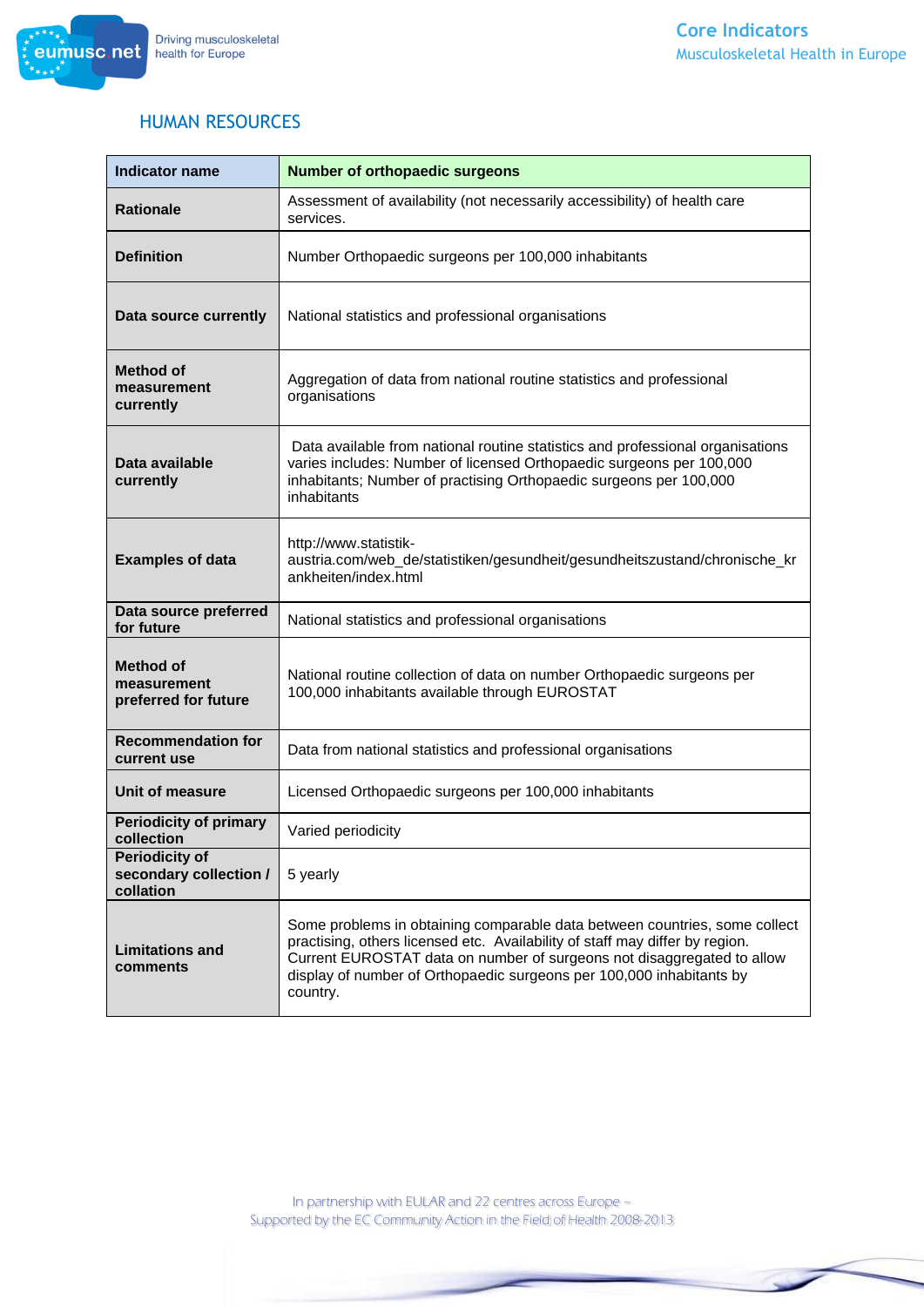

# DISABILITY & SOCIAL CONSEQUENCE

| <b>Indicator name</b>                                        | <b>Permanent work loss due to MSC</b>                                                                                                                                                 |
|--------------------------------------------------------------|---------------------------------------------------------------------------------------------------------------------------------------------------------------------------------------|
| <b>Rationale</b>                                             | To evaluate the social and economic burden of the condition for the society.<br>Needed for planning and health care policy                                                            |
| <b>Definition</b>                                            | Percentage of persons receiving disability pension who receive pension due to<br>MSC (M00-99) in the past year                                                                        |
| Data source currently                                        | National statistics/registers                                                                                                                                                         |
| <b>Method of</b><br>measurement<br>currently                 | Varies between countries                                                                                                                                                              |
| Data available<br>currently                                  | Varies between countries. May include only those enrolled in state sponsored<br>pension scheme, or of limited age groups                                                              |
| <b>Examples of data</b>                                      | Finnish Centre for Pensions and The Social Insurance Institution of<br>Finland. Statistical Yearbook of Pensioners in Finland<br>http://www.etk.fi/Page.aspx?Section=41764&Item=22145 |
| Data source preferred<br>for future                          | National statistics/registers                                                                                                                                                         |
| Method of<br>measurement<br>preferred for future             | Percentage of persons receiving disability pension who receive pension due to<br>MSC (ICD-10 codes M00-99 + S12, S22, S32, S42, S52, S62, S72, S82, S92) in<br>the past year          |
| <b>Recommendation for</b><br>current use                     | Data from national statistics/registers on percentage of persons receiving<br>disability pension who receive pension due to MSC (M00-99) in the past year                             |
| Unit of measure                                              | Number of persons receiving disability pension who receive pension due to<br>MSC (M00-99) in the past year; Total number of persons receiving disability<br>pension in the past year. |
| <b>Periodicity of primary</b><br>collection                  | Annual                                                                                                                                                                                |
| <b>Periodicity of</b><br>secondary collection /<br>collation | Annual                                                                                                                                                                                |
| <b>Limitations and</b><br>comments                           | Comparison with other diagnoses and general population possible                                                                                                                       |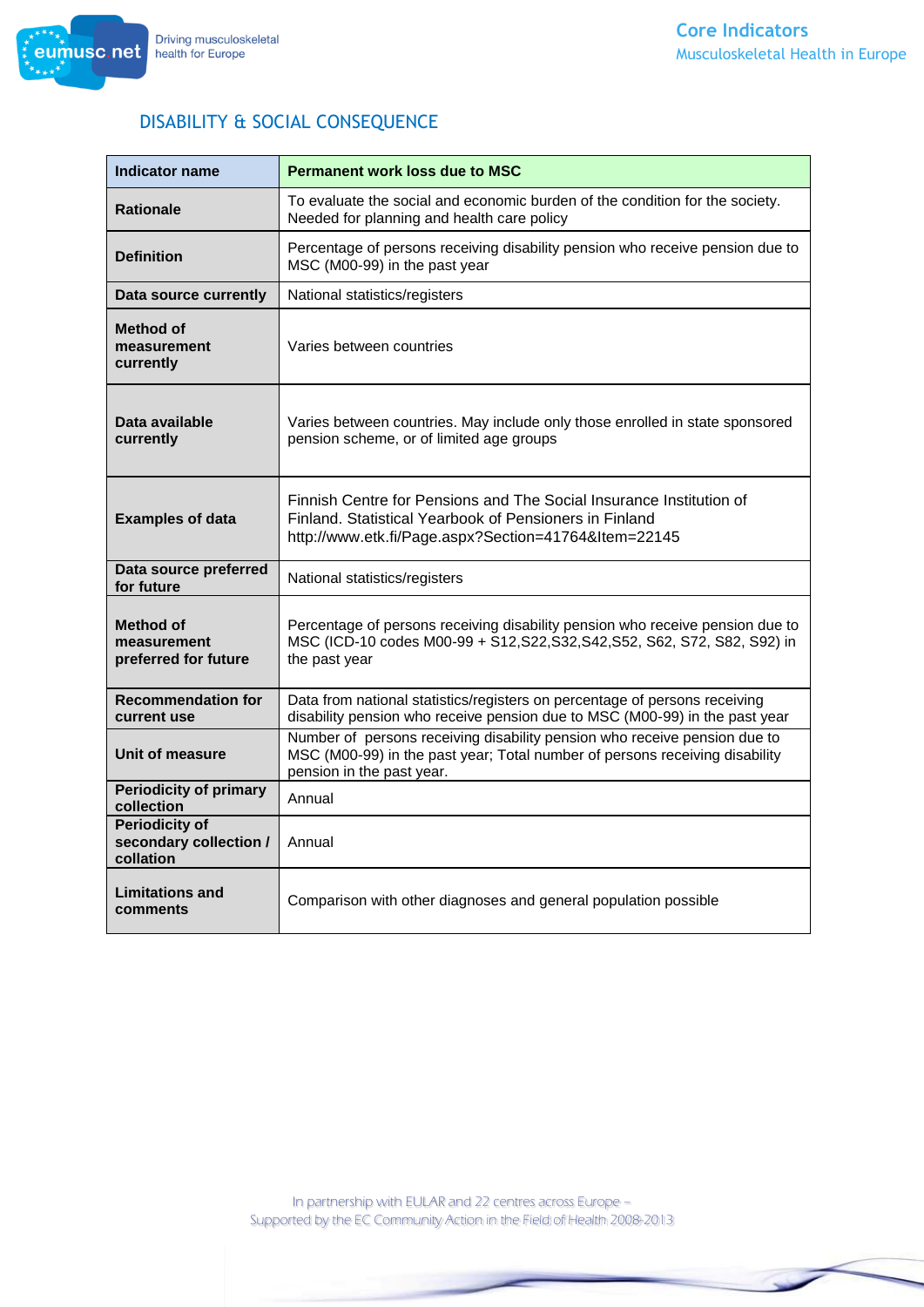

# DISABILITY & SOCIAL CONSEQUENCE

| <b>Indicator name</b>                                        | Temporary work loss according to cause / diagnostic code                                                                                                                                                                                                                                                                                                              |
|--------------------------------------------------------------|-----------------------------------------------------------------------------------------------------------------------------------------------------------------------------------------------------------------------------------------------------------------------------------------------------------------------------------------------------------------------|
| <b>Rationale</b>                                             | To evaluate the social and economic burden of MSC on society. Needed for<br>planning and health care policy                                                                                                                                                                                                                                                           |
| <b>Definition</b>                                            | Sick days per 1,000 people employed by diagnosis per annum (ICD-10 codes<br>M00-99)                                                                                                                                                                                                                                                                                   |
| Data source currently                                        | National statistics/registers                                                                                                                                                                                                                                                                                                                                         |
| <b>Method of</b><br>measurement<br>currently                 | Varies between countries                                                                                                                                                                                                                                                                                                                                              |
| Data available<br>currently                                  | Varies between countries. May include only those enrolled in state sponsored<br>pension scheme, or of limited age groups                                                                                                                                                                                                                                              |
| <b>Examples of data</b>                                      | German Federal Bureau of Statistics 2011 http://www.gbe-bund.de/oowa921-<br>install/servlet/oowa/aw92/dboowasys921.xwdevkit/xwd_init?gbe.isgbetol/xs_st<br>art_neu/&p_aid=3&p_aid=12711910&nummer=685&p_sprache=E&p_indsp=-<br>&p_aid=54153726.http://www.statistik-<br>austria.com/web_de/statistiken/gesundheit/gesundheitszustand/krankenstands<br>tage/index.html |
| Data source preferred<br>for future                          | National statistics/registers                                                                                                                                                                                                                                                                                                                                         |
| <b>Method of</b><br>measurement<br>preferred for future      | Sick days per 1,000 people employed by diagnosis per annum by diagnosis<br>(ICD-10 codes M00-99 + S12, S22, S32, S42, S52, S62, S72, S82, S92)                                                                                                                                                                                                                        |
| <b>Recommendation for</b><br>current use                     | Data from national statistics/registers on sick days per 1,000 people employed<br>by diagnosis per annum by diagnosis (ICD-10 codes M00-99)                                                                                                                                                                                                                           |
| Unit of measure                                              | Number of sick days per 1,000 people employed by diagnosis per annum                                                                                                                                                                                                                                                                                                  |
| <b>Periodicity of primary</b><br>collection                  | Annual                                                                                                                                                                                                                                                                                                                                                                |
| <b>Periodicity of</b><br>secondary collection /<br>collation | Annual                                                                                                                                                                                                                                                                                                                                                                |
| <b>Limitations and</b><br>comments                           | Comparison with other diagnoses and general population possible                                                                                                                                                                                                                                                                                                       |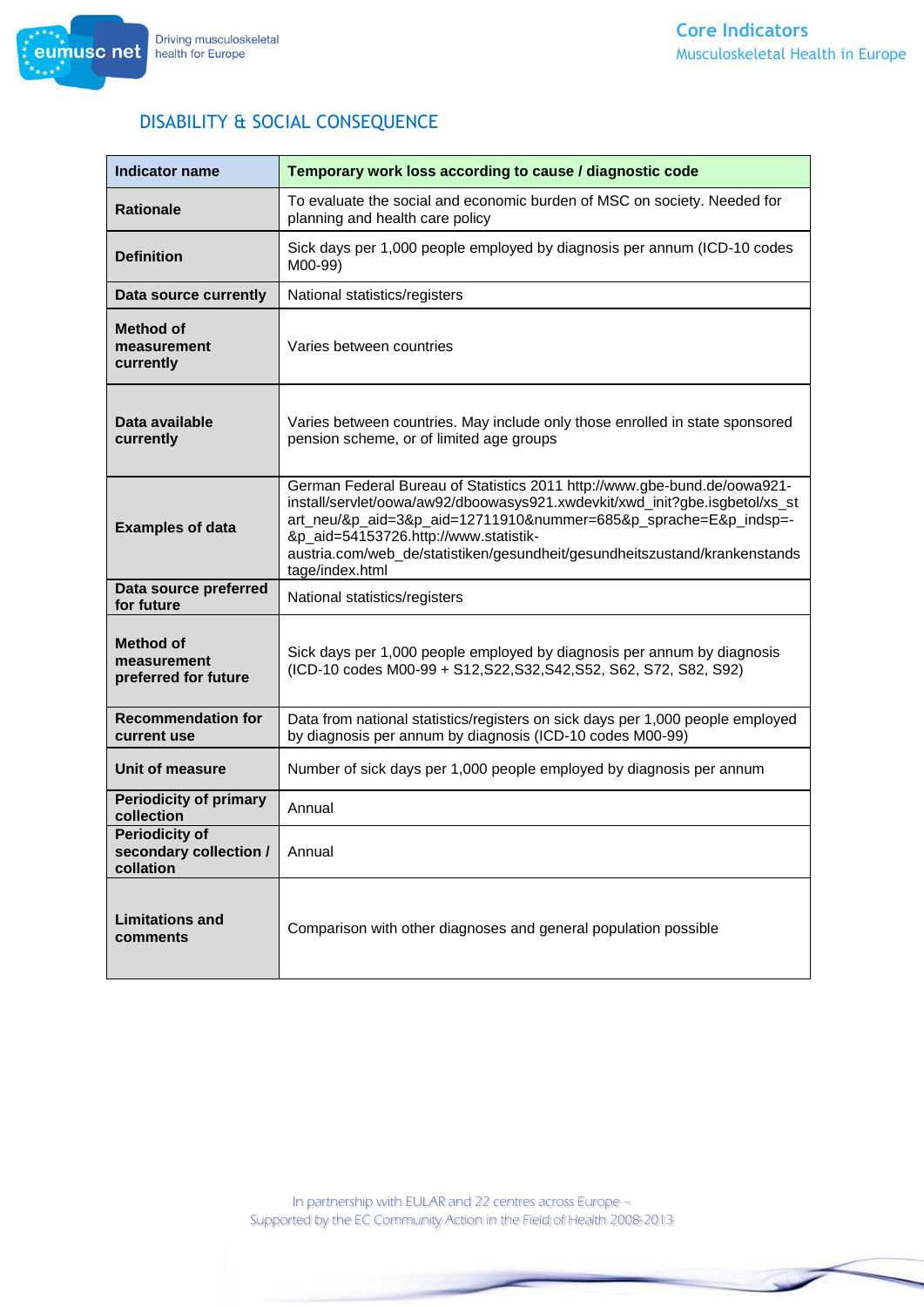



#### HEALTH RELATED QUALITY OF LIFE

| <b>Indicator name</b>                                        | <b>Generic HR-QOL</b>                                                                                                                                                                                                                                                                                                                                                                                                                                                                                                                                                                                                                                                                                                                                                               |
|--------------------------------------------------------------|-------------------------------------------------------------------------------------------------------------------------------------------------------------------------------------------------------------------------------------------------------------------------------------------------------------------------------------------------------------------------------------------------------------------------------------------------------------------------------------------------------------------------------------------------------------------------------------------------------------------------------------------------------------------------------------------------------------------------------------------------------------------------------------|
| <b>Rationale</b>                                             | To evaluate health-related quality of life for those with MSC.                                                                                                                                                                                                                                                                                                                                                                                                                                                                                                                                                                                                                                                                                                                      |
| <b>Definition</b>                                            | Measure physical functioning, role limitations due to physical health, bodily<br>pain, general health perceptions, vitality, social functioning, role limitations due<br>to emotional problems, and mental health of those with MSC.                                                                                                                                                                                                                                                                                                                                                                                                                                                                                                                                                |
| Data source currently                                        | Standard EHIS questionnaire                                                                                                                                                                                                                                                                                                                                                                                                                                                                                                                                                                                                                                                                                                                                                         |
| Method of<br>measurement<br>currently                        | EHIS SF12 raw data selected for respondents with self reported RA, OA, back<br>pain, neck pain, osteoporosis.                                                                                                                                                                                                                                                                                                                                                                                                                                                                                                                                                                                                                                                                       |
| Data available<br>currently                                  | EHIS SF12 raw data selected for respondents with self reported RA, OA, back<br>pain, neck pain, osteoporosis for 13 countries                                                                                                                                                                                                                                                                                                                                                                                                                                                                                                                                                                                                                                                       |
| <b>Examples of data</b>                                      | http://www.wiv-isp.be/epidemio/hisia/                                                                                                                                                                                                                                                                                                                                                                                                                                                                                                                                                                                                                                                                                                                                               |
| Data source preferred<br>for future                          | <b>EHIS</b>                                                                                                                                                                                                                                                                                                                                                                                                                                                                                                                                                                                                                                                                                                                                                                         |
| <b>Method of</b><br>measurement<br>preferred for future      | SF12 scored data form EHIS respondents with self reported RA, OA, back<br>pain, neck pain, osteoporosis                                                                                                                                                                                                                                                                                                                                                                                                                                                                                                                                                                                                                                                                             |
| <b>Recommendation for</b><br>current use                     | EHIS SF12 raw data selected for respondents with self reported RA, OA, back<br>pain, neck pain, osteoporosis                                                                                                                                                                                                                                                                                                                                                                                                                                                                                                                                                                                                                                                                        |
| Unit of measure                                              | SF12 scores derived from EHIS for physical functioning, role limitations due to<br>physical health, bodily pain, general health perceptions, vitality, social<br>functioning, role limitations due to emotional problems, and mental health                                                                                                                                                                                                                                                                                                                                                                                                                                                                                                                                         |
| <b>Periodicity of primary</b><br>collection                  | 5 yearly                                                                                                                                                                                                                                                                                                                                                                                                                                                                                                                                                                                                                                                                                                                                                                            |
| <b>Periodicity of</b><br>secondary collection /<br>collation | 5 yearly                                                                                                                                                                                                                                                                                                                                                                                                                                                                                                                                                                                                                                                                                                                                                                            |
| <b>Limitations and</b><br>comments                           | Included in 13 EHIS<br>SF36 yields an 8-scale profile of functional health and well-being scores as<br>well as psychometrically-based physical and mental health summary<br>measures and a preference-based health utility index. Measures eight<br>domains of health: physical functioning, role limitations due to physical health,<br>bodily pain, general health perceptions, vitality, social functioning, role<br>limitations due to emotional problems, and mental health. The SF-12 contains<br>12 items from the SF-36 Health Survey. The SF-12 contains one or two items<br>that measure each of the eight concepts included in the SF-36. As a brief,<br>reliable measure of overall health status, the SF-12 has often been used in<br>large population health surveys. |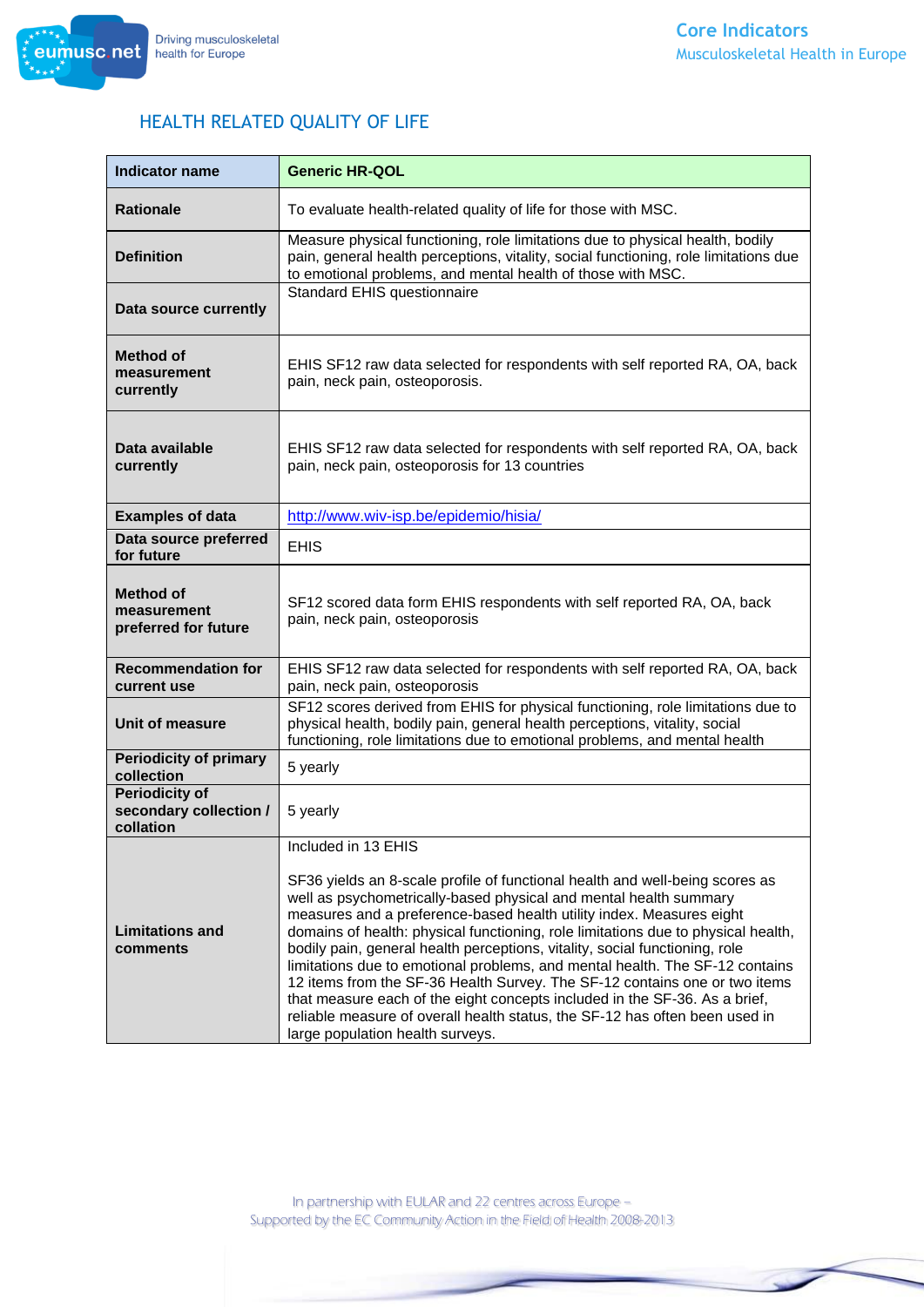# HEALTH RELATED QUALITY OF LIFE

| <b>Indicator name</b>                                        | Generic HR-QOL supplementary                                                                                                                                                                                                         |
|--------------------------------------------------------------|--------------------------------------------------------------------------------------------------------------------------------------------------------------------------------------------------------------------------------------|
| <b>Rationale</b>                                             | To evaluate health-related quality of life for those with MSC.                                                                                                                                                                       |
| <b>Definition</b>                                            | Measure physical functioning, role limitations due to physical health, bodily<br>pain, general health perceptions, vitality, social functioning, role limitations<br>due to emotional problems, and mental health of those with MSC. |
| Data source currently                                        | Peer reviewed literature                                                                                                                                                                                                             |
| Method of<br>measurement<br>currently                        | SF36, SF12, EQ5D                                                                                                                                                                                                                     |
| Data available<br>currently                                  | Peer reviewed literature                                                                                                                                                                                                             |
| <b>Examples of data</b>                                      | http://ard.bmj.com/content/63/6/723.abstract                                                                                                                                                                                         |
| Data source preferred<br>for future                          | Peer reviewed literature                                                                                                                                                                                                             |
| <b>Method of</b><br>measurement<br>preferred for future      | As existing                                                                                                                                                                                                                          |
| <b>Recommendation for</b><br>current use                     | Peer reviewed literature                                                                                                                                                                                                             |
| Unit of measure                                              | SF12, SF36 or EQ5 scores                                                                                                                                                                                                             |
| <b>Periodicity of primary</b><br>collection                  | Varied periodicity                                                                                                                                                                                                                   |
| <b>Periodicity of</b><br>secondary collection /<br>collation | 5 yearly                                                                                                                                                                                                                             |
| <b>Limitations and</b><br>comments                           | Published peer reviewed literature and systematic reviews used to augment<br>routine survey data.                                                                                                                                    |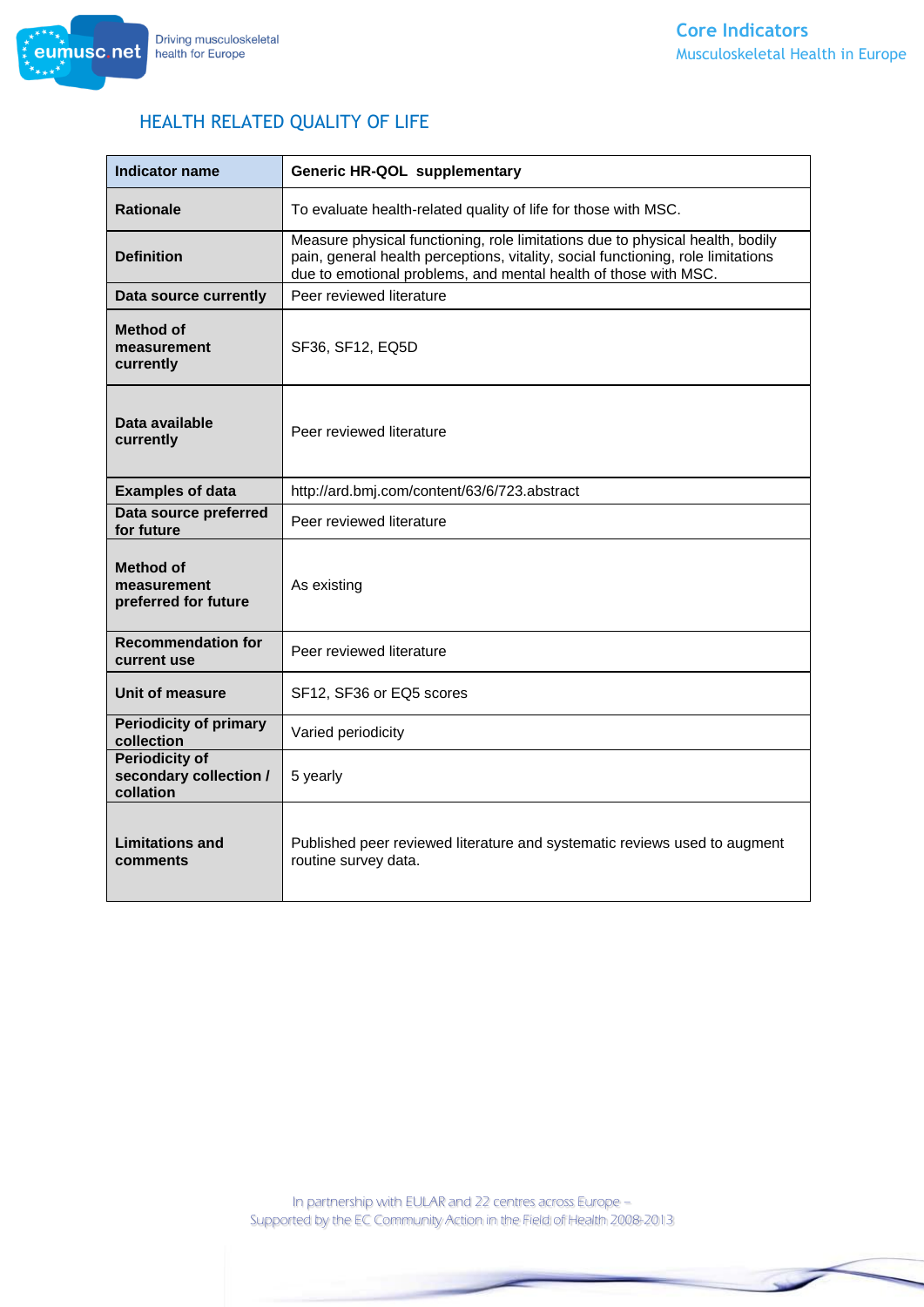

# C0-MORBIDITY

| <b>Indicator name</b>                                        | <b>Obesity</b>                                                                                                                                                                                                                                                                                                                                                                                                                                                                                                       |
|--------------------------------------------------------------|----------------------------------------------------------------------------------------------------------------------------------------------------------------------------------------------------------------------------------------------------------------------------------------------------------------------------------------------------------------------------------------------------------------------------------------------------------------------------------------------------------------------|
| <b>Rationale</b>                                             | Excessive body weight predisposes to various MSC diseases e.g.<br>osteoarthritis. Effective interventions exist to prevent and treat obesity. Many<br>of the risks diminish with weight loss.                                                                                                                                                                                                                                                                                                                        |
| <b>Definition</b>                                            | The percentage of respondents with a BMI of $\geq$ 30.                                                                                                                                                                                                                                                                                                                                                                                                                                                               |
| Data source currently                                        | Eurostat (EHIS data) 2004                                                                                                                                                                                                                                                                                                                                                                                                                                                                                            |
| <b>Method of</b><br>measurement<br>currently                 | BMI derived from European Health Interview Survey (EHIS) questions BMI01:<br>How tall are you? (cm), and BMI02: How much do you weight without clothes<br>and shoes? (kg).                                                                                                                                                                                                                                                                                                                                           |
| Data available<br>currently                                  | The percentage of respondents with a BMI of $\geq$ 30.                                                                                                                                                                                                                                                                                                                                                                                                                                                               |
| <b>Examples of data</b>                                      | http://epp.eurostat.ec.europa.eu/portal/page/portal/health/public_health/databa<br>se                                                                                                                                                                                                                                                                                                                                                                                                                                |
| Data source preferred<br>for future                          | Eurostat (EHIS/EHES data)                                                                                                                                                                                                                                                                                                                                                                                                                                                                                            |
| <b>Method of</b><br>measurement<br>preferred for future      | EHES rather than EHIS data on BMI                                                                                                                                                                                                                                                                                                                                                                                                                                                                                    |
| <b>Recommendation for</b><br>current use                     | <b>EHIS existing questions</b>                                                                                                                                                                                                                                                                                                                                                                                                                                                                                       |
| Unit of measure                                              | Proportion of adult persons (18+) who are obese, i.e. whose body mass<br>index (BMI) is $\geq$ 30 kg/m <sup>2</sup> .                                                                                                                                                                                                                                                                                                                                                                                                |
| <b>Periodicity of primary</b><br>collection                  | 5 yearly                                                                                                                                                                                                                                                                                                                                                                                                                                                                                                             |
| <b>Periodicity of</b><br>secondary collection /<br>collation | 5 yearly                                                                                                                                                                                                                                                                                                                                                                                                                                                                                                             |
| <b>Limitations and</b><br>comments                           | Body mass index (BMI), or Quetelet index, is defined as the individual's body<br>weight (in kilograms) divided by the square of their height (in metres). Data on<br>BMI from surveys can suffer from bias as those who are very underweight tend<br>to overestimate their weight and those who are very overweight tend to<br>underestimate their weight. More accurate data is obtained through Health<br>Examination Surveys, these have yet to be widely implemented across<br>Europe. BMI is an ECHI indicator. |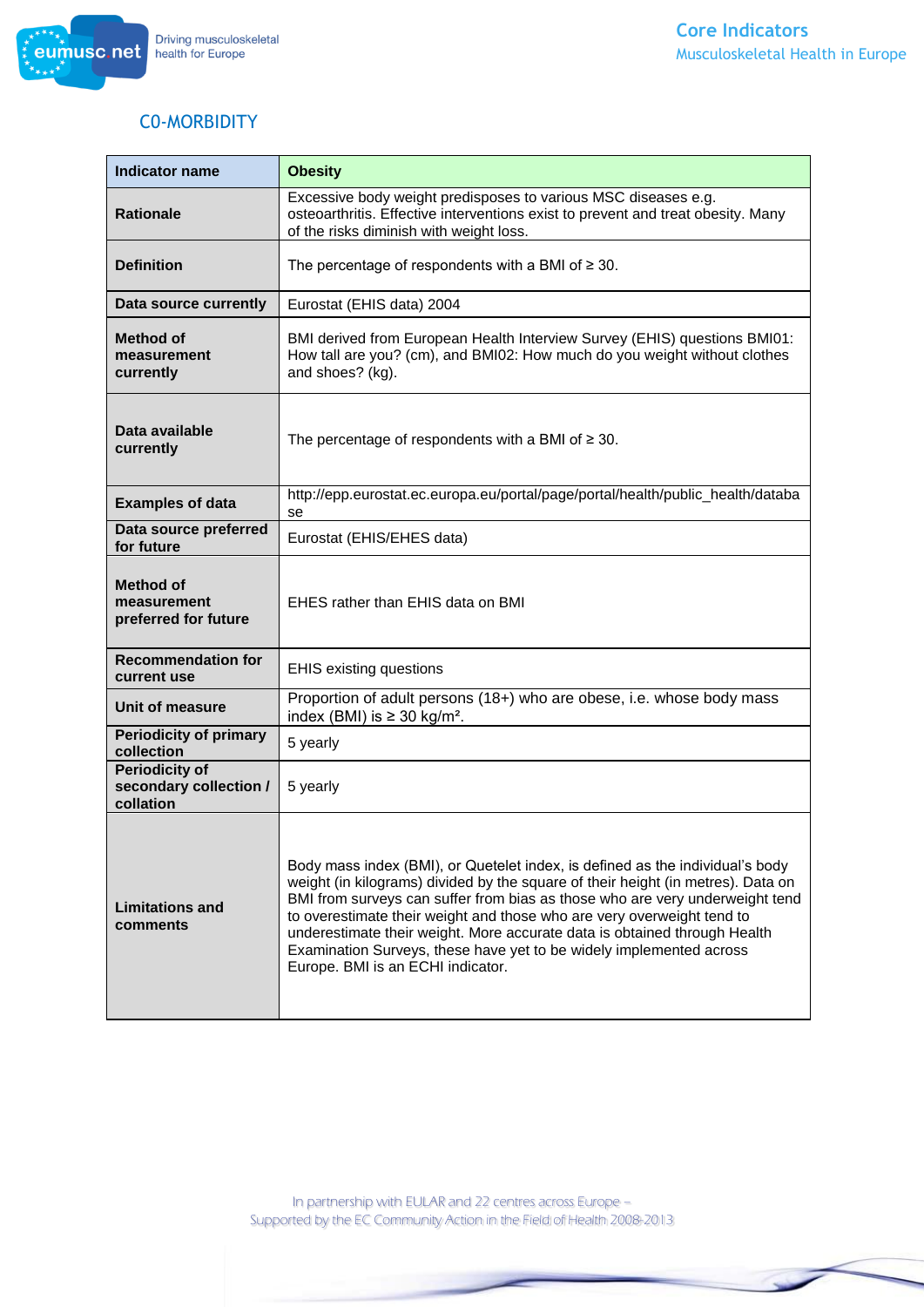

# C0-MORBIDITY

| <b>Indicator name</b>                                        | <b>Obesity MSC</b>                                                                                                                                                                                                                                                                                                                                                           |
|--------------------------------------------------------------|------------------------------------------------------------------------------------------------------------------------------------------------------------------------------------------------------------------------------------------------------------------------------------------------------------------------------------------------------------------------------|
| <b>Rationale</b>                                             | Excessive body weight predisposes to various MSC diseases e.g.<br>osteoarthritis. Effective interventions exist to prevent and treat obesity. Many<br>of the risks diminish with weight loss.                                                                                                                                                                                |
| <b>Definition</b>                                            | The percentage of respondents with a BMI of $\geq$ 30 who report having one or<br>more MSC in past 12 months.                                                                                                                                                                                                                                                                |
| Data source currently                                        | Standard EHIS questionnaire                                                                                                                                                                                                                                                                                                                                                  |
| Method of<br>measurement<br>currently                        | BMI derived from European Health Interview Survey (EHIS) questions BMI01:<br>How tall are you? (cm), and BMI02: How much do you weigh without clothes<br>and shoes? (kg). EHIS questions HS5-HS6: Rheumatoid arthritis<br>(inflammation of the joints); Osteoarthritis; Low Back Disorder; Neck Disorder;<br>Osteoporosis: in past 12 months; diagnosed by a medical doctor. |
| Data available<br>currently                                  | The percentage of respondents with BMI $\geq$ 30 who report having in past 12<br>months doctor diagnosed RA, OA, OP, lower back pain, neck pain                                                                                                                                                                                                                              |
| <b>Examples of data</b>                                      | Available through analysis of EHIS or national health survey data sets                                                                                                                                                                                                                                                                                                       |
| Data source preferred<br>for future                          | <b>EHIS</b>                                                                                                                                                                                                                                                                                                                                                                  |
| Method of<br>measurement<br>preferred for future             | The percentage of respondents with BMI $\geq$ 30 who report having in past 12<br>months doctor diagnosed RA, OA, OP, lower back pain, neck pain                                                                                                                                                                                                                              |
| <b>Recommendation for</b><br>current use                     | EHIS raw data on the percentage of respondents with a BMI of ≥ 30 who<br>report having one or more MSC in past 12 months.                                                                                                                                                                                                                                                    |
| Unit of measure                                              | The percentage of respondents with a BMI of $\geq$ 30 who report having one or<br>more MSC in past 12 months.                                                                                                                                                                                                                                                                |
| <b>Periodicity of primary</b><br>collection                  | 5 yearly                                                                                                                                                                                                                                                                                                                                                                     |
| <b>Periodicity of</b><br>secondary collection /<br>collation | 5 yearly                                                                                                                                                                                                                                                                                                                                                                     |
| <b>Limitations and</b><br>comments                           | Good comparability                                                                                                                                                                                                                                                                                                                                                           |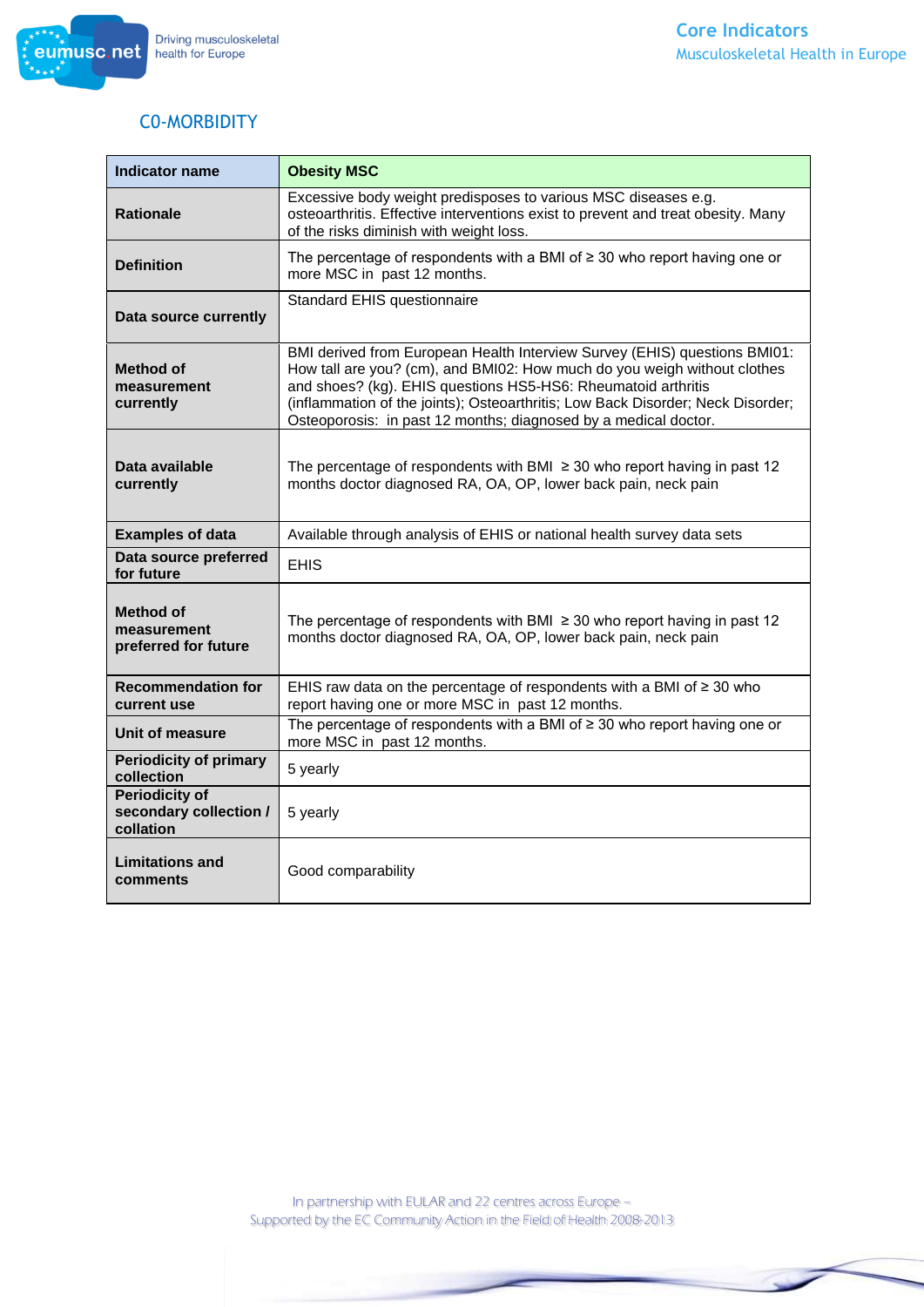

#### POPULATION HEALTH

| <b>Indicator name</b>                                        | <b>Physical Activity Levels</b>                                                                                                                                                                                                                                                                                                                                                                                                                                                             |
|--------------------------------------------------------------|---------------------------------------------------------------------------------------------------------------------------------------------------------------------------------------------------------------------------------------------------------------------------------------------------------------------------------------------------------------------------------------------------------------------------------------------------------------------------------------------|
| <b>Rationale</b>                                             | Physical activity is essential for good musculoskeletal health. This indicator is<br>referring to the concept of "health-enhancing physical<br>activity".                                                                                                                                                                                                                                                                                                                                   |
| <b>Definition</b>                                            | Physical activity is defined as any bodily movement produced by skeletal<br>muscle that results in energy expenditure. Time (mins/day or week) spent at<br>health enhancing physical activity level (i.e. activity at moderate and vigorous<br>intensity levels);                                                                                                                                                                                                                           |
| Data source currently                                        | Standard EHIS questionnaire                                                                                                                                                                                                                                                                                                                                                                                                                                                                 |
| <b>Method of</b><br>measurement<br>currently                 | EHIS questions PE.1.-6: During the past 7 days, a) days and time devoted to<br>vigorous physical activities. b) days and time devoted to moderate physical<br>activities c) days and time spent walking.                                                                                                                                                                                                                                                                                    |
| Data available<br>currently                                  | No. days of vigorous physical activities in past 7 days per respondent;<br>Time spent in past 7 days doing vigorous activities (in hours/minutes) per<br>respondent; No. days of moderate physical activities in past 7 days per<br>respondent; Time spent in past 7 days doing moderate activities (in<br>hours/minutes) per respondent; No. days walked at least 10 minutes in<br>past 7 days per respondent; Time spent walking in past 7 days (in<br>hours/minutes) per respondent      |
| <b>Examples of data</b>                                      | http://www.wiv-<br>isp.be/scripts92/broker.exe?_service=default&_program=phisia.physacti08.sas                                                                                                                                                                                                                                                                                                                                                                                              |
| Data source preferred<br>for future                          | ECHI indicator currently being updated                                                                                                                                                                                                                                                                                                                                                                                                                                                      |
| <b>Method of</b><br>measurement<br>preferred for future      |                                                                                                                                                                                                                                                                                                                                                                                                                                                                                             |
| <b>Recommendation for</b><br>current use                     | EHIS data from questions PE.1-6                                                                                                                                                                                                                                                                                                                                                                                                                                                             |
| Unit of measure                                              | The proportion of population performing moderate and vigorous physical<br>activity (days and/or hours per week)                                                                                                                                                                                                                                                                                                                                                                             |
| <b>Periodicity of primary</b><br>collection                  | physical activities. b) days and time devoted to moderate physical activities c)<br>days and time                                                                                                                                                                                                                                                                                                                                                                                           |
| <b>Periodicity of</b><br>secondary collection /<br>collation | spent walking. Precise operationalisation to be formulated.                                                                                                                                                                                                                                                                                                                                                                                                                                 |
| <b>Limitations and</b><br>comments                           | Physical activity is defined as any bodily movement produced by skeletal<br>muscles that results in energy expenditure above resting level (ECHI<br>indicator). The International Physical Activity Questionnaire (IPAQ) is<br>considered as the most advanced international approach to operationalise the<br>dimensions of physical activity. The EHIS questions (PE.1.-6.) are an<br>adaptation of the IPAQ but they have not been validated. Physical Activity is<br>an ECHI indicator. |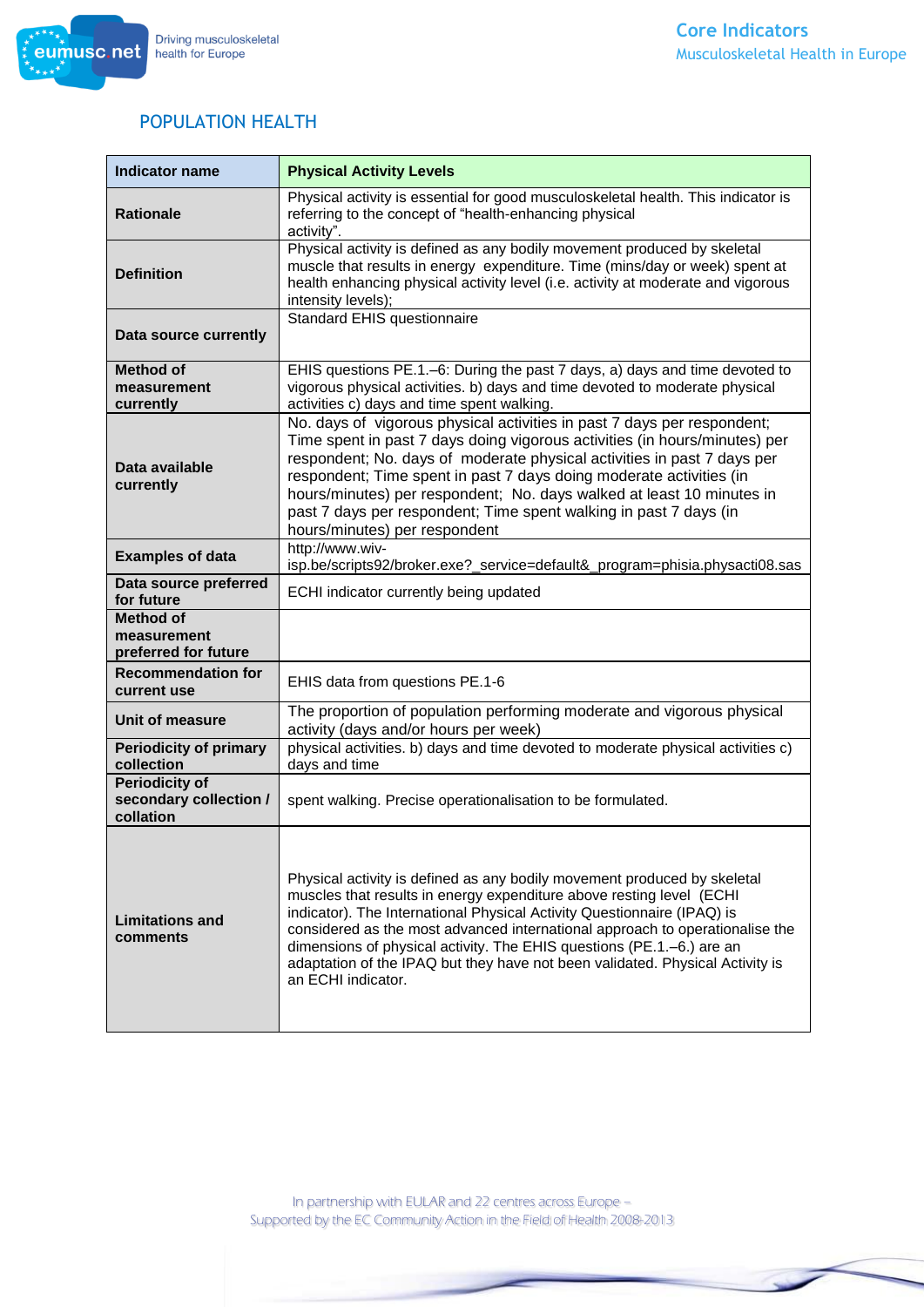

#### POPULATION HEALTH

| <b>Indicator name</b>                                        | Long-term restrictions in daily activities                                                                                                                                                                                                                                                                                                                                                                                                                                                     |
|--------------------------------------------------------------|------------------------------------------------------------------------------------------------------------------------------------------------------------------------------------------------------------------------------------------------------------------------------------------------------------------------------------------------------------------------------------------------------------------------------------------------------------------------------------------------|
| <b>Rationale</b>                                             | Widely used measure of general health, contributing to the evaluation of health<br>problems, the burden of diseases and health needs at the population level                                                                                                                                                                                                                                                                                                                                   |
| <b>Definition</b>                                            | Proportion of people reporting that they have long-term restrictions in daily<br>activities                                                                                                                                                                                                                                                                                                                                                                                                    |
| Data source currently                                        | EUROSTAT (EU-SILC)                                                                                                                                                                                                                                                                                                                                                                                                                                                                             |
| <b>Method of</b><br>measurement<br>currently                 | Self-perceived limitations in daily activities (activity restriction for at least the<br>past 6 months) by sex, age and educational level (%) (hith_silc_07)                                                                                                                                                                                                                                                                                                                                   |
| Data available<br>currently                                  | Self-perceived limitations in daily activities (activity restriction for at least the<br>past 6 months) by sex, age and educational level (%) (hlth_silc_07)                                                                                                                                                                                                                                                                                                                                   |
| <b>Examples of data</b>                                      | http://epp.eurostat.ec.europa.eu/portal/page/portal/health/public_health/data_p<br>ublic health/database                                                                                                                                                                                                                                                                                                                                                                                       |
| Data source preferred<br>for future                          | EUROSTAT (EU-SILC)                                                                                                                                                                                                                                                                                                                                                                                                                                                                             |
| <b>Method of</b><br>measurement<br>preferred for future      |                                                                                                                                                                                                                                                                                                                                                                                                                                                                                                |
| <b>Recommendation for</b><br>current use                     | EUROSTAT (EU-SILC)                                                                                                                                                                                                                                                                                                                                                                                                                                                                             |
| Unit of measure                                              | Proportion of population reporting that they have long-term restrictions in<br>daily activities                                                                                                                                                                                                                                                                                                                                                                                                |
| <b>Periodicity of primary</b><br>collection                  | Annual                                                                                                                                                                                                                                                                                                                                                                                                                                                                                         |
| <b>Periodicity of</b><br>secondary collection /<br>collation | Annual                                                                                                                                                                                                                                                                                                                                                                                                                                                                                         |
| <b>Limitations and</b><br>comments                           | Proportion of people who answer "yes strongly limited" or "yes limited" to EU-<br>SILC question: For at least the past 6 months, to what extend you have been<br>limited because of a health problem in activities people usually do? (Answering<br>categories; yes strongly limited, yes limited, no not limited). Numbers of people<br>answering "yes strongly limited" or "yes limited" should be added and divided<br>by the total number of people who were interviewed. (ECHI indicator) |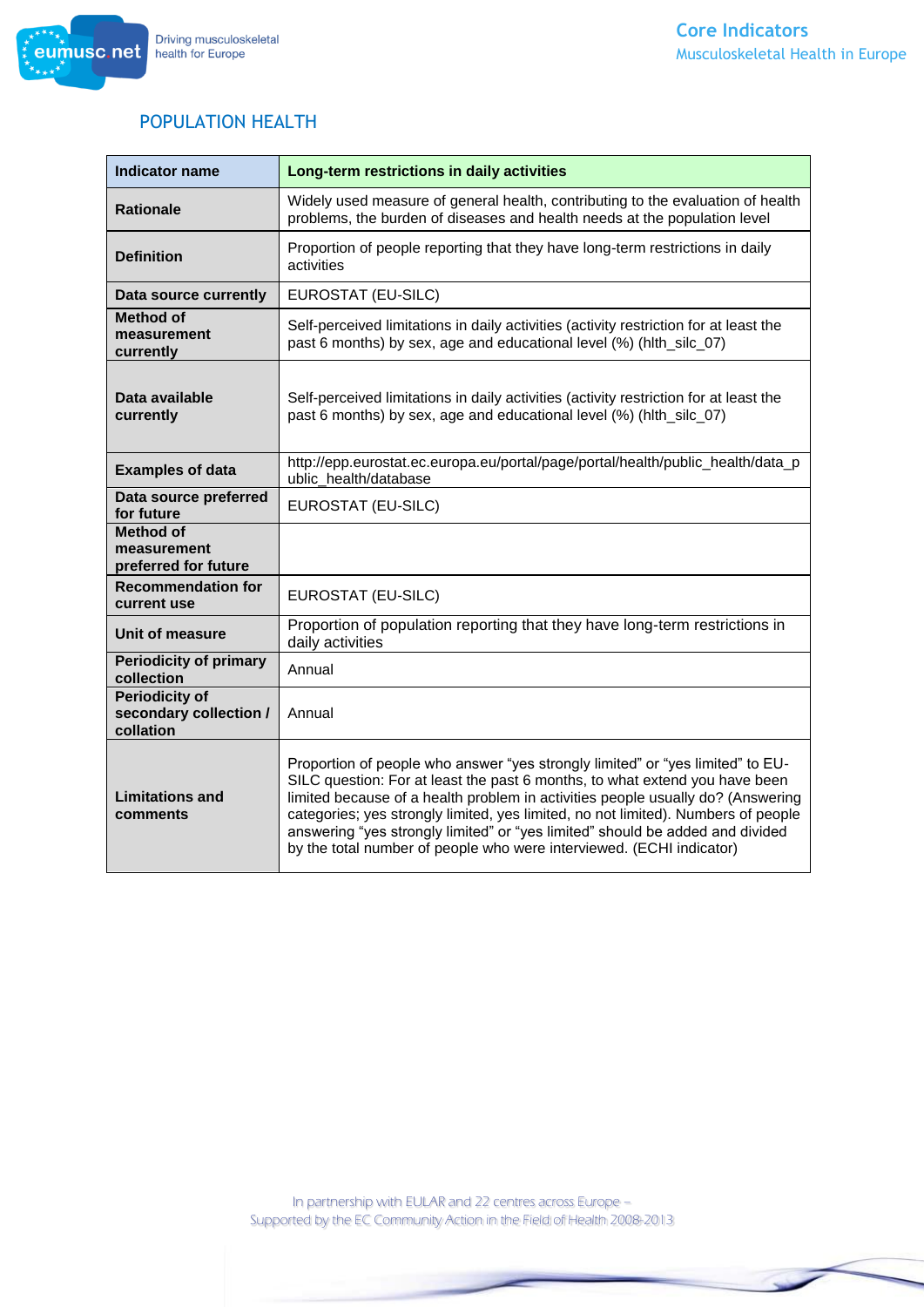

#### **Acknowledgements**

We wish to thank the following eumusc.net partners and other contributors who generously gave their time, knowledge, experience and skills to enable the completion of the indicators.

#### **Austria**

Erika Baldaszti Statistics Austria Health Statistics Vienna

Reinhard Haydn Hauptverband d.öst. SV-Träger Abteilung 14 - STA (Statistik) Vienna

Jeannette Kilmont Statistics Austria Health Statistics Vienna

Tanja Stamm Department of Rheumatology Medizinische Universitat Wien Vienna

Michaela Stoffer Department of Rheumatology Medizinische Universitat Wien Vienna

Marieke Verschuuren Department of Rheumatology Medizinische Universitat Wien Vienna

#### **Belgium**

Jean Tafforeau Public Health and Surveillance Scientific Institute of Public Health Bruxelles

Antoon De Geest Attaché Data Management Eurostation Sint-Gillis

#### **France**

Francis Guillemin School of Public Health University of Nancy

#### **Germany**

Angela Zink Epidemiology Unit **Deutsches**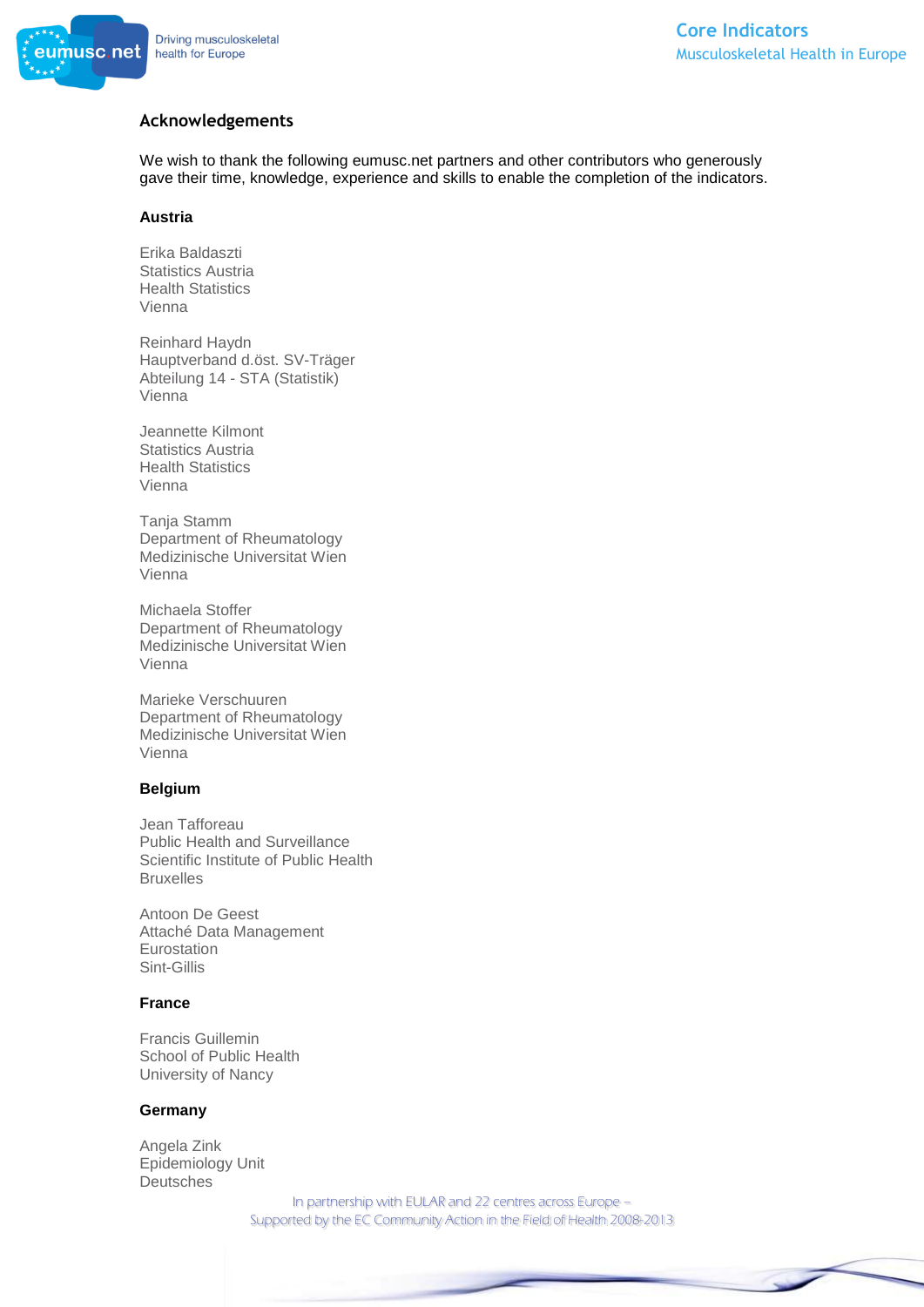

Rheumaheuma – Forshungszentrum, Berlin Germany

#### **Italy**

Marco Cimmino Department of internal medicine and medical specialties Universita degli studi di Genova

#### **Netherlands**

Annalies Boonen Maastricht University

Astrid Chorus TNO- Nederlandse Organisatie voor toegepast-natuurwetenschappelijk onderzoek

Maarten de Wit Rheumapatientenbond Association

#### **Norway**

Till Uhlig Diakonhjemmet Sykehus

#### **Poland**

Bozena Moscalewicz Instyut Reumatologii

#### **Romania**

Gabriella Udrea Dr I cantacuzino Clinical Hospital

Florian Berghea Universitatea de Medicina si Farmacie Carol Davila-Bucuresti

#### **Spain**

Loreto Carmona Director of Research Unit Fundacion Espanola de Reumatologia FER

#### **Sweden**

Rolf Grief The Swedish Rheumatism Association – SRA Stockholm

Ingemar Petersson Department of Orthopedics Lund University Lund

Britta Strombeck Department of Orthopedics Lund University Lund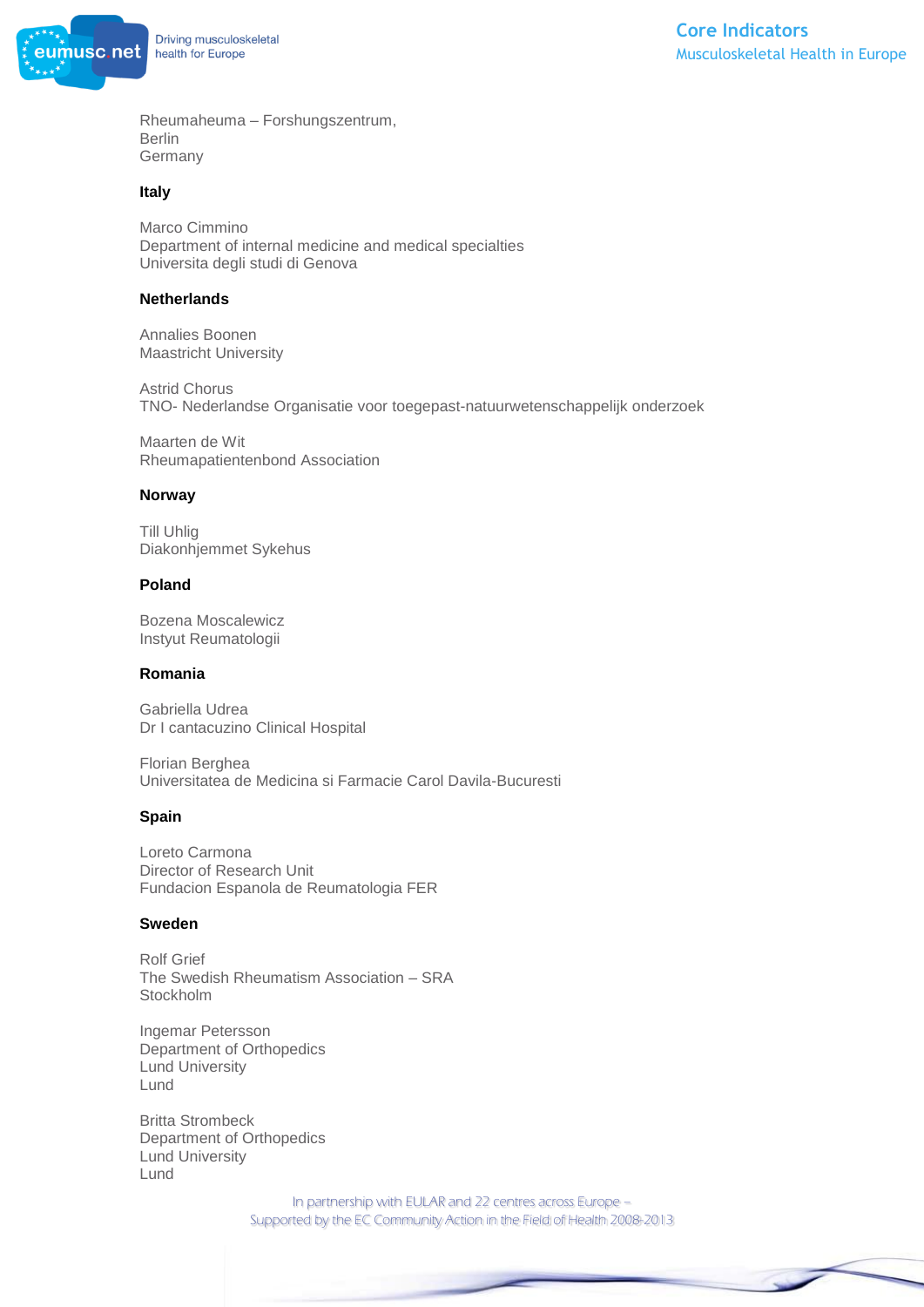

#### **UK**

Jo Erwin eumusc.net Associate Researcher Research and Development Royal Cornwall Hospitals Trusts Truro

Anne-Maree Keenan NIHR Leeds Musculoskeletal Biomedical Research Unit University of Leeds Chapel Allerton Hospital Leeds

Hugh Markowe Health Improvement Analytical Team - Monitoring Unit (HIAT-MU) Health Improvement and Protection Directorate Department of Health London

Anthony Woolf eumusc.net co-coordinator Department Rheumatology Royal Cornwall Hospitals Trust Truro